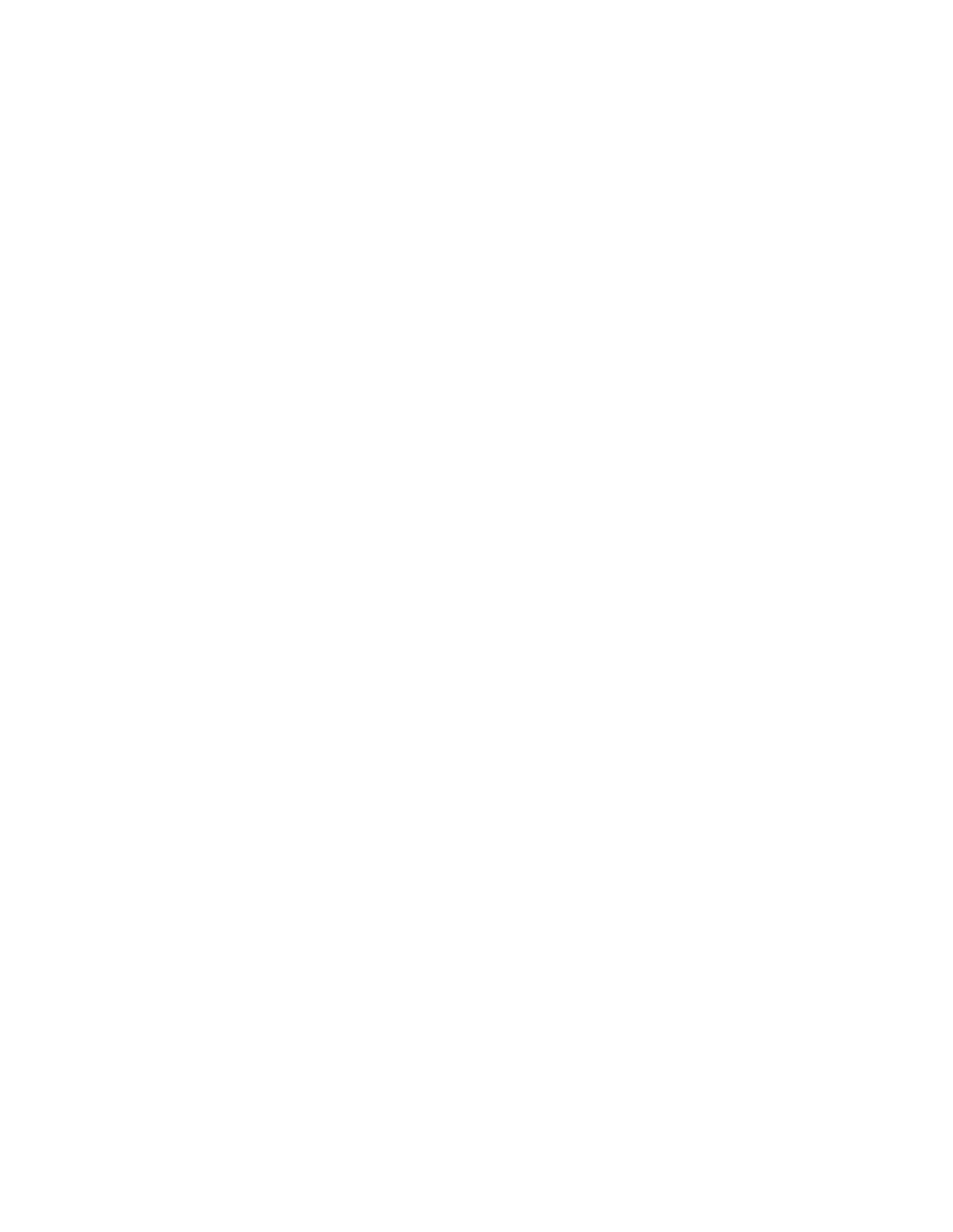



Congressional Defense Committees of the U. S. Congress

Chairmen and Ranking Members:

As the executive agent for the Department of Defense for Military Working Dogs, I am pleased to provide the attached report on military working dogs as directed in Public Law 106-446.

Your continued support of and commitment to the men and woman of your Air Force is deeply appreciated.

Sincerely,

Michael B. Donley Acting Secretary of the Air Force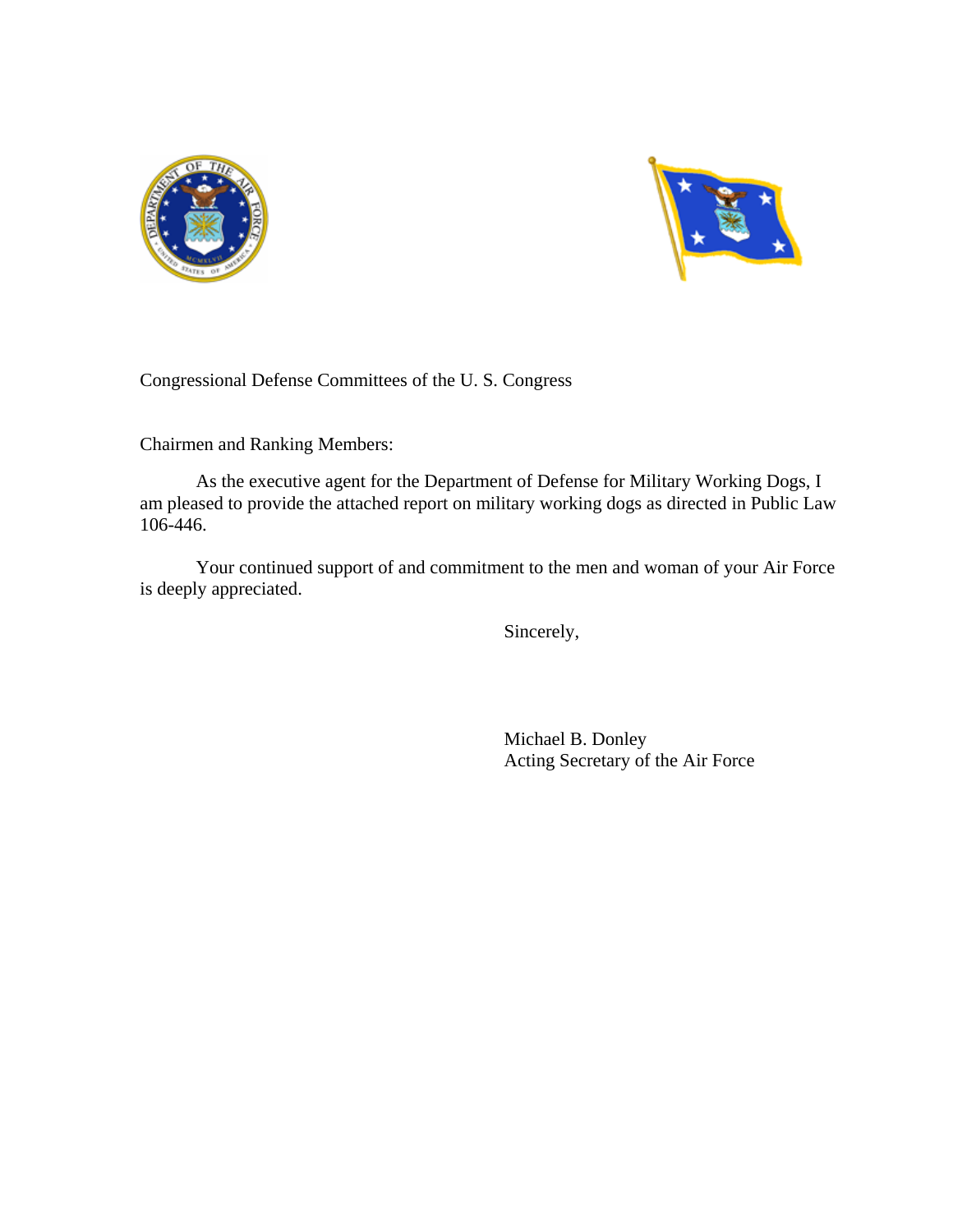## Introduction

 This report is being provided to the congressional defense committees as directed in Public Law 106-446.

To amend title 10, United States Code, to facilitate the adoption of retired military working dogs by law enforcement agencies, former handlers of these dogs, and other persons capable of caring for these dogs.

*Be it enacted by the Senate and House of Representatives of the United States of America in Congress assembled*,

#### **SECTION 1. PROMOTION OF ADOPTION OF MILITARY WORKING DOGS.**

(a) ADOPTION OF MILITARY WORKING DOGS.—Chapter 153 of title 10, United States Code, is amended by adding at the end the following new section:

**''§ 2582. Military working dogs: transfer and adoption at end of useful working life** 

''(a) AVAILABILITY FOR ADOPTION.—The Secretary of Defense may make a military working dog of the Department of Defense available for adoption by a person or entity referred to in subsection (c) at the end of the dog's useful working life or when the dog is otherwise excess to the needs of the Department, unless the dog has been determined to be unsuitable for adoption under subsection (b).

''(b) SUITABILITY FOR ADOPTION.—The decision whether a particular military working dog is suitable or unsuitable for adoption under this section shall be made by the commander of the last unit to which the dog is assigned before being declared excess. The unit commander shall consider the recommendations of the unit's veterinarian in making the decision regarding a dog's adoptability.

''(c) AUTHORIZED RECIPIENTS.—Military working dogs may be adopted under this section by law enforcement agencies, former handlers of these dogs, and other persons capable of humanely caring for these dogs.

''(d) CONSIDERATION.—The transfer of a military working dog under this section may be without charge to the recipient.

''(e) LIMITATIONS ON LIABILITY FOR TRANSFERRED DOGS.—

(1) Notwithstanding any other provision of law, the United States shall not be subject to any suit, claim, demand or action, liability, judgment, cost, or other fee arising out of any claim for personal injury or property damage (including death, illness, or loss of or damage to property or other economic loss) that results from, or is in any manner predicated upon, the act or omission of a former military working dog transferred under this section, including any training provided to the dog while a military working dog.

''(2) Notwithstanding any other provision of law, the United States shall not be liable for any veterinary expense associated with a military working dog transferred under this section for a condition of the military working dog before transfer under this section, whether or not such condition is known at the time of transfer under this section.

''(f ) ANNUAL REPORT.—The Secretary shall submit to Congress an annual report specifying the number of military working dogs adopted under this section during the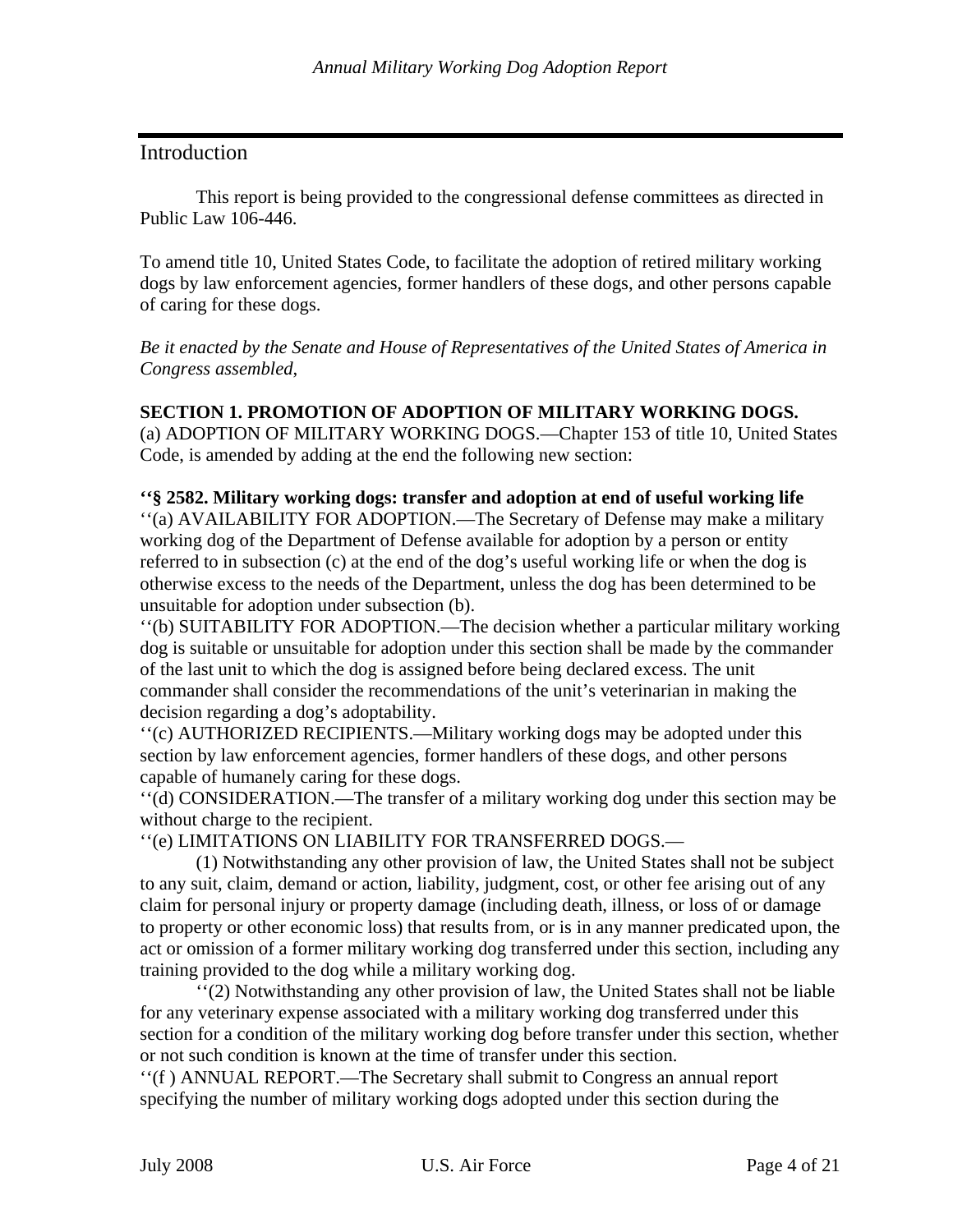preceding year, the number of these dogs currently awaiting adoption, and the number of these dogs euthanized during the preceding year. With respect to each euthanized military working dog, the report shall contain an explanation of the reasons why the dog was euthanized rather than retained for adoption under this section.''.

(b) CLERICAL AMENDMENT.—The table of sections at the beginning of such chapter is amended by adding at the end the following new item:

''2582. Military working dogs: transfer and adoption at end of useful working life.''. Approved November 6, 2000.

## Executive Summary

The total number of Military Working Dogs (MWDs) leaving the service for all categories (adoptions, transfers, euthanasia, and natural deaths) was 605. After submission of the CY 2006 report, data was received on 3 additional losses; 1 euthanized to prevent suffering and 2 adoptions.

In Calendar Year 2007 there were 360 former MWDs adopted or transferred. Private individuals adopted 257 MWDs and 103 MWDs were transferred from the Department of Defense (DoD) to other government and/or law enforcement agencies. An additional 81 MWDs were declared excess to DoD requirements and are pending adoption or euthanasia.

A total of 164 MWDs died while serving on active duty. Of these, 38 MWDs died of natural causes, 4 MWDs were killed in action, 78 MWDs were euthanized to prevent suffering caused by debilitating medical conditions and 44 MWDs were euthanized because they were deemed unsuitable for adoption.

#### Report

Chapter 153 of Title 10, United States Code prohibited retiring MWDs from being adopted. This resulted in many MWDs remaining at installations until their death. In some cases MWDs (if not medically disqualified) were returned to the DoD MWD Training Center (Lackland AFB, TX) to be evaluated for the training program. If the MWD did not meet requirements, they were returned to their previous installations.

In 2000, The Senate and House of Representatives of the United States submitted Public Law 106-446 section 1.f. to amend Title 10, facilitating the adoption of retired military working dogs by law enforcement agencies, former handlers or by other persons capable of caring for these dogs. The Secretary of Defense may make an MWD available for adoption at the end of the dog's useful working life or when the dog exceeds the needs of the Department, unless determined as unsuitable for adoption.

One of the requirements of Public Law 106-446, is for the Secretary of Defense to submit to Congress an annual report specifying the number of MWDs adopted, currently awaiting adoption, and the number of these dogs euthanized during the preceding year. The report must include an explanation of the reasons why the MWDs were euthanized rather than retained for adoption.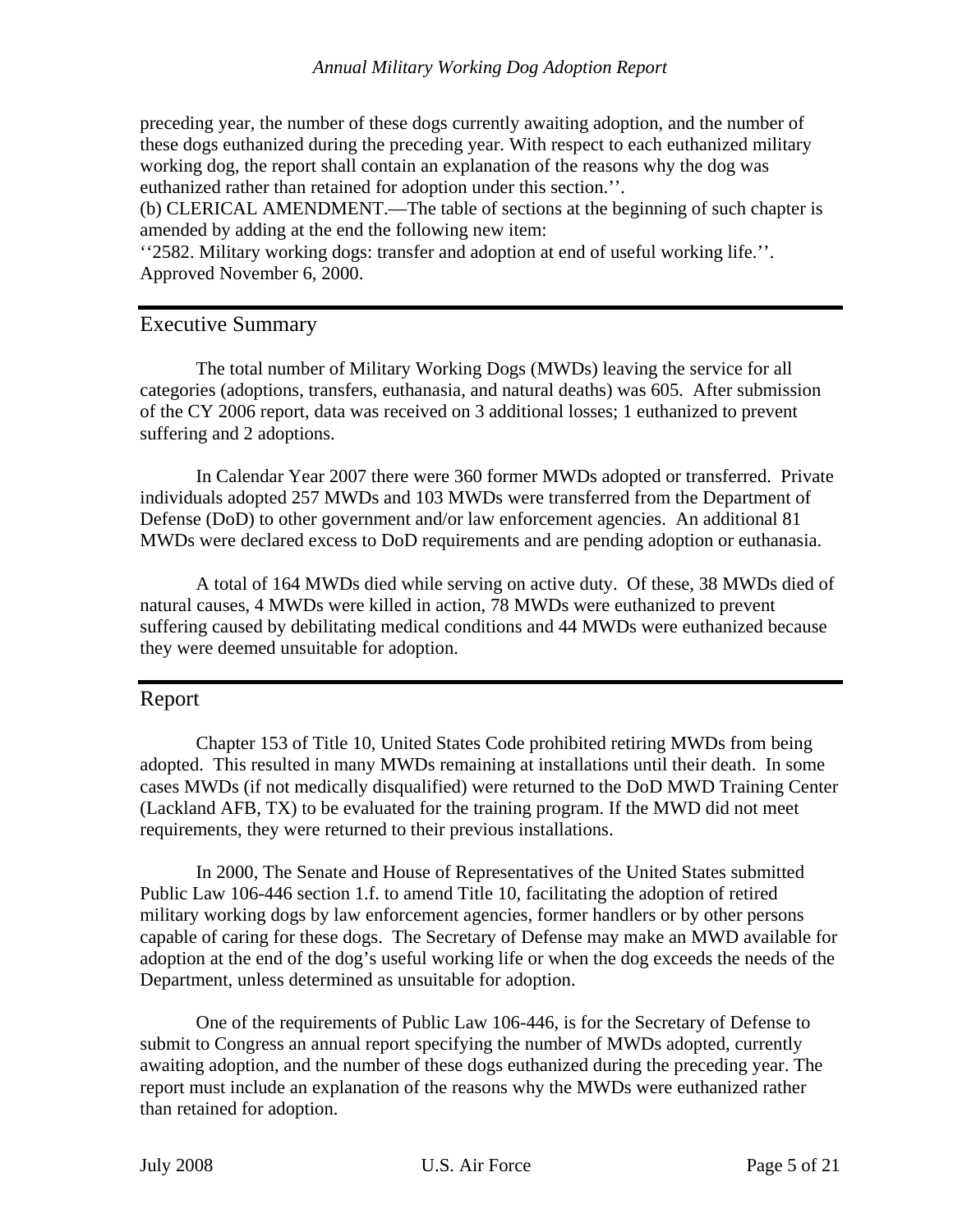| Military Working Dogs-Adopted<br>Calendar Year 2007 |                              |                |              |                            |                           |                  |                                  |  |  |  |
|-----------------------------------------------------|------------------------------|----------------|--------------|----------------------------|---------------------------|------------------|----------------------------------|--|--|--|
| <b>Tattoo</b>                                       | <b>MWD Name</b>              | Sex            | <b>Breed</b> | Whelped                    | <b>Depart Date</b>        | Age              | Unit                             |  |  |  |
| 050484                                              | <b>SALLY</b>                 | F              | Lab          | 5-Dec-2003                 | 5-Jun-2007                | 3.5              | DoD MWD Center                   |  |  |  |
| 051105                                              | XIA                          | F              | <b>BM</b>    | 21-Apr-2005                | 13-Jan-2007               | $\overline{1.7}$ | DoD MWD Center                   |  |  |  |
| 052030                                              | ONNIE                        | F              | Lab          | 4-Oct-2003                 | 30-May-2007               | 3.7              | DoD MWD Center                   |  |  |  |
| 060440                                              | ASIA                         | F              | <b>BM</b>    | 3-Dec-2005                 | 13-Apr-2007               | 1.4              | DoD MWD Center                   |  |  |  |
| 060441                                              | ABBY                         | F              | <b>BM</b>    | 3-Dec-2005                 | 1-Mar-2007                | 1.2              | DoD MWD Center                   |  |  |  |
| 060442                                              | ANNA                         | F              | <b>BM</b>    | 3-Dec-2005                 | 26-Feb-2007               | 1.2              | DoD MWD Center                   |  |  |  |
| 060443                                              | <b>AVERY</b>                 | F              | <b>BM</b>    | 3-Dec-2005                 | 19-Mar-2007               | 1.3              | DoD MWD Center                   |  |  |  |
| 060448                                              | ANDY                         | M              | <b>BM</b>    | 3-Dec-2005                 | 7-Mar-2007                | 1.3              | DoD MWD Center                   |  |  |  |
| 060461                                              | <b>DARLING</b>               | F              | Vizsla       | 12-Dec-2005                | 4-Apr-2007                | 1.3              | DoD MWD Center                   |  |  |  |
| 060475                                              | <b>BRANDO</b>                | M              | <b>BM</b>    | 4-Jan-2006                 | 20-Mar-2007               | $\overline{1.2}$ | DoD MWD Center                   |  |  |  |
| 060480                                              | <b>BOYCA</b>                 | F              | <b>BM</b>    | 4-Jan-2006                 | 5-Jan-2007                | 1.0              | DoD MWD Center                   |  |  |  |
| 060481                                              | <b>BESS</b>                  | F              | <b>BM</b>    | 4-Jan-2006                 | 13-Apr-2007               | $\overline{1.3}$ | DoD MWD Center                   |  |  |  |
| 060494                                              | CHEYENNE                     | F              | <b>BM</b>    | 12-Jan-2006                | 28-Mar-2007               | 1.2              | DoD MWD Center                   |  |  |  |
| 060534                                              | <b>REGGIE</b>                | M              | <b>BM</b>    | 28-Mar-2006                | 5-Feb-2007                | 0.9              | DoD MWD Center                   |  |  |  |
| 060675                                              | <b>IYANNA</b>                | F              | <b>BM</b>    | 7-Sep-2006                 | 23-May-2007               | 0.7              | DoD MWD Center                   |  |  |  |
| 060761                                              | <b>FLECHA</b>                | F              | Lab          | 24-Mar-2006                | 30-Oct-2007               | 1.6              | DoD MWD Center                   |  |  |  |
| 060762                                              | <b>FARINO</b>                | M              | Lab          | 24-Mar-2006                | 5-Apr-2007                | 1.0              | DoD MWD Center                   |  |  |  |
| 060764                                              | <b>FANNING</b>               | M              | Lab          | 24-Mar-2006                | 18-May-2007               | $\overline{1.2}$ | DoD MWD Center                   |  |  |  |
| 060765                                              | <b>FOLEY</b>                 | M              | Lab          | 24-Mar-2006                | 23-May-2007               | 1.2              | DoD MWD Center                   |  |  |  |
| 060766                                              | FAZIO                        | M              | Lab          | 24-Mar-2006                | 30-May-2007               | 1.2              | DoD MWD Center                   |  |  |  |
| 060774                                              | <b>GILLY</b>                 | F              | Lab          | 12-Apr-2006                | 4-Apr-2007                | 1.0              | DoD MWD Center                   |  |  |  |
| 060775                                              | <b>GANCI</b><br><b>GOODY</b> | F<br>F         | Lab          | 12-Apr-2006<br>12-Apr-2006 | 19-Oct-2007               | 1.5<br>1.1       | DoD MWD Center<br>DoD MWD Center |  |  |  |
| 060776<br>060779                                    | <b>GINLEY</b>                | M              | Lab<br>Lab   | 12-Apr-2006                | 30-May-2007               | 1.1              |                                  |  |  |  |
| 061337                                              | <b>GISELLE</b>               | F              | <b>BM</b>    | 22-Jun-2006                | 30-May-2007<br>7-Mar-2007 | 0.7              | DoD MWD Center<br>DoD MWD Center |  |  |  |
| 061366                                              | <b>FIONA</b>                 | F              | <b>BM</b>    | 21-Jun-2006                | 16-Feb-2007               | 0.7              | DoD MWD Center                   |  |  |  |
| 061367                                              | FANTA                        | F              | <b>BM</b>    | 21-Jun-2006                | 26-Mar-2007               | 0.8              | DoD MWD Center                   |  |  |  |
| 061374                                              | <b>GINNY</b>                 | F              | <b>BM</b>    | 22-Jun-2006                | 2-May-2007                | 0.9              | DoD MWD Center                   |  |  |  |
| 061375                                              | <b>GRETCHEN</b>              | F              | <b>BM</b>    | 22-Jun-2006                | 23-Oct-2007               | 1.3              | DoD MWD Center                   |  |  |  |
| 061378                                              | <b>GRETEL</b>                | F              | <b>BM</b>    | 22-Jun-2006                | 2-Oct-2007                | 1.3              | DoD MWD Center                   |  |  |  |
| 061379                                              | <b>GEORGIA</b>               | F              | <b>BM</b>    | 22-Jun-2006                | 11-May-2007               | 0.9              | DoD MWD Center                   |  |  |  |
| 061380                                              | <b>GASTON</b>                | $\overline{M}$ | <b>BM</b>    | 22-Jun-2006                | $5-Sep-2007$              | 1.2              | DoD MWD Center                   |  |  |  |
| 061381                                              | GARRETT                      | M              | <b>BM</b>    | 22-Jun-2006                | 12-May-2007               | 0.9              | DoD MWD Center                   |  |  |  |
| 061383                                              | <b>GRENDEL</b>               | M              | <b>BM</b>    | 22-Jun-2006                | 15-May-2007               | 0.9              | DoD MWD Center                   |  |  |  |
| 061384                                              | <b>JEUDY</b>                 | F              | Lab          | 14-Jun-2006                | 6-Jun-2007                | 1.0              | DoD MWD Center                   |  |  |  |
| 061385                                              | <b>JORDAN</b>                | F              | Lab          | 14-Jun-2006                | 5-Apr-2007                | 0.8              | DoD MWD Center                   |  |  |  |
| 061386                                              | <b>JARRET</b>                | F              | Lab          | 14-Jun-2006                | 4-Apr-2007                | 0.8              | DoD MWD Center                   |  |  |  |
| 061438                                              | <b>HARPER</b>                | M              | <b>BM</b>    | 5-Aug-2006                 | 6-Jan-2007                | 0.4              | DoD MWD Center                   |  |  |  |
| 061442                                              | <b>HEATHER</b>               | F              | BM           | 5-Aug-2006                 | 6-Oct-2007                | 1.2              | DoD MWD Center                   |  |  |  |
| 061443                                              | <b>HELSA</b>                 | F              | <b>BM</b>    | 5-Aug-2006                 | 25-Oct-2007               | 1.2              | DoD MWD Center                   |  |  |  |
| 061444                                              | <b>HENNA</b>                 | F              | BM           | 5-Aug-2006                 | 24-May-2007               | 0.8              | DoD MWD Center                   |  |  |  |
| 061445                                              | <b>HEPSY</b>                 | F              | BM           | 5-Aug-2006                 | 23-Apr-2007               | 0.7              | DoD MWD Center                   |  |  |  |
| 061660                                              | <b>ILAR</b>                  | M              | BM           | 7-Sep-2006                 | 28-Sep-2007               | 1.1              | DoD MWD Center                   |  |  |  |
| 061667                                              | <b>IIAGO</b>                 | M              | BM           | 7-Sep-2006                 | 23-May-2007               | 0.7              | DoD MWD Center                   |  |  |  |
| 061668                                              | <b>IDEN</b>                  | M              | <b>BM</b>    | 7-Sep-2006                 | 3-Oct-2007                | 1.1              | DoD MWD Center                   |  |  |  |
| 061669                                              | IKA                          | F              | BM           | 7-Sep-2006                 | 12-Jun-2007               | 0.8              | DoD MWD Center                   |  |  |  |
| 061672                                              | <b>ISIS</b>                  | F              | BM           | 7-Sep-2006                 | 11-Jun-2007               | 0.8              | DoD MWD Center                   |  |  |  |
| 061673                                              | <b>ISMET</b>                 | M              | BM           | 7-Sep-2006                 | 27-May-2007               | 0.7              | DoD MWD Center                   |  |  |  |
| 061674                                              | <b>IVY</b>                   | F              | BM           | 7-Sep-2006                 | 21-Dec-2007               | 1.3              | DoD MWD Center                   |  |  |  |
| 070004                                              | <b>LENNON</b>                | M              | Lab          | 11-Sep-2006                | 11-Sep-2007               | 1.0              | DoD MWD Center                   |  |  |  |
| 070008                                              | <b>LISI</b>                  | F              | Lab          | 11-Sep-2006                | 29-Oct-2007               | 1.1              | DoD MWD Center                   |  |  |  |
| 070610                                              | <b>MOODY</b>                 | F              | Lab          | 8-Nov-2006                 | 8-Nov-2007                | 1.0              | DoD MWD Center                   |  |  |  |
| 070612                                              | <b>MMARTI</b>                | F              | Lab          | 8-Nov-2006                 | 31-Oct-2007               | 1.0              | DoD MWD Center                   |  |  |  |
| 070617                                              | JANEA                        | F              | BM           | 28-Nov-2006                | 14-Sep-2007               | 0.8              | DoD MWD Center                   |  |  |  |
| 070619                                              | <b>JINX</b>                  | F              | BM           | 28-Nov-2006                | 29-Oct-2007               | 0.9              | DoD MWD Center                   |  |  |  |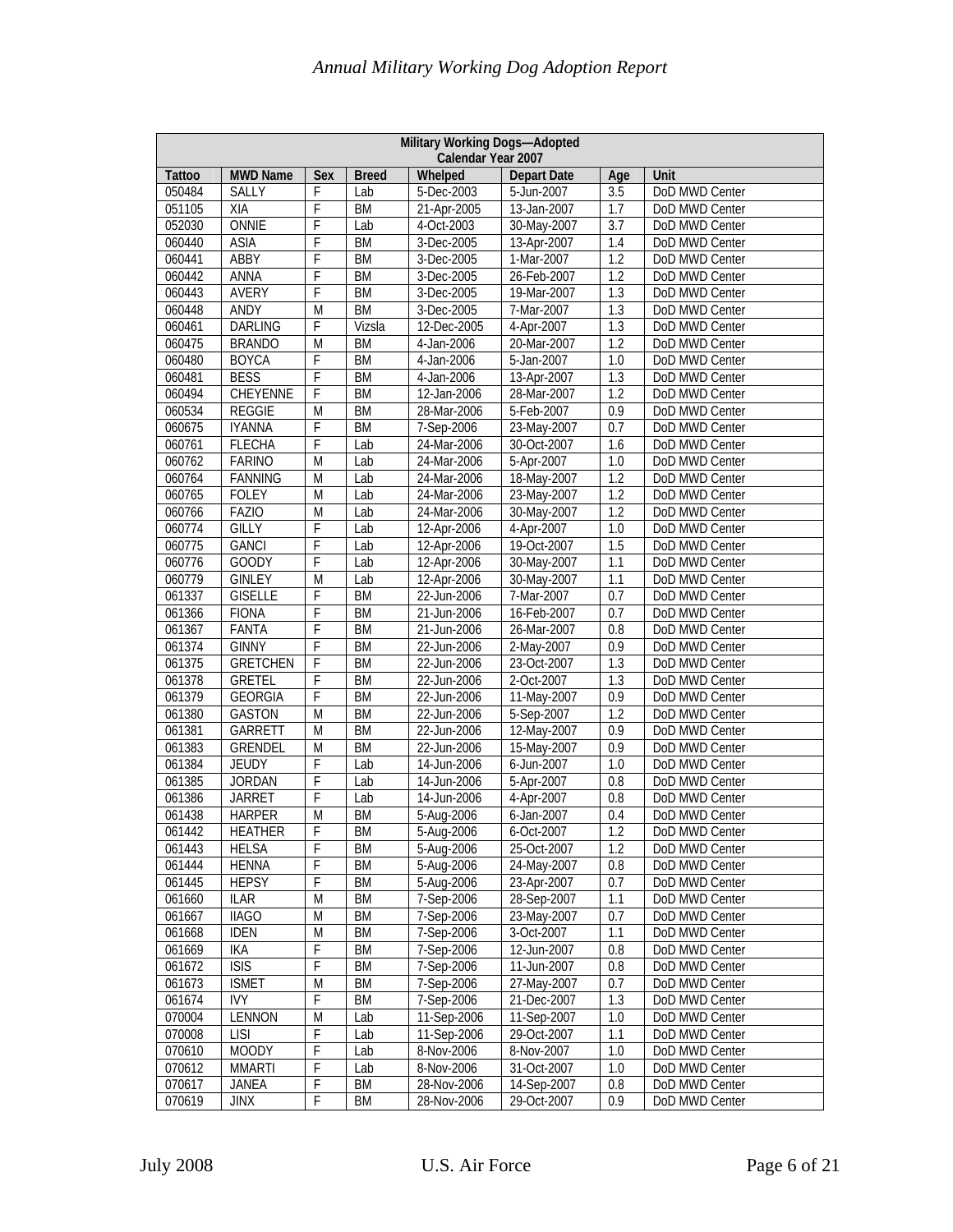| <b>MWD Name</b><br><b>Depart Date</b><br>Unit<br><b>Tattoo</b><br>Sex<br><b>Breed</b><br>Whelped<br>Age<br>DoD MWD Center<br>070634<br><b>PRINCE</b><br>29-Dec-2006<br>11-Jul-2007<br>M<br>Lab<br>0.5<br>070635<br><b>PRIOR</b><br>29-Dec-2006<br>19-Oct-2007<br>DoD MWD Center<br>M<br>Lab<br>0.8<br><b>PARKES</b><br>2-Nov-2007<br>070637<br>Lab<br>29-Dec-2006<br>0.8<br>DoD MWD Center<br>M<br>F<br>070639<br>PATTI<br>Lab<br>29-Dec-2006<br>19-Oct-2007<br>0.8<br>DoD MWD Center<br>071039<br><b>QUILTY</b><br>Lab<br>12-Feb-2007<br>16-Nov-2007<br>DoD MWD Center<br>M<br>0.8<br><b>QUALLS</b><br>071041<br>M<br>Lab<br>12-Feb-2007<br>17-Dec-2007<br>0.8<br>DoD MWD Center<br>071042<br><b>QUAPPE</b><br>F<br>Lab<br>12-Feb-2007<br>0.7<br>DoD MWD Center<br>8-Nov-2007<br>RUSSO<br>071046<br>Lab<br>19-Feb-2007<br>30-Oct-2007<br>0.7<br>DoD MWD Center<br>M<br>071050<br><b>RAMSEY</b><br>F<br>Lab<br>19-Feb-2007<br>30-Oct-2007<br>0.7<br>DoD MWD Center<br>071072<br><b>LYDIA</b><br>F<br><b>BM</b><br>23-Feb-2007<br>2-Oct-2007<br>0.6<br>DoD MWD Center<br>071074<br><b>LINDSEY</b><br>F<br>0.6<br>DoD MWD Center<br><b>BM</b><br>23-Feb-2007<br>4-Oct-2007<br>071075<br><b>LIESEL</b><br>F<br><b>BM</b><br>23-Feb-2007<br>5-Oct-2007<br>DoD MWD Center<br>0.6<br>071091<br><b>TALTY</b><br>F<br>17-Mar-2007<br>5-Nov-2007<br>0.6<br>DoD MWD Center<br>Lab<br><b>ULLOA</b><br>F<br>071101<br>Lab<br>22-Mar-2007<br>14-Dec-2007<br>0.7<br>DoD MWD Center<br>F<br>071117<br>LACY<br><b>BM</b><br>23-Feb-2007<br>21-Nov-2007<br>0.7<br>DoD MWD Center<br>A037<br><b>RINGO</b><br><b>BM</b><br>FT STEWART<br>M<br>10-Jul-1996<br>27-Jun-2007<br>11.0<br>GS<br>A039<br>KILLI<br>M<br>27-Mar-2007<br>11.4<br><b>ROTA</b><br>1-Nov-1995<br>A040<br>SONJA<br>F<br><b>BM</b><br>1-Jul-1995<br>3-Dec-2007<br>12.4<br><b>GERMANY</b><br>A047<br><b>RONNIE</b><br>BM<br>1-Sep-1996<br>2-Mar-2007<br>10.5<br><b>BAHRAIN</b><br>M<br>A049<br><b>BOY</b><br>M<br><b>BM</b><br>1-Feb-1996<br>17-Aug-2007<br>11.5<br><b>INGLESIDE</b><br>$\overline{\mathsf{GS}}$<br>A060<br><b>ARAMIS</b><br>1-Nov-1997<br>27-Jul-2007<br>9.7<br>M<br>DoD MWD Center<br>$\overline{\text{DS}}$<br>A061<br><b>MAX</b><br>M<br>1-Oct-1996<br>18-May-2007<br>10.6<br><b>GERMANY</b><br>A074<br><b>GERO</b><br>M<br>DS<br>20-Sep-1996<br>22-Jun-2007<br>WHITEMAN<br>10.8<br>$\overline{\mathsf{GS}}$<br>A100<br>CANTOR<br>FT HOOD<br>M<br>1-Dec-1996<br>29-Nov-2007<br>11.0<br>GS<br>A102<br>DAN<br>M<br>6-Jan-1997<br>22-Jun-2007<br>10.5<br>WHITEMAN<br><b>ANOUSKA</b><br>F<br><b>BM</b><br>A105<br><b>MILLINGTON</b><br>1-Jan-1996<br>1-Oct-2007<br>11.8<br>A133<br>30-Jul-1996<br>CHARLIE<br>M<br>Lab<br>20-Dec-2007<br>11.4<br>San Juan<br>$\overline{\mathsf{GS}}$<br>A134<br><b>JOHNNY</b><br>30-Nov-1996<br>6-Jun-2007<br><b>HANSCOM</b><br>M<br>10.5<br>A141<br>10.2<br>LAKEHURST<br><b>RONI</b><br>M<br>Gs<br>27-Oct-1996<br>10-Jan-2007<br>F<br>A142<br><b>DUSTY</b><br><b>BM</b><br>1-Jan-1997<br>30-Jul-2007<br>10.6<br>LANGLEY<br>A147<br><b>BM</b><br><b>PINO</b><br>M<br>1-Jan-1997<br>9-Feb-2007<br>10.1<br><b>MERIDIAN</b><br>A152<br>DAN<br>GS<br>1-Jan-1997<br>19-Jun-2007<br><b>SCHINNEN</b><br>M<br>10.5<br>$\overline{\mathsf{GS}}$<br>A155<br><b>FRENKE</b><br>7-Nov-1996<br>27-Jun-2007<br>10.6<br>FT HOOD<br>M<br>A162<br><b>ROBI</b><br><b>BM</b><br>16-Aug-1997<br>17-Feb-2007<br>9.5<br><b>GUANTANAMO BAY</b><br>M<br>F<br><b>BM</b><br>A193<br><b>SONNY</b><br>11.1<br>FT GORDON<br>1-Mar-1996<br>23-Apr-2007<br>A204<br>GS<br><b>RONNIE</b><br>1-Feb-1996<br>8-Jun-2007<br>FT STEWART<br>M<br>11.4<br>A238<br>F<br>GS<br><b>TARA</b><br>8-Feb-1996<br>31-Dec-2007<br>11.9<br>SIGONELLA<br>A247<br><b>FONDA</b><br>F<br>GS<br>18-May-2007<br>11.4<br>7-Jan-1996<br><b>SCOTT</b><br>A252<br><b>NERO</b><br>M<br>GS<br>1-Jan-1997<br>20-Sep-2007<br>10.7<br>DoD MWD Center<br>$\overline{\mathsf{GS}}$<br>A260<br><b>NERO</b><br>M<br>1-Apr-1997<br>9.9<br>9-Feb-2007<br><b>MERIDIAN</b><br>A265<br><b>DENNY</b><br>GS<br>10-Apr-1997<br>24-Oct-2007<br><b>KUNSAN</b><br>M<br>10.5<br>GS<br>A271<br>18-Apr-1997<br><b>LITTLE ROCK</b><br><b>EROS</b><br>M<br>2-Oct-2007<br>10.5<br>A273<br>GS<br>9.6<br><b>KUNSAN</b><br><b>BAK</b> (*)<br>M<br>18-May-1997<br>15-Dec-2006<br>A274<br><b>HEIKO</b><br>GS<br>17-Jul-1996<br>14-Jun-2007<br>M<br>10.9<br>DoD MWD Center<br>GS<br>A315<br>1-Jun-1997<br>9.7<br><b>HANAU</b><br>JAN<br>M<br>14-Feb-2007<br>A316<br>GS<br>16-Mar-1997<br>5-Sep-2007<br>DoD MWD Center<br><b>BONY</b><br>M<br>10.5<br>GS<br>A336<br><b>BRITT</b><br>12-May-1997<br>9.9<br><b>BRUNSWICK</b><br>M<br>23-Apr-2007<br>A340<br><b>ROBBY</b><br>M<br><b>BM</b><br>1-Dec-1996<br>5-Oct-2007<br>10.8<br><b>INCIRLIK</b><br>A342<br>19-May-1997<br><b>BARO</b><br>M<br>GS<br>19-Nov-2007<br>10.5<br><b>HAWAII</b><br>A349<br>GS<br>1-Dec-1996<br>LEJEUNE<br><b>DANNY</b><br>M<br>26-Apr-2007<br>10.4<br>A352<br><b>BM</b><br><b>JURY</b><br>M<br>1-Jan-1997<br>21-Nov-2007<br>10.9<br><b>NORFOLK</b><br>GS<br>A378<br>BILL<br>M<br>28-Dec-1996<br>1-Oct-2007<br>DoD MWD Center<br>10.8<br>GS<br>A381<br>ART<br>M<br>1-Apr-1997<br>20-Dec-2007<br>10.7<br><b>HAWAII</b><br><b>SOLO</b><br>GS<br>1-Jun-1997<br>9.6<br>PENTAGON<br><b>B004</b><br>M<br>18-Jan-2007<br>GS<br>1-Dec-1996<br>17-Jul-2007<br>CHERRY POINT<br><b>B006</b><br><b>FALKO</b><br>M<br>10.6<br>GS<br>B015<br>M<br>ANDREWS<br><b>DINO</b><br>1-Nov-1997<br>2-Oct-2007<br>9.9 | Military Working Dogs-Adopted<br>Calendar Year 2007 |  |  |  |  |  |  |  |  |  |  |
|----------------------------------------------------------------------------------------------------------------------------------------------------------------------------------------------------------------------------------------------------------------------------------------------------------------------------------------------------------------------------------------------------------------------------------------------------------------------------------------------------------------------------------------------------------------------------------------------------------------------------------------------------------------------------------------------------------------------------------------------------------------------------------------------------------------------------------------------------------------------------------------------------------------------------------------------------------------------------------------------------------------------------------------------------------------------------------------------------------------------------------------------------------------------------------------------------------------------------------------------------------------------------------------------------------------------------------------------------------------------------------------------------------------------------------------------------------------------------------------------------------------------------------------------------------------------------------------------------------------------------------------------------------------------------------------------------------------------------------------------------------------------------------------------------------------------------------------------------------------------------------------------------------------------------------------------------------------------------------------------------------------------------------------------------------------------------------------------------------------------------------------------------------------------------------------------------------------------------------------------------------------------------------------------------------------------------------------------------------------------------------------------------------------------------------------------------------------------------------------------------------------------------------------------------------------------------------------------------------------------------------------------------------------------------------------------------------------------------------------------------------------------------------------------------------------------------------------------------------------------------------------------------------------------------------------------------------------------------------------------------------------------------------------------------------------------------------------------------------------------------------------------------------------------------------------------------------------------------------------------------------------------------------------------------------------------------------------------------------------------------------------------------------------------------------------------------------------------------------------------------------------------------------------------------------------------------------------------------------------------------------------------------------------------------------------------------------------------------------------------------------------------------------------------------------------------------------------------------------------------------------------------------------------------------------------------------------------------------------------------------------------------------------------------------------------------------------------------------------------------------------------------------------------------------------------------------------------------------------------------------------------------------------------------------------------------------------------------------------------------------------------------------------------------------------------------------------------------------------------------------------------------------------------------------------------------------------------------------------------------------------------------------------------------------------------------------------------------------------------------------------------------------------------------------------------------------------------------------------------------------------------------------------------------------------------------------------------------------------------------------------------------------------------------------------------------------------------------------------------------------------------------------------------------------------------------------------------------------------------------------------------------------------------------------------------------------------------------------------------------------------------------------------------------------------------------------------------------|-----------------------------------------------------|--|--|--|--|--|--|--|--|--|--|
|                                                                                                                                                                                                                                                                                                                                                                                                                                                                                                                                                                                                                                                                                                                                                                                                                                                                                                                                                                                                                                                                                                                                                                                                                                                                                                                                                                                                                                                                                                                                                                                                                                                                                                                                                                                                                                                                                                                                                                                                                                                                                                                                                                                                                                                                                                                                                                                                                                                                                                                                                                                                                                                                                                                                                                                                                                                                                                                                                                                                                                                                                                                                                                                                                                                                                                                                                                                                                                                                                                                                                                                                                                                                                                                                                                                                                                                                                                                                                                                                                                                                                                                                                                                                                                                                                                                                                                                                                                                                                                                                                                                                                                                                                                                                                                                                                                                                                                                                                                                                                                                                                                                                                                                                                                                                                                                                                                                                                                                                      |                                                     |  |  |  |  |  |  |  |  |  |  |
|                                                                                                                                                                                                                                                                                                                                                                                                                                                                                                                                                                                                                                                                                                                                                                                                                                                                                                                                                                                                                                                                                                                                                                                                                                                                                                                                                                                                                                                                                                                                                                                                                                                                                                                                                                                                                                                                                                                                                                                                                                                                                                                                                                                                                                                                                                                                                                                                                                                                                                                                                                                                                                                                                                                                                                                                                                                                                                                                                                                                                                                                                                                                                                                                                                                                                                                                                                                                                                                                                                                                                                                                                                                                                                                                                                                                                                                                                                                                                                                                                                                                                                                                                                                                                                                                                                                                                                                                                                                                                                                                                                                                                                                                                                                                                                                                                                                                                                                                                                                                                                                                                                                                                                                                                                                                                                                                                                                                                                                                      |                                                     |  |  |  |  |  |  |  |  |  |  |
|                                                                                                                                                                                                                                                                                                                                                                                                                                                                                                                                                                                                                                                                                                                                                                                                                                                                                                                                                                                                                                                                                                                                                                                                                                                                                                                                                                                                                                                                                                                                                                                                                                                                                                                                                                                                                                                                                                                                                                                                                                                                                                                                                                                                                                                                                                                                                                                                                                                                                                                                                                                                                                                                                                                                                                                                                                                                                                                                                                                                                                                                                                                                                                                                                                                                                                                                                                                                                                                                                                                                                                                                                                                                                                                                                                                                                                                                                                                                                                                                                                                                                                                                                                                                                                                                                                                                                                                                                                                                                                                                                                                                                                                                                                                                                                                                                                                                                                                                                                                                                                                                                                                                                                                                                                                                                                                                                                                                                                                                      |                                                     |  |  |  |  |  |  |  |  |  |  |
|                                                                                                                                                                                                                                                                                                                                                                                                                                                                                                                                                                                                                                                                                                                                                                                                                                                                                                                                                                                                                                                                                                                                                                                                                                                                                                                                                                                                                                                                                                                                                                                                                                                                                                                                                                                                                                                                                                                                                                                                                                                                                                                                                                                                                                                                                                                                                                                                                                                                                                                                                                                                                                                                                                                                                                                                                                                                                                                                                                                                                                                                                                                                                                                                                                                                                                                                                                                                                                                                                                                                                                                                                                                                                                                                                                                                                                                                                                                                                                                                                                                                                                                                                                                                                                                                                                                                                                                                                                                                                                                                                                                                                                                                                                                                                                                                                                                                                                                                                                                                                                                                                                                                                                                                                                                                                                                                                                                                                                                                      |                                                     |  |  |  |  |  |  |  |  |  |  |
|                                                                                                                                                                                                                                                                                                                                                                                                                                                                                                                                                                                                                                                                                                                                                                                                                                                                                                                                                                                                                                                                                                                                                                                                                                                                                                                                                                                                                                                                                                                                                                                                                                                                                                                                                                                                                                                                                                                                                                                                                                                                                                                                                                                                                                                                                                                                                                                                                                                                                                                                                                                                                                                                                                                                                                                                                                                                                                                                                                                                                                                                                                                                                                                                                                                                                                                                                                                                                                                                                                                                                                                                                                                                                                                                                                                                                                                                                                                                                                                                                                                                                                                                                                                                                                                                                                                                                                                                                                                                                                                                                                                                                                                                                                                                                                                                                                                                                                                                                                                                                                                                                                                                                                                                                                                                                                                                                                                                                                                                      |                                                     |  |  |  |  |  |  |  |  |  |  |
|                                                                                                                                                                                                                                                                                                                                                                                                                                                                                                                                                                                                                                                                                                                                                                                                                                                                                                                                                                                                                                                                                                                                                                                                                                                                                                                                                                                                                                                                                                                                                                                                                                                                                                                                                                                                                                                                                                                                                                                                                                                                                                                                                                                                                                                                                                                                                                                                                                                                                                                                                                                                                                                                                                                                                                                                                                                                                                                                                                                                                                                                                                                                                                                                                                                                                                                                                                                                                                                                                                                                                                                                                                                                                                                                                                                                                                                                                                                                                                                                                                                                                                                                                                                                                                                                                                                                                                                                                                                                                                                                                                                                                                                                                                                                                                                                                                                                                                                                                                                                                                                                                                                                                                                                                                                                                                                                                                                                                                                                      |                                                     |  |  |  |  |  |  |  |  |  |  |
|                                                                                                                                                                                                                                                                                                                                                                                                                                                                                                                                                                                                                                                                                                                                                                                                                                                                                                                                                                                                                                                                                                                                                                                                                                                                                                                                                                                                                                                                                                                                                                                                                                                                                                                                                                                                                                                                                                                                                                                                                                                                                                                                                                                                                                                                                                                                                                                                                                                                                                                                                                                                                                                                                                                                                                                                                                                                                                                                                                                                                                                                                                                                                                                                                                                                                                                                                                                                                                                                                                                                                                                                                                                                                                                                                                                                                                                                                                                                                                                                                                                                                                                                                                                                                                                                                                                                                                                                                                                                                                                                                                                                                                                                                                                                                                                                                                                                                                                                                                                                                                                                                                                                                                                                                                                                                                                                                                                                                                                                      |                                                     |  |  |  |  |  |  |  |  |  |  |
|                                                                                                                                                                                                                                                                                                                                                                                                                                                                                                                                                                                                                                                                                                                                                                                                                                                                                                                                                                                                                                                                                                                                                                                                                                                                                                                                                                                                                                                                                                                                                                                                                                                                                                                                                                                                                                                                                                                                                                                                                                                                                                                                                                                                                                                                                                                                                                                                                                                                                                                                                                                                                                                                                                                                                                                                                                                                                                                                                                                                                                                                                                                                                                                                                                                                                                                                                                                                                                                                                                                                                                                                                                                                                                                                                                                                                                                                                                                                                                                                                                                                                                                                                                                                                                                                                                                                                                                                                                                                                                                                                                                                                                                                                                                                                                                                                                                                                                                                                                                                                                                                                                                                                                                                                                                                                                                                                                                                                                                                      |                                                     |  |  |  |  |  |  |  |  |  |  |
|                                                                                                                                                                                                                                                                                                                                                                                                                                                                                                                                                                                                                                                                                                                                                                                                                                                                                                                                                                                                                                                                                                                                                                                                                                                                                                                                                                                                                                                                                                                                                                                                                                                                                                                                                                                                                                                                                                                                                                                                                                                                                                                                                                                                                                                                                                                                                                                                                                                                                                                                                                                                                                                                                                                                                                                                                                                                                                                                                                                                                                                                                                                                                                                                                                                                                                                                                                                                                                                                                                                                                                                                                                                                                                                                                                                                                                                                                                                                                                                                                                                                                                                                                                                                                                                                                                                                                                                                                                                                                                                                                                                                                                                                                                                                                                                                                                                                                                                                                                                                                                                                                                                                                                                                                                                                                                                                                                                                                                                                      |                                                     |  |  |  |  |  |  |  |  |  |  |
|                                                                                                                                                                                                                                                                                                                                                                                                                                                                                                                                                                                                                                                                                                                                                                                                                                                                                                                                                                                                                                                                                                                                                                                                                                                                                                                                                                                                                                                                                                                                                                                                                                                                                                                                                                                                                                                                                                                                                                                                                                                                                                                                                                                                                                                                                                                                                                                                                                                                                                                                                                                                                                                                                                                                                                                                                                                                                                                                                                                                                                                                                                                                                                                                                                                                                                                                                                                                                                                                                                                                                                                                                                                                                                                                                                                                                                                                                                                                                                                                                                                                                                                                                                                                                                                                                                                                                                                                                                                                                                                                                                                                                                                                                                                                                                                                                                                                                                                                                                                                                                                                                                                                                                                                                                                                                                                                                                                                                                                                      |                                                     |  |  |  |  |  |  |  |  |  |  |
|                                                                                                                                                                                                                                                                                                                                                                                                                                                                                                                                                                                                                                                                                                                                                                                                                                                                                                                                                                                                                                                                                                                                                                                                                                                                                                                                                                                                                                                                                                                                                                                                                                                                                                                                                                                                                                                                                                                                                                                                                                                                                                                                                                                                                                                                                                                                                                                                                                                                                                                                                                                                                                                                                                                                                                                                                                                                                                                                                                                                                                                                                                                                                                                                                                                                                                                                                                                                                                                                                                                                                                                                                                                                                                                                                                                                                                                                                                                                                                                                                                                                                                                                                                                                                                                                                                                                                                                                                                                                                                                                                                                                                                                                                                                                                                                                                                                                                                                                                                                                                                                                                                                                                                                                                                                                                                                                                                                                                                                                      |                                                     |  |  |  |  |  |  |  |  |  |  |
|                                                                                                                                                                                                                                                                                                                                                                                                                                                                                                                                                                                                                                                                                                                                                                                                                                                                                                                                                                                                                                                                                                                                                                                                                                                                                                                                                                                                                                                                                                                                                                                                                                                                                                                                                                                                                                                                                                                                                                                                                                                                                                                                                                                                                                                                                                                                                                                                                                                                                                                                                                                                                                                                                                                                                                                                                                                                                                                                                                                                                                                                                                                                                                                                                                                                                                                                                                                                                                                                                                                                                                                                                                                                                                                                                                                                                                                                                                                                                                                                                                                                                                                                                                                                                                                                                                                                                                                                                                                                                                                                                                                                                                                                                                                                                                                                                                                                                                                                                                                                                                                                                                                                                                                                                                                                                                                                                                                                                                                                      |                                                     |  |  |  |  |  |  |  |  |  |  |
|                                                                                                                                                                                                                                                                                                                                                                                                                                                                                                                                                                                                                                                                                                                                                                                                                                                                                                                                                                                                                                                                                                                                                                                                                                                                                                                                                                                                                                                                                                                                                                                                                                                                                                                                                                                                                                                                                                                                                                                                                                                                                                                                                                                                                                                                                                                                                                                                                                                                                                                                                                                                                                                                                                                                                                                                                                                                                                                                                                                                                                                                                                                                                                                                                                                                                                                                                                                                                                                                                                                                                                                                                                                                                                                                                                                                                                                                                                                                                                                                                                                                                                                                                                                                                                                                                                                                                                                                                                                                                                                                                                                                                                                                                                                                                                                                                                                                                                                                                                                                                                                                                                                                                                                                                                                                                                                                                                                                                                                                      |                                                     |  |  |  |  |  |  |  |  |  |  |
|                                                                                                                                                                                                                                                                                                                                                                                                                                                                                                                                                                                                                                                                                                                                                                                                                                                                                                                                                                                                                                                                                                                                                                                                                                                                                                                                                                                                                                                                                                                                                                                                                                                                                                                                                                                                                                                                                                                                                                                                                                                                                                                                                                                                                                                                                                                                                                                                                                                                                                                                                                                                                                                                                                                                                                                                                                                                                                                                                                                                                                                                                                                                                                                                                                                                                                                                                                                                                                                                                                                                                                                                                                                                                                                                                                                                                                                                                                                                                                                                                                                                                                                                                                                                                                                                                                                                                                                                                                                                                                                                                                                                                                                                                                                                                                                                                                                                                                                                                                                                                                                                                                                                                                                                                                                                                                                                                                                                                                                                      |                                                     |  |  |  |  |  |  |  |  |  |  |
|                                                                                                                                                                                                                                                                                                                                                                                                                                                                                                                                                                                                                                                                                                                                                                                                                                                                                                                                                                                                                                                                                                                                                                                                                                                                                                                                                                                                                                                                                                                                                                                                                                                                                                                                                                                                                                                                                                                                                                                                                                                                                                                                                                                                                                                                                                                                                                                                                                                                                                                                                                                                                                                                                                                                                                                                                                                                                                                                                                                                                                                                                                                                                                                                                                                                                                                                                                                                                                                                                                                                                                                                                                                                                                                                                                                                                                                                                                                                                                                                                                                                                                                                                                                                                                                                                                                                                                                                                                                                                                                                                                                                                                                                                                                                                                                                                                                                                                                                                                                                                                                                                                                                                                                                                                                                                                                                                                                                                                                                      |                                                     |  |  |  |  |  |  |  |  |  |  |
|                                                                                                                                                                                                                                                                                                                                                                                                                                                                                                                                                                                                                                                                                                                                                                                                                                                                                                                                                                                                                                                                                                                                                                                                                                                                                                                                                                                                                                                                                                                                                                                                                                                                                                                                                                                                                                                                                                                                                                                                                                                                                                                                                                                                                                                                                                                                                                                                                                                                                                                                                                                                                                                                                                                                                                                                                                                                                                                                                                                                                                                                                                                                                                                                                                                                                                                                                                                                                                                                                                                                                                                                                                                                                                                                                                                                                                                                                                                                                                                                                                                                                                                                                                                                                                                                                                                                                                                                                                                                                                                                                                                                                                                                                                                                                                                                                                                                                                                                                                                                                                                                                                                                                                                                                                                                                                                                                                                                                                                                      |                                                     |  |  |  |  |  |  |  |  |  |  |
|                                                                                                                                                                                                                                                                                                                                                                                                                                                                                                                                                                                                                                                                                                                                                                                                                                                                                                                                                                                                                                                                                                                                                                                                                                                                                                                                                                                                                                                                                                                                                                                                                                                                                                                                                                                                                                                                                                                                                                                                                                                                                                                                                                                                                                                                                                                                                                                                                                                                                                                                                                                                                                                                                                                                                                                                                                                                                                                                                                                                                                                                                                                                                                                                                                                                                                                                                                                                                                                                                                                                                                                                                                                                                                                                                                                                                                                                                                                                                                                                                                                                                                                                                                                                                                                                                                                                                                                                                                                                                                                                                                                                                                                                                                                                                                                                                                                                                                                                                                                                                                                                                                                                                                                                                                                                                                                                                                                                                                                                      |                                                     |  |  |  |  |  |  |  |  |  |  |
|                                                                                                                                                                                                                                                                                                                                                                                                                                                                                                                                                                                                                                                                                                                                                                                                                                                                                                                                                                                                                                                                                                                                                                                                                                                                                                                                                                                                                                                                                                                                                                                                                                                                                                                                                                                                                                                                                                                                                                                                                                                                                                                                                                                                                                                                                                                                                                                                                                                                                                                                                                                                                                                                                                                                                                                                                                                                                                                                                                                                                                                                                                                                                                                                                                                                                                                                                                                                                                                                                                                                                                                                                                                                                                                                                                                                                                                                                                                                                                                                                                                                                                                                                                                                                                                                                                                                                                                                                                                                                                                                                                                                                                                                                                                                                                                                                                                                                                                                                                                                                                                                                                                                                                                                                                                                                                                                                                                                                                                                      |                                                     |  |  |  |  |  |  |  |  |  |  |
|                                                                                                                                                                                                                                                                                                                                                                                                                                                                                                                                                                                                                                                                                                                                                                                                                                                                                                                                                                                                                                                                                                                                                                                                                                                                                                                                                                                                                                                                                                                                                                                                                                                                                                                                                                                                                                                                                                                                                                                                                                                                                                                                                                                                                                                                                                                                                                                                                                                                                                                                                                                                                                                                                                                                                                                                                                                                                                                                                                                                                                                                                                                                                                                                                                                                                                                                                                                                                                                                                                                                                                                                                                                                                                                                                                                                                                                                                                                                                                                                                                                                                                                                                                                                                                                                                                                                                                                                                                                                                                                                                                                                                                                                                                                                                                                                                                                                                                                                                                                                                                                                                                                                                                                                                                                                                                                                                                                                                                                                      |                                                     |  |  |  |  |  |  |  |  |  |  |
|                                                                                                                                                                                                                                                                                                                                                                                                                                                                                                                                                                                                                                                                                                                                                                                                                                                                                                                                                                                                                                                                                                                                                                                                                                                                                                                                                                                                                                                                                                                                                                                                                                                                                                                                                                                                                                                                                                                                                                                                                                                                                                                                                                                                                                                                                                                                                                                                                                                                                                                                                                                                                                                                                                                                                                                                                                                                                                                                                                                                                                                                                                                                                                                                                                                                                                                                                                                                                                                                                                                                                                                                                                                                                                                                                                                                                                                                                                                                                                                                                                                                                                                                                                                                                                                                                                                                                                                                                                                                                                                                                                                                                                                                                                                                                                                                                                                                                                                                                                                                                                                                                                                                                                                                                                                                                                                                                                                                                                                                      |                                                     |  |  |  |  |  |  |  |  |  |  |
|                                                                                                                                                                                                                                                                                                                                                                                                                                                                                                                                                                                                                                                                                                                                                                                                                                                                                                                                                                                                                                                                                                                                                                                                                                                                                                                                                                                                                                                                                                                                                                                                                                                                                                                                                                                                                                                                                                                                                                                                                                                                                                                                                                                                                                                                                                                                                                                                                                                                                                                                                                                                                                                                                                                                                                                                                                                                                                                                                                                                                                                                                                                                                                                                                                                                                                                                                                                                                                                                                                                                                                                                                                                                                                                                                                                                                                                                                                                                                                                                                                                                                                                                                                                                                                                                                                                                                                                                                                                                                                                                                                                                                                                                                                                                                                                                                                                                                                                                                                                                                                                                                                                                                                                                                                                                                                                                                                                                                                                                      |                                                     |  |  |  |  |  |  |  |  |  |  |
|                                                                                                                                                                                                                                                                                                                                                                                                                                                                                                                                                                                                                                                                                                                                                                                                                                                                                                                                                                                                                                                                                                                                                                                                                                                                                                                                                                                                                                                                                                                                                                                                                                                                                                                                                                                                                                                                                                                                                                                                                                                                                                                                                                                                                                                                                                                                                                                                                                                                                                                                                                                                                                                                                                                                                                                                                                                                                                                                                                                                                                                                                                                                                                                                                                                                                                                                                                                                                                                                                                                                                                                                                                                                                                                                                                                                                                                                                                                                                                                                                                                                                                                                                                                                                                                                                                                                                                                                                                                                                                                                                                                                                                                                                                                                                                                                                                                                                                                                                                                                                                                                                                                                                                                                                                                                                                                                                                                                                                                                      |                                                     |  |  |  |  |  |  |  |  |  |  |
|                                                                                                                                                                                                                                                                                                                                                                                                                                                                                                                                                                                                                                                                                                                                                                                                                                                                                                                                                                                                                                                                                                                                                                                                                                                                                                                                                                                                                                                                                                                                                                                                                                                                                                                                                                                                                                                                                                                                                                                                                                                                                                                                                                                                                                                                                                                                                                                                                                                                                                                                                                                                                                                                                                                                                                                                                                                                                                                                                                                                                                                                                                                                                                                                                                                                                                                                                                                                                                                                                                                                                                                                                                                                                                                                                                                                                                                                                                                                                                                                                                                                                                                                                                                                                                                                                                                                                                                                                                                                                                                                                                                                                                                                                                                                                                                                                                                                                                                                                                                                                                                                                                                                                                                                                                                                                                                                                                                                                                                                      |                                                     |  |  |  |  |  |  |  |  |  |  |
|                                                                                                                                                                                                                                                                                                                                                                                                                                                                                                                                                                                                                                                                                                                                                                                                                                                                                                                                                                                                                                                                                                                                                                                                                                                                                                                                                                                                                                                                                                                                                                                                                                                                                                                                                                                                                                                                                                                                                                                                                                                                                                                                                                                                                                                                                                                                                                                                                                                                                                                                                                                                                                                                                                                                                                                                                                                                                                                                                                                                                                                                                                                                                                                                                                                                                                                                                                                                                                                                                                                                                                                                                                                                                                                                                                                                                                                                                                                                                                                                                                                                                                                                                                                                                                                                                                                                                                                                                                                                                                                                                                                                                                                                                                                                                                                                                                                                                                                                                                                                                                                                                                                                                                                                                                                                                                                                                                                                                                                                      |                                                     |  |  |  |  |  |  |  |  |  |  |
|                                                                                                                                                                                                                                                                                                                                                                                                                                                                                                                                                                                                                                                                                                                                                                                                                                                                                                                                                                                                                                                                                                                                                                                                                                                                                                                                                                                                                                                                                                                                                                                                                                                                                                                                                                                                                                                                                                                                                                                                                                                                                                                                                                                                                                                                                                                                                                                                                                                                                                                                                                                                                                                                                                                                                                                                                                                                                                                                                                                                                                                                                                                                                                                                                                                                                                                                                                                                                                                                                                                                                                                                                                                                                                                                                                                                                                                                                                                                                                                                                                                                                                                                                                                                                                                                                                                                                                                                                                                                                                                                                                                                                                                                                                                                                                                                                                                                                                                                                                                                                                                                                                                                                                                                                                                                                                                                                                                                                                                                      |                                                     |  |  |  |  |  |  |  |  |  |  |
|                                                                                                                                                                                                                                                                                                                                                                                                                                                                                                                                                                                                                                                                                                                                                                                                                                                                                                                                                                                                                                                                                                                                                                                                                                                                                                                                                                                                                                                                                                                                                                                                                                                                                                                                                                                                                                                                                                                                                                                                                                                                                                                                                                                                                                                                                                                                                                                                                                                                                                                                                                                                                                                                                                                                                                                                                                                                                                                                                                                                                                                                                                                                                                                                                                                                                                                                                                                                                                                                                                                                                                                                                                                                                                                                                                                                                                                                                                                                                                                                                                                                                                                                                                                                                                                                                                                                                                                                                                                                                                                                                                                                                                                                                                                                                                                                                                                                                                                                                                                                                                                                                                                                                                                                                                                                                                                                                                                                                                                                      |                                                     |  |  |  |  |  |  |  |  |  |  |
|                                                                                                                                                                                                                                                                                                                                                                                                                                                                                                                                                                                                                                                                                                                                                                                                                                                                                                                                                                                                                                                                                                                                                                                                                                                                                                                                                                                                                                                                                                                                                                                                                                                                                                                                                                                                                                                                                                                                                                                                                                                                                                                                                                                                                                                                                                                                                                                                                                                                                                                                                                                                                                                                                                                                                                                                                                                                                                                                                                                                                                                                                                                                                                                                                                                                                                                                                                                                                                                                                                                                                                                                                                                                                                                                                                                                                                                                                                                                                                                                                                                                                                                                                                                                                                                                                                                                                                                                                                                                                                                                                                                                                                                                                                                                                                                                                                                                                                                                                                                                                                                                                                                                                                                                                                                                                                                                                                                                                                                                      |                                                     |  |  |  |  |  |  |  |  |  |  |
|                                                                                                                                                                                                                                                                                                                                                                                                                                                                                                                                                                                                                                                                                                                                                                                                                                                                                                                                                                                                                                                                                                                                                                                                                                                                                                                                                                                                                                                                                                                                                                                                                                                                                                                                                                                                                                                                                                                                                                                                                                                                                                                                                                                                                                                                                                                                                                                                                                                                                                                                                                                                                                                                                                                                                                                                                                                                                                                                                                                                                                                                                                                                                                                                                                                                                                                                                                                                                                                                                                                                                                                                                                                                                                                                                                                                                                                                                                                                                                                                                                                                                                                                                                                                                                                                                                                                                                                                                                                                                                                                                                                                                                                                                                                                                                                                                                                                                                                                                                                                                                                                                                                                                                                                                                                                                                                                                                                                                                                                      |                                                     |  |  |  |  |  |  |  |  |  |  |
|                                                                                                                                                                                                                                                                                                                                                                                                                                                                                                                                                                                                                                                                                                                                                                                                                                                                                                                                                                                                                                                                                                                                                                                                                                                                                                                                                                                                                                                                                                                                                                                                                                                                                                                                                                                                                                                                                                                                                                                                                                                                                                                                                                                                                                                                                                                                                                                                                                                                                                                                                                                                                                                                                                                                                                                                                                                                                                                                                                                                                                                                                                                                                                                                                                                                                                                                                                                                                                                                                                                                                                                                                                                                                                                                                                                                                                                                                                                                                                                                                                                                                                                                                                                                                                                                                                                                                                                                                                                                                                                                                                                                                                                                                                                                                                                                                                                                                                                                                                                                                                                                                                                                                                                                                                                                                                                                                                                                                                                                      |                                                     |  |  |  |  |  |  |  |  |  |  |
|                                                                                                                                                                                                                                                                                                                                                                                                                                                                                                                                                                                                                                                                                                                                                                                                                                                                                                                                                                                                                                                                                                                                                                                                                                                                                                                                                                                                                                                                                                                                                                                                                                                                                                                                                                                                                                                                                                                                                                                                                                                                                                                                                                                                                                                                                                                                                                                                                                                                                                                                                                                                                                                                                                                                                                                                                                                                                                                                                                                                                                                                                                                                                                                                                                                                                                                                                                                                                                                                                                                                                                                                                                                                                                                                                                                                                                                                                                                                                                                                                                                                                                                                                                                                                                                                                                                                                                                                                                                                                                                                                                                                                                                                                                                                                                                                                                                                                                                                                                                                                                                                                                                                                                                                                                                                                                                                                                                                                                                                      |                                                     |  |  |  |  |  |  |  |  |  |  |
|                                                                                                                                                                                                                                                                                                                                                                                                                                                                                                                                                                                                                                                                                                                                                                                                                                                                                                                                                                                                                                                                                                                                                                                                                                                                                                                                                                                                                                                                                                                                                                                                                                                                                                                                                                                                                                                                                                                                                                                                                                                                                                                                                                                                                                                                                                                                                                                                                                                                                                                                                                                                                                                                                                                                                                                                                                                                                                                                                                                                                                                                                                                                                                                                                                                                                                                                                                                                                                                                                                                                                                                                                                                                                                                                                                                                                                                                                                                                                                                                                                                                                                                                                                                                                                                                                                                                                                                                                                                                                                                                                                                                                                                                                                                                                                                                                                                                                                                                                                                                                                                                                                                                                                                                                                                                                                                                                                                                                                                                      |                                                     |  |  |  |  |  |  |  |  |  |  |
|                                                                                                                                                                                                                                                                                                                                                                                                                                                                                                                                                                                                                                                                                                                                                                                                                                                                                                                                                                                                                                                                                                                                                                                                                                                                                                                                                                                                                                                                                                                                                                                                                                                                                                                                                                                                                                                                                                                                                                                                                                                                                                                                                                                                                                                                                                                                                                                                                                                                                                                                                                                                                                                                                                                                                                                                                                                                                                                                                                                                                                                                                                                                                                                                                                                                                                                                                                                                                                                                                                                                                                                                                                                                                                                                                                                                                                                                                                                                                                                                                                                                                                                                                                                                                                                                                                                                                                                                                                                                                                                                                                                                                                                                                                                                                                                                                                                                                                                                                                                                                                                                                                                                                                                                                                                                                                                                                                                                                                                                      |                                                     |  |  |  |  |  |  |  |  |  |  |
|                                                                                                                                                                                                                                                                                                                                                                                                                                                                                                                                                                                                                                                                                                                                                                                                                                                                                                                                                                                                                                                                                                                                                                                                                                                                                                                                                                                                                                                                                                                                                                                                                                                                                                                                                                                                                                                                                                                                                                                                                                                                                                                                                                                                                                                                                                                                                                                                                                                                                                                                                                                                                                                                                                                                                                                                                                                                                                                                                                                                                                                                                                                                                                                                                                                                                                                                                                                                                                                                                                                                                                                                                                                                                                                                                                                                                                                                                                                                                                                                                                                                                                                                                                                                                                                                                                                                                                                                                                                                                                                                                                                                                                                                                                                                                                                                                                                                                                                                                                                                                                                                                                                                                                                                                                                                                                                                                                                                                                                                      |                                                     |  |  |  |  |  |  |  |  |  |  |
|                                                                                                                                                                                                                                                                                                                                                                                                                                                                                                                                                                                                                                                                                                                                                                                                                                                                                                                                                                                                                                                                                                                                                                                                                                                                                                                                                                                                                                                                                                                                                                                                                                                                                                                                                                                                                                                                                                                                                                                                                                                                                                                                                                                                                                                                                                                                                                                                                                                                                                                                                                                                                                                                                                                                                                                                                                                                                                                                                                                                                                                                                                                                                                                                                                                                                                                                                                                                                                                                                                                                                                                                                                                                                                                                                                                                                                                                                                                                                                                                                                                                                                                                                                                                                                                                                                                                                                                                                                                                                                                                                                                                                                                                                                                                                                                                                                                                                                                                                                                                                                                                                                                                                                                                                                                                                                                                                                                                                                                                      |                                                     |  |  |  |  |  |  |  |  |  |  |
|                                                                                                                                                                                                                                                                                                                                                                                                                                                                                                                                                                                                                                                                                                                                                                                                                                                                                                                                                                                                                                                                                                                                                                                                                                                                                                                                                                                                                                                                                                                                                                                                                                                                                                                                                                                                                                                                                                                                                                                                                                                                                                                                                                                                                                                                                                                                                                                                                                                                                                                                                                                                                                                                                                                                                                                                                                                                                                                                                                                                                                                                                                                                                                                                                                                                                                                                                                                                                                                                                                                                                                                                                                                                                                                                                                                                                                                                                                                                                                                                                                                                                                                                                                                                                                                                                                                                                                                                                                                                                                                                                                                                                                                                                                                                                                                                                                                                                                                                                                                                                                                                                                                                                                                                                                                                                                                                                                                                                                                                      |                                                     |  |  |  |  |  |  |  |  |  |  |
|                                                                                                                                                                                                                                                                                                                                                                                                                                                                                                                                                                                                                                                                                                                                                                                                                                                                                                                                                                                                                                                                                                                                                                                                                                                                                                                                                                                                                                                                                                                                                                                                                                                                                                                                                                                                                                                                                                                                                                                                                                                                                                                                                                                                                                                                                                                                                                                                                                                                                                                                                                                                                                                                                                                                                                                                                                                                                                                                                                                                                                                                                                                                                                                                                                                                                                                                                                                                                                                                                                                                                                                                                                                                                                                                                                                                                                                                                                                                                                                                                                                                                                                                                                                                                                                                                                                                                                                                                                                                                                                                                                                                                                                                                                                                                                                                                                                                                                                                                                                                                                                                                                                                                                                                                                                                                                                                                                                                                                                                      |                                                     |  |  |  |  |  |  |  |  |  |  |
|                                                                                                                                                                                                                                                                                                                                                                                                                                                                                                                                                                                                                                                                                                                                                                                                                                                                                                                                                                                                                                                                                                                                                                                                                                                                                                                                                                                                                                                                                                                                                                                                                                                                                                                                                                                                                                                                                                                                                                                                                                                                                                                                                                                                                                                                                                                                                                                                                                                                                                                                                                                                                                                                                                                                                                                                                                                                                                                                                                                                                                                                                                                                                                                                                                                                                                                                                                                                                                                                                                                                                                                                                                                                                                                                                                                                                                                                                                                                                                                                                                                                                                                                                                                                                                                                                                                                                                                                                                                                                                                                                                                                                                                                                                                                                                                                                                                                                                                                                                                                                                                                                                                                                                                                                                                                                                                                                                                                                                                                      |                                                     |  |  |  |  |  |  |  |  |  |  |
|                                                                                                                                                                                                                                                                                                                                                                                                                                                                                                                                                                                                                                                                                                                                                                                                                                                                                                                                                                                                                                                                                                                                                                                                                                                                                                                                                                                                                                                                                                                                                                                                                                                                                                                                                                                                                                                                                                                                                                                                                                                                                                                                                                                                                                                                                                                                                                                                                                                                                                                                                                                                                                                                                                                                                                                                                                                                                                                                                                                                                                                                                                                                                                                                                                                                                                                                                                                                                                                                                                                                                                                                                                                                                                                                                                                                                                                                                                                                                                                                                                                                                                                                                                                                                                                                                                                                                                                                                                                                                                                                                                                                                                                                                                                                                                                                                                                                                                                                                                                                                                                                                                                                                                                                                                                                                                                                                                                                                                                                      |                                                     |  |  |  |  |  |  |  |  |  |  |
|                                                                                                                                                                                                                                                                                                                                                                                                                                                                                                                                                                                                                                                                                                                                                                                                                                                                                                                                                                                                                                                                                                                                                                                                                                                                                                                                                                                                                                                                                                                                                                                                                                                                                                                                                                                                                                                                                                                                                                                                                                                                                                                                                                                                                                                                                                                                                                                                                                                                                                                                                                                                                                                                                                                                                                                                                                                                                                                                                                                                                                                                                                                                                                                                                                                                                                                                                                                                                                                                                                                                                                                                                                                                                                                                                                                                                                                                                                                                                                                                                                                                                                                                                                                                                                                                                                                                                                                                                                                                                                                                                                                                                                                                                                                                                                                                                                                                                                                                                                                                                                                                                                                                                                                                                                                                                                                                                                                                                                                                      |                                                     |  |  |  |  |  |  |  |  |  |  |
|                                                                                                                                                                                                                                                                                                                                                                                                                                                                                                                                                                                                                                                                                                                                                                                                                                                                                                                                                                                                                                                                                                                                                                                                                                                                                                                                                                                                                                                                                                                                                                                                                                                                                                                                                                                                                                                                                                                                                                                                                                                                                                                                                                                                                                                                                                                                                                                                                                                                                                                                                                                                                                                                                                                                                                                                                                                                                                                                                                                                                                                                                                                                                                                                                                                                                                                                                                                                                                                                                                                                                                                                                                                                                                                                                                                                                                                                                                                                                                                                                                                                                                                                                                                                                                                                                                                                                                                                                                                                                                                                                                                                                                                                                                                                                                                                                                                                                                                                                                                                                                                                                                                                                                                                                                                                                                                                                                                                                                                                      |                                                     |  |  |  |  |  |  |  |  |  |  |
|                                                                                                                                                                                                                                                                                                                                                                                                                                                                                                                                                                                                                                                                                                                                                                                                                                                                                                                                                                                                                                                                                                                                                                                                                                                                                                                                                                                                                                                                                                                                                                                                                                                                                                                                                                                                                                                                                                                                                                                                                                                                                                                                                                                                                                                                                                                                                                                                                                                                                                                                                                                                                                                                                                                                                                                                                                                                                                                                                                                                                                                                                                                                                                                                                                                                                                                                                                                                                                                                                                                                                                                                                                                                                                                                                                                                                                                                                                                                                                                                                                                                                                                                                                                                                                                                                                                                                                                                                                                                                                                                                                                                                                                                                                                                                                                                                                                                                                                                                                                                                                                                                                                                                                                                                                                                                                                                                                                                                                                                      |                                                     |  |  |  |  |  |  |  |  |  |  |
|                                                                                                                                                                                                                                                                                                                                                                                                                                                                                                                                                                                                                                                                                                                                                                                                                                                                                                                                                                                                                                                                                                                                                                                                                                                                                                                                                                                                                                                                                                                                                                                                                                                                                                                                                                                                                                                                                                                                                                                                                                                                                                                                                                                                                                                                                                                                                                                                                                                                                                                                                                                                                                                                                                                                                                                                                                                                                                                                                                                                                                                                                                                                                                                                                                                                                                                                                                                                                                                                                                                                                                                                                                                                                                                                                                                                                                                                                                                                                                                                                                                                                                                                                                                                                                                                                                                                                                                                                                                                                                                                                                                                                                                                                                                                                                                                                                                                                                                                                                                                                                                                                                                                                                                                                                                                                                                                                                                                                                                                      |                                                     |  |  |  |  |  |  |  |  |  |  |
|                                                                                                                                                                                                                                                                                                                                                                                                                                                                                                                                                                                                                                                                                                                                                                                                                                                                                                                                                                                                                                                                                                                                                                                                                                                                                                                                                                                                                                                                                                                                                                                                                                                                                                                                                                                                                                                                                                                                                                                                                                                                                                                                                                                                                                                                                                                                                                                                                                                                                                                                                                                                                                                                                                                                                                                                                                                                                                                                                                                                                                                                                                                                                                                                                                                                                                                                                                                                                                                                                                                                                                                                                                                                                                                                                                                                                                                                                                                                                                                                                                                                                                                                                                                                                                                                                                                                                                                                                                                                                                                                                                                                                                                                                                                                                                                                                                                                                                                                                                                                                                                                                                                                                                                                                                                                                                                                                                                                                                                                      |                                                     |  |  |  |  |  |  |  |  |  |  |
|                                                                                                                                                                                                                                                                                                                                                                                                                                                                                                                                                                                                                                                                                                                                                                                                                                                                                                                                                                                                                                                                                                                                                                                                                                                                                                                                                                                                                                                                                                                                                                                                                                                                                                                                                                                                                                                                                                                                                                                                                                                                                                                                                                                                                                                                                                                                                                                                                                                                                                                                                                                                                                                                                                                                                                                                                                                                                                                                                                                                                                                                                                                                                                                                                                                                                                                                                                                                                                                                                                                                                                                                                                                                                                                                                                                                                                                                                                                                                                                                                                                                                                                                                                                                                                                                                                                                                                                                                                                                                                                                                                                                                                                                                                                                                                                                                                                                                                                                                                                                                                                                                                                                                                                                                                                                                                                                                                                                                                                                      |                                                     |  |  |  |  |  |  |  |  |  |  |
|                                                                                                                                                                                                                                                                                                                                                                                                                                                                                                                                                                                                                                                                                                                                                                                                                                                                                                                                                                                                                                                                                                                                                                                                                                                                                                                                                                                                                                                                                                                                                                                                                                                                                                                                                                                                                                                                                                                                                                                                                                                                                                                                                                                                                                                                                                                                                                                                                                                                                                                                                                                                                                                                                                                                                                                                                                                                                                                                                                                                                                                                                                                                                                                                                                                                                                                                                                                                                                                                                                                                                                                                                                                                                                                                                                                                                                                                                                                                                                                                                                                                                                                                                                                                                                                                                                                                                                                                                                                                                                                                                                                                                                                                                                                                                                                                                                                                                                                                                                                                                                                                                                                                                                                                                                                                                                                                                                                                                                                                      |                                                     |  |  |  |  |  |  |  |  |  |  |
|                                                                                                                                                                                                                                                                                                                                                                                                                                                                                                                                                                                                                                                                                                                                                                                                                                                                                                                                                                                                                                                                                                                                                                                                                                                                                                                                                                                                                                                                                                                                                                                                                                                                                                                                                                                                                                                                                                                                                                                                                                                                                                                                                                                                                                                                                                                                                                                                                                                                                                                                                                                                                                                                                                                                                                                                                                                                                                                                                                                                                                                                                                                                                                                                                                                                                                                                                                                                                                                                                                                                                                                                                                                                                                                                                                                                                                                                                                                                                                                                                                                                                                                                                                                                                                                                                                                                                                                                                                                                                                                                                                                                                                                                                                                                                                                                                                                                                                                                                                                                                                                                                                                                                                                                                                                                                                                                                                                                                                                                      |                                                     |  |  |  |  |  |  |  |  |  |  |
|                                                                                                                                                                                                                                                                                                                                                                                                                                                                                                                                                                                                                                                                                                                                                                                                                                                                                                                                                                                                                                                                                                                                                                                                                                                                                                                                                                                                                                                                                                                                                                                                                                                                                                                                                                                                                                                                                                                                                                                                                                                                                                                                                                                                                                                                                                                                                                                                                                                                                                                                                                                                                                                                                                                                                                                                                                                                                                                                                                                                                                                                                                                                                                                                                                                                                                                                                                                                                                                                                                                                                                                                                                                                                                                                                                                                                                                                                                                                                                                                                                                                                                                                                                                                                                                                                                                                                                                                                                                                                                                                                                                                                                                                                                                                                                                                                                                                                                                                                                                                                                                                                                                                                                                                                                                                                                                                                                                                                                                                      |                                                     |  |  |  |  |  |  |  |  |  |  |
|                                                                                                                                                                                                                                                                                                                                                                                                                                                                                                                                                                                                                                                                                                                                                                                                                                                                                                                                                                                                                                                                                                                                                                                                                                                                                                                                                                                                                                                                                                                                                                                                                                                                                                                                                                                                                                                                                                                                                                                                                                                                                                                                                                                                                                                                                                                                                                                                                                                                                                                                                                                                                                                                                                                                                                                                                                                                                                                                                                                                                                                                                                                                                                                                                                                                                                                                                                                                                                                                                                                                                                                                                                                                                                                                                                                                                                                                                                                                                                                                                                                                                                                                                                                                                                                                                                                                                                                                                                                                                                                                                                                                                                                                                                                                                                                                                                                                                                                                                                                                                                                                                                                                                                                                                                                                                                                                                                                                                                                                      |                                                     |  |  |  |  |  |  |  |  |  |  |
|                                                                                                                                                                                                                                                                                                                                                                                                                                                                                                                                                                                                                                                                                                                                                                                                                                                                                                                                                                                                                                                                                                                                                                                                                                                                                                                                                                                                                                                                                                                                                                                                                                                                                                                                                                                                                                                                                                                                                                                                                                                                                                                                                                                                                                                                                                                                                                                                                                                                                                                                                                                                                                                                                                                                                                                                                                                                                                                                                                                                                                                                                                                                                                                                                                                                                                                                                                                                                                                                                                                                                                                                                                                                                                                                                                                                                                                                                                                                                                                                                                                                                                                                                                                                                                                                                                                                                                                                                                                                                                                                                                                                                                                                                                                                                                                                                                                                                                                                                                                                                                                                                                                                                                                                                                                                                                                                                                                                                                                                      |                                                     |  |  |  |  |  |  |  |  |  |  |
|                                                                                                                                                                                                                                                                                                                                                                                                                                                                                                                                                                                                                                                                                                                                                                                                                                                                                                                                                                                                                                                                                                                                                                                                                                                                                                                                                                                                                                                                                                                                                                                                                                                                                                                                                                                                                                                                                                                                                                                                                                                                                                                                                                                                                                                                                                                                                                                                                                                                                                                                                                                                                                                                                                                                                                                                                                                                                                                                                                                                                                                                                                                                                                                                                                                                                                                                                                                                                                                                                                                                                                                                                                                                                                                                                                                                                                                                                                                                                                                                                                                                                                                                                                                                                                                                                                                                                                                                                                                                                                                                                                                                                                                                                                                                                                                                                                                                                                                                                                                                                                                                                                                                                                                                                                                                                                                                                                                                                                                                      |                                                     |  |  |  |  |  |  |  |  |  |  |
|                                                                                                                                                                                                                                                                                                                                                                                                                                                                                                                                                                                                                                                                                                                                                                                                                                                                                                                                                                                                                                                                                                                                                                                                                                                                                                                                                                                                                                                                                                                                                                                                                                                                                                                                                                                                                                                                                                                                                                                                                                                                                                                                                                                                                                                                                                                                                                                                                                                                                                                                                                                                                                                                                                                                                                                                                                                                                                                                                                                                                                                                                                                                                                                                                                                                                                                                                                                                                                                                                                                                                                                                                                                                                                                                                                                                                                                                                                                                                                                                                                                                                                                                                                                                                                                                                                                                                                                                                                                                                                                                                                                                                                                                                                                                                                                                                                                                                                                                                                                                                                                                                                                                                                                                                                                                                                                                                                                                                                                                      |                                                     |  |  |  |  |  |  |  |  |  |  |
|                                                                                                                                                                                                                                                                                                                                                                                                                                                                                                                                                                                                                                                                                                                                                                                                                                                                                                                                                                                                                                                                                                                                                                                                                                                                                                                                                                                                                                                                                                                                                                                                                                                                                                                                                                                                                                                                                                                                                                                                                                                                                                                                                                                                                                                                                                                                                                                                                                                                                                                                                                                                                                                                                                                                                                                                                                                                                                                                                                                                                                                                                                                                                                                                                                                                                                                                                                                                                                                                                                                                                                                                                                                                                                                                                                                                                                                                                                                                                                                                                                                                                                                                                                                                                                                                                                                                                                                                                                                                                                                                                                                                                                                                                                                                                                                                                                                                                                                                                                                                                                                                                                                                                                                                                                                                                                                                                                                                                                                                      |                                                     |  |  |  |  |  |  |  |  |  |  |
|                                                                                                                                                                                                                                                                                                                                                                                                                                                                                                                                                                                                                                                                                                                                                                                                                                                                                                                                                                                                                                                                                                                                                                                                                                                                                                                                                                                                                                                                                                                                                                                                                                                                                                                                                                                                                                                                                                                                                                                                                                                                                                                                                                                                                                                                                                                                                                                                                                                                                                                                                                                                                                                                                                                                                                                                                                                                                                                                                                                                                                                                                                                                                                                                                                                                                                                                                                                                                                                                                                                                                                                                                                                                                                                                                                                                                                                                                                                                                                                                                                                                                                                                                                                                                                                                                                                                                                                                                                                                                                                                                                                                                                                                                                                                                                                                                                                                                                                                                                                                                                                                                                                                                                                                                                                                                                                                                                                                                                                                      |                                                     |  |  |  |  |  |  |  |  |  |  |
|                                                                                                                                                                                                                                                                                                                                                                                                                                                                                                                                                                                                                                                                                                                                                                                                                                                                                                                                                                                                                                                                                                                                                                                                                                                                                                                                                                                                                                                                                                                                                                                                                                                                                                                                                                                                                                                                                                                                                                                                                                                                                                                                                                                                                                                                                                                                                                                                                                                                                                                                                                                                                                                                                                                                                                                                                                                                                                                                                                                                                                                                                                                                                                                                                                                                                                                                                                                                                                                                                                                                                                                                                                                                                                                                                                                                                                                                                                                                                                                                                                                                                                                                                                                                                                                                                                                                                                                                                                                                                                                                                                                                                                                                                                                                                                                                                                                                                                                                                                                                                                                                                                                                                                                                                                                                                                                                                                                                                                                                      |                                                     |  |  |  |  |  |  |  |  |  |  |
|                                                                                                                                                                                                                                                                                                                                                                                                                                                                                                                                                                                                                                                                                                                                                                                                                                                                                                                                                                                                                                                                                                                                                                                                                                                                                                                                                                                                                                                                                                                                                                                                                                                                                                                                                                                                                                                                                                                                                                                                                                                                                                                                                                                                                                                                                                                                                                                                                                                                                                                                                                                                                                                                                                                                                                                                                                                                                                                                                                                                                                                                                                                                                                                                                                                                                                                                                                                                                                                                                                                                                                                                                                                                                                                                                                                                                                                                                                                                                                                                                                                                                                                                                                                                                                                                                                                                                                                                                                                                                                                                                                                                                                                                                                                                                                                                                                                                                                                                                                                                                                                                                                                                                                                                                                                                                                                                                                                                                                                                      |                                                     |  |  |  |  |  |  |  |  |  |  |
|                                                                                                                                                                                                                                                                                                                                                                                                                                                                                                                                                                                                                                                                                                                                                                                                                                                                                                                                                                                                                                                                                                                                                                                                                                                                                                                                                                                                                                                                                                                                                                                                                                                                                                                                                                                                                                                                                                                                                                                                                                                                                                                                                                                                                                                                                                                                                                                                                                                                                                                                                                                                                                                                                                                                                                                                                                                                                                                                                                                                                                                                                                                                                                                                                                                                                                                                                                                                                                                                                                                                                                                                                                                                                                                                                                                                                                                                                                                                                                                                                                                                                                                                                                                                                                                                                                                                                                                                                                                                                                                                                                                                                                                                                                                                                                                                                                                                                                                                                                                                                                                                                                                                                                                                                                                                                                                                                                                                                                                                      |                                                     |  |  |  |  |  |  |  |  |  |  |
|                                                                                                                                                                                                                                                                                                                                                                                                                                                                                                                                                                                                                                                                                                                                                                                                                                                                                                                                                                                                                                                                                                                                                                                                                                                                                                                                                                                                                                                                                                                                                                                                                                                                                                                                                                                                                                                                                                                                                                                                                                                                                                                                                                                                                                                                                                                                                                                                                                                                                                                                                                                                                                                                                                                                                                                                                                                                                                                                                                                                                                                                                                                                                                                                                                                                                                                                                                                                                                                                                                                                                                                                                                                                                                                                                                                                                                                                                                                                                                                                                                                                                                                                                                                                                                                                                                                                                                                                                                                                                                                                                                                                                                                                                                                                                                                                                                                                                                                                                                                                                                                                                                                                                                                                                                                                                                                                                                                                                                                                      |                                                     |  |  |  |  |  |  |  |  |  |  |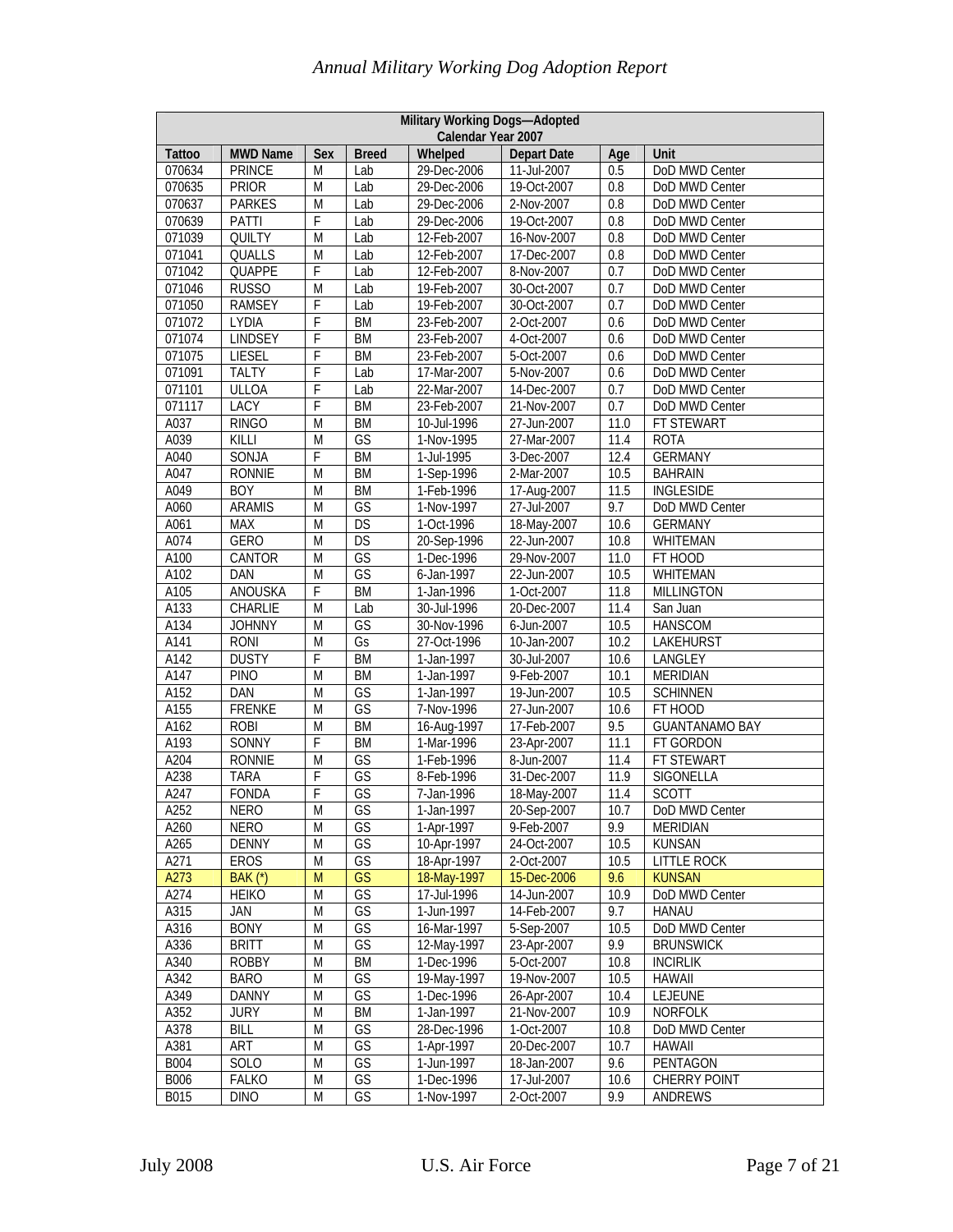|                  | <b>Military Working Dogs-Adopted</b><br>Calendar Year 2007 |                |                          |             |                    |      |                     |  |  |  |  |
|------------------|------------------------------------------------------------|----------------|--------------------------|-------------|--------------------|------|---------------------|--|--|--|--|
| <b>Tattoo</b>    | <b>MWD Name</b>                                            | Sex            | <b>Breed</b>             | Whelped     | <b>Depart Date</b> | Age  | Unit                |  |  |  |  |
| B016             | DUC                                                        | M              | <b>BM</b>                | 1-Nov-1996  | 4-Mar-2007         | 10.3 | <b>HAWAII</b>       |  |  |  |  |
| <b>B018</b>      | <b>RINGO</b>                                               | M              | <b>BM</b>                | 1-Nov-1996  | 18-Jul-2007        | 10.7 | 29 PALMS            |  |  |  |  |
| <b>B023</b>      | <b>CASTOR</b>                                              | M              | $\overline{\mathsf{GS}}$ | 1-Nov-1996  | 7-May-2007         | 10.5 | FE WARREN           |  |  |  |  |
| <b>B030</b>      | <b>JACCO</b>                                               | M              | <b>BM</b>                | 1-Nov-1996  | 4-Jun-2007         | 10.6 | <b>EGLIN</b>        |  |  |  |  |
| <b>B032</b>      | <b>REXIE</b>                                               | M              | $\overline{\mathsf{GS}}$ | 1-Jun-1997  | 25-Apr-2007        | 9.9  | <b>LEJEUNE</b>      |  |  |  |  |
| <b>B048</b>      | <b>REZA</b>                                                | F              | GS                       | 1-Nov-1996  | 23-Jan-2007        | 10.2 | <b>JACKSONVILLE</b> |  |  |  |  |
| <b>B054</b>      | AMBER                                                      | F              | <b>BM</b>                | 1-Nov-1996  | 22-May-2007        | 10.6 | <b>MAYPORT</b>      |  |  |  |  |
| B069             | <b>ROBBY</b>                                               | M              | <b>BM</b>                | 1-Jan-1997  | 22-May-2007        | 10.4 | <b>MOODY</b>        |  |  |  |  |
| B091             | CARLOS                                                     | M              | BM                       | 1-Apr-1997  | 16-Oct-2007        | 10.5 | <b>KEESLER</b>      |  |  |  |  |
| B102             | <b>SARBON</b>                                              | M              | GS                       | 1-Mar-1997  | 4-Jan-2007         | 9.8  | <b>HEIDLEBURG</b>   |  |  |  |  |
| <b>B105</b>      | <b>NERO</b>                                                | M              | GS                       | 20-Mar-1997 | 27-Apr-2007        | 10.1 | DoD MWD Center      |  |  |  |  |
| B129             | CEAZAR                                                     | $\overline{M}$ | GS                       | 29-Jun-1997 | 31-Dec-2007        | 10.5 | <b>SIGONELLA</b>    |  |  |  |  |
| B167             | DEMON                                                      | M              | GS                       | 1-Mar-1997  | 1-Jun-2007         | 10.3 | <b>GERMANY</b>      |  |  |  |  |
| <b>B168</b>      | <b>ALEX</b>                                                | M              | <b>BM</b>                | 1-Jul-1997  | 15-Feb-2007        | 9.6  | <b>ALTUS</b>        |  |  |  |  |
| <b>B185</b>      | <b>LINDA</b>                                               | F              | <b>BM</b>                | 17-Jul-1996 | 19-Dec-2007        | 11.4 | <b>ANDREWS</b>      |  |  |  |  |
| <b>B187</b>      | <b>BRENDA</b>                                              | F              | DS                       | 1-Jan-1998  | 22-May-2007        | 9.4  | <b>SAN DIEGO</b>    |  |  |  |  |
| <b>B194</b>      | <b>RUDY</b>                                                | M              | <b>BM</b>                | 1-Jan-1998  | 12-Oct-2007        | 9.8  | WIESBADEN           |  |  |  |  |
| <b>B220</b>      | <b>JANA</b>                                                | F              | GS                       | 1-Jun-1996  | 21-Jun-2007        | 11.1 | <b>KINGSVILLE</b>   |  |  |  |  |
| <b>B239</b>      | <b>CEASAR</b>                                              | M              | GS                       | 1-Nov-1997  | 16-Nov-2007        | 10.0 | <b>ANDREWS</b>      |  |  |  |  |
| <b>B241</b>      | <b>JACKY</b>                                               | M              | GS                       | 1-Dec-1996  | 21-Mar-2007        | 10.3 | <b>DOVER</b>        |  |  |  |  |
| <b>B246</b>      | CARLO                                                      | M              | <b>BM</b>                | 1-Feb-1998  | 17-Oct-2007        | 9.7  | SPANGDAHLEM         |  |  |  |  |
| B <sub>291</sub> | <b>CINDY</b>                                               | F              | <b>BM</b>                | 1-Mar-1998  | 2-Nov-2007         | 9.7  | <b>MAYPORT</b>      |  |  |  |  |
| <b>B314</b>      | <b>KWINTO</b>                                              | M              | <b>BM</b>                | 27-Aug-1997 | 17-Dec-2007        | 10.3 | <b>MIRAMAR</b>      |  |  |  |  |
| <b>B326</b>      | <b>KANDY</b>                                               | M              | $\overline{\mathsf{GS}}$ | 20-Apr-1998 | 27-Mar-2007        | 8.9  | DoD MWD Center      |  |  |  |  |
| <b>B328</b>      | <b>BENNY</b>                                               | M              | GS                       | 1-Feb-1998  | 8-Jun-2007         | 9.4  | <b>DENVER</b>       |  |  |  |  |
| <b>B355</b>      | <b>KENDO</b>                                               | M              | GS                       | 1-Oct-1997  | 3-Jul-2007         | 9.8  | <b>GOODFELLOW</b>   |  |  |  |  |
| C <sub>007</sub> | LORD                                                       | M              | GS                       | 20-Jan-1998 | 22-Jun-2007        | 9.4  | Cincinnati          |  |  |  |  |
| C014             | <b>IMO</b>                                                 | M              | <b>BM</b>                | 1-Sep-1997  | 2-Nov-2007         | 10.2 | <b>GITMO</b>        |  |  |  |  |
| C024             | <b>AKOK</b>                                                | M              | DS                       | 1-Dec-1997  | 16-Jun-2007        | 9.5  | <b>INGLESIDE</b>    |  |  |  |  |
| C049             | <b>FIDO</b>                                                | M              | <b>BM</b>                | 1-Dec-1998  | 17-Jul-2007        | 8.6  | QUANTICO            |  |  |  |  |
| C059             | <b>ALEX</b>                                                | M              | $\overline{\mathsf{GS}}$ | 1-Apr-1998  | 4-May-2007         | 9.1  | <b>BEALE</b>        |  |  |  |  |
| C082             | <b>YURRIE</b>                                              | M              | <b>BM</b>                | 1-Jul-1999  | 12-Jul-2007        | 8.0  | San Diego           |  |  |  |  |
| C107             | <b>BENNY</b>                                               | M              | GS                       | 5-Feb-1999  | 17-Sep-2007        | 8.6  | <b>LITTLE ROCK</b>  |  |  |  |  |
| C117             | ZUEREUS                                                    | M              | GS                       | 1-Mar-1999  | 16-Nov-2007        | 8.7  | <b>INCIRLIK</b>     |  |  |  |  |
| C123             | <b>CEASAR</b>                                              | $\overline{M}$ | GS                       | 1-Nov-1998  | 20-Aug-2007        | 8.8  | <b>OFFUTT</b>       |  |  |  |  |
| C142             | <b>AIKO</b>                                                | M              | <b>BM</b>                | 1-May-1997  | 23-Apr-2007        | 10.0 | FT GORDON           |  |  |  |  |
| C159             | <b>AJAX</b>                                                | M              | GS                       | 1-Nov-1998  | 27-Jun-2007        | 8.7  | 820 SFG             |  |  |  |  |
| C190             | <b>AUBER</b>                                               | F              | <b>BM</b>                | 1-Dec-1997  | 13-Sep-2007        | 9.8  | <b>GERMANY</b>      |  |  |  |  |
| C <sub>192</sub> | <b>GYPSY</b>                                               | F              | Lab                      | 1-May-1998  | 8-Jun-2007         | 9.1  | Phoenix             |  |  |  |  |
| C197             | XENA                                                       | F              | GS                       | 1-Oct-1998  | 8-Jun-2007         | 8.7  | Nashville           |  |  |  |  |
| C198             | <b>NERO</b>                                                | M              | GS                       | 1-Jan-1999  | 3-Jan-2007         | 8.0  | 820 SFG             |  |  |  |  |
| C223             | <b>BAK</b>                                                 | M              | GS                       | 1-Jul-1998  | 23-Feb-2007        | 8.6  | Denver              |  |  |  |  |
| D026             | <b>BARRIT</b>                                              | M              | GS                       | 13-Jun-1998 | 27-Mar-2007        | 8.8  | <b>ROTA</b>         |  |  |  |  |
| D090             | <b>ORGO</b>                                                | M              | GS                       | 1-Feb-1999  | 8-Jun-2007         | 8.4  | Charlotte           |  |  |  |  |
| D133             | ALI                                                        | M              | GS                       | 1-May-1998  | 21-May-2007        | 9.1  | DoD MWD Center      |  |  |  |  |
| D142             | <b>DON</b>                                                 | M              | GS                       | 1-Oct-1995  | 26-Oct-2007        | 12.1 | FT KNOX             |  |  |  |  |
| D164             | <b>BRUNO</b>                                               | M              | $\overline{\mathsf{GS}}$ | 1-May-1999  | 27-Jul-2007        | 8.2  | <b>MINOT</b>        |  |  |  |  |
| E008             | <b>REXO</b>                                                | M              | GS                       | 10-Jan-2000 | 21-Jun-2007        | 7.4  | KINGSVILLE          |  |  |  |  |
| E028             | <b>KENNY</b>                                               | M              | GS                       | 1-Sep-2000  | 21-May-2007        | 6.7  | OFFUTT              |  |  |  |  |
| E030             | <b>MONTY</b>                                               | M              | GS                       | 1-Mar-2000  | 5-Sep-2007         | 7.5  | <b>CHERRY POINT</b> |  |  |  |  |
| E044             | <b>DINO</b>                                                | M              | $\overline{\mathsf{GS}}$ | 9-Jan-1999  | 6-Dec-2007         | 8.9  | <b>MIRAMAR</b>      |  |  |  |  |
| E132             | LEX                                                        | M              | GS                       | 1-Dec-2000  | 13-Dec-2007        | 7.0  | Albany              |  |  |  |  |
| E150             | YUMA                                                       | F              | GS                       | 6-Nov-1999  | 6-Nov-2007         | 8.0  | SIGONELLA           |  |  |  |  |
| E187             | REX                                                        | M              | GS                       | 12-Oct-2000 | 17-May-2007        | 6.6  | RAMSTEIN            |  |  |  |  |
| E279             | CHARLIE                                                    | M              | GS                       | 1-Feb-2000  | 15-Jun-2007        | 7.4  | <b>CHERRY POINT</b> |  |  |  |  |
| F146             | <b>TOSCA</b>                                               | F              | BM                       | 30-May-2000 | 8-Jun-2007         | 7.0  | <b>DYESS AFB</b>    |  |  |  |  |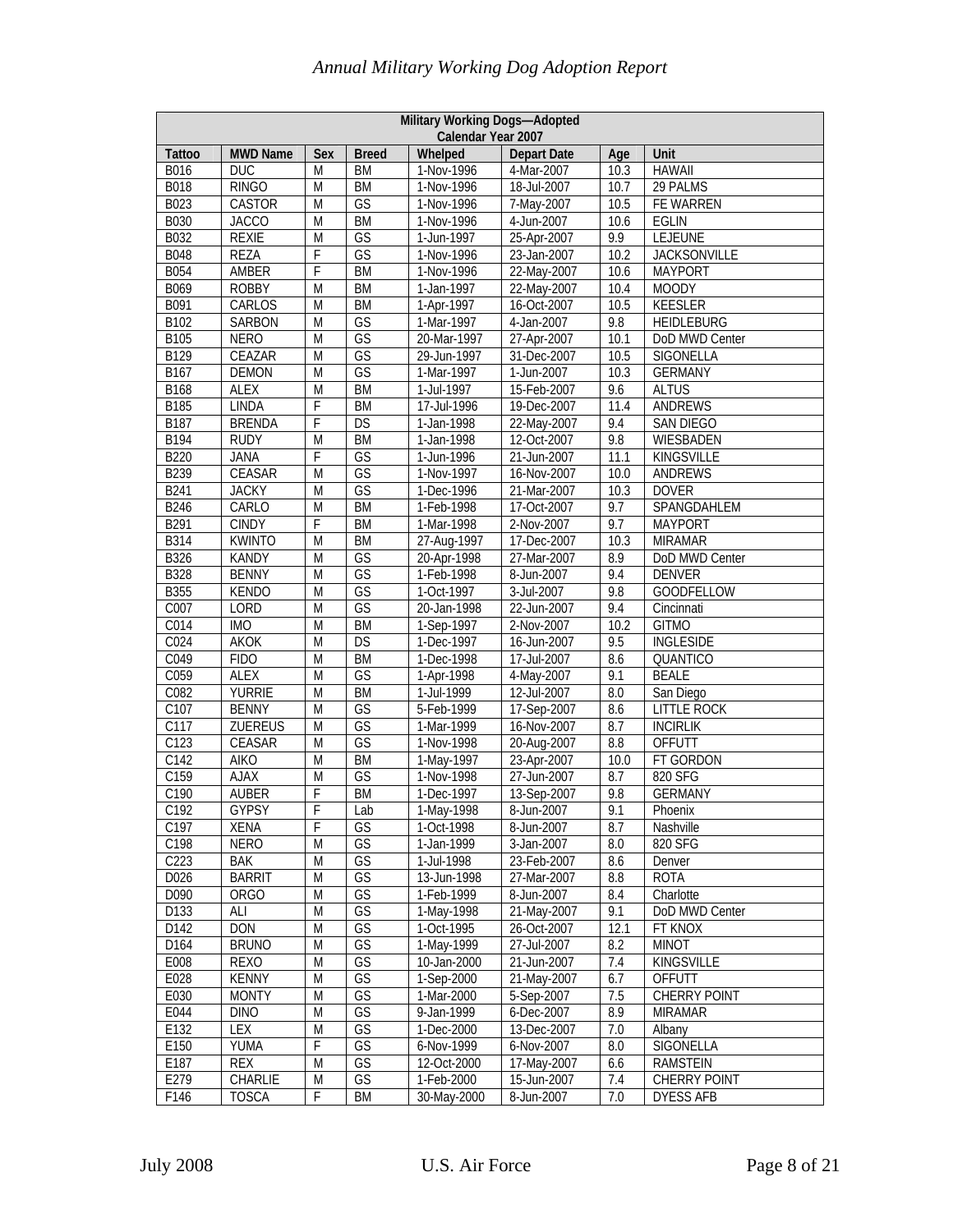|                  | Military Working Dogs-Adopted<br>Calendar Year 2007 |                |                          |             |                           |                  |                     |  |  |  |  |
|------------------|-----------------------------------------------------|----------------|--------------------------|-------------|---------------------------|------------------|---------------------|--|--|--|--|
| <b>Tattoo</b>    | <b>MWD Name</b>                                     | Sex            | <b>Breed</b>             | Whelped     | <b>Depart Date</b>        | Age              | Unit                |  |  |  |  |
| F195             | <b>GABBER</b>                                       | M              | GS                       | 16-Jan-2000 | 5-Oct-2007                | 7.7              | DoD MWD Center      |  |  |  |  |
| F282             | ONNO                                                | M              | <b>BM</b>                | 16-Mar-2002 | 20-Apr-2007               | 5.1              | <b>LAKEHURST</b>    |  |  |  |  |
| F <sub>299</sub> | <b>SANDO</b>                                        | M              | $\overline{\mathsf{GS}}$ | 2-Jun-2001  | 5-Jun-2007                | 6.0              | <b>CHERRY POINT</b> |  |  |  |  |
| F371             | <b>DENY</b>                                         | M              | GS                       | 16-Nov-2001 | 18-Oct-2007               | 5.9              | <b>EGLIN</b>        |  |  |  |  |
| F393             | <b>TALLEY</b>                                       | M              | GS                       | 1-Mar-2002  | 1-Aug-2007                | 5.4              | FT EUSTIS           |  |  |  |  |
| F470             | CEZAR                                               | M              | $\overline{\mathsf{GS}}$ | 1-Mar-2002  | 15-Feb-2007               | 5.0              | FT WAINWRIGHT       |  |  |  |  |
| F573             | FANY                                                | M              | GS                       | 1-Sep-2002  | 19-Oct-2007               | 5.1              | DoD MWD Center      |  |  |  |  |
| F704             | <b>REX</b>                                          | M              | $\overline{\mathsf{GS}}$ | 30-Sep-2001 | $\overline{27}$ -Jun-2007 | 5.7              | FT LEONARD WOOD ENG |  |  |  |  |
| F705             | DAN                                                 | M              | GS                       | 31-Aug-2001 | 27-Jun-2007               | $\overline{5.8}$ | FT LEONARD WOOD ENG |  |  |  |  |
| H200             | <b>MARCO</b>                                        | M              | <b>BM</b>                | 28-Mar-2001 | 30-Jan-2007               | 5.8              | <b>HURLBURT</b>     |  |  |  |  |
| H226             | <b>SANDOR</b>                                       | M              | <b>BM</b>                | 4-May-2002  | 5-Jan-2007                | 4.7              | DoD MWD Center      |  |  |  |  |
| H256             | <b>SULTAN</b>                                       | M              | GS                       | 3-Feb-2003  | 16-Feb-2007               | 4.0              | <b>KINGS BAY</b>    |  |  |  |  |
| H305             | <b>NELLA</b>                                        | F              | $\overline{\mathsf{GS}}$ | 1-Feb-2000  | 28-Sep-2007               | 7.7              | DoD MWD Center      |  |  |  |  |
| H393             | <b>BRANDI</b>                                       | F              | LAB                      | 1-Jan-1998  | 15-Jun-2007               | 9.5              | DoD MWD Center      |  |  |  |  |
| H398             | LIZZIE                                              | F              | <b>BM</b>                | 13-Aug-2003 | 25-Apr-2007               | 3.7              | DoD MWD Center      |  |  |  |  |
| J076             | CORA                                                | F              | $\overline{\mathsf{GS}}$ | 23-Jun-2003 | 26-Oct-2007               | 4.3              | DoD MWD Center      |  |  |  |  |
| J117             | ZAK                                                 | M              | $\overline{\mathsf{GS}}$ | 12-Nov-2002 | 16-Mar-2007               | 4.3              | DoD MWD Center      |  |  |  |  |
| J120             | <b>MACI</b>                                         | M              | GS                       | 10-Nov-2003 | 21-May-2007               | 3.5              | DoD MWD Center      |  |  |  |  |
| J179             | DEE                                                 | F              | <b>SPSN</b>              | 12-Jan-2002 | 18-May-2007               | 5.4              | DoD MWD Center      |  |  |  |  |
| J266             | <b>BEANNIE</b>                                      | $\overline{M}$ | LAB                      | 1-Jun-2002  | 7-May-2007                | 4.9              | FT LEONARD WOOD ENG |  |  |  |  |
| J269             | <b>GADGET</b>                                       | M              | LAB                      | 1-May-2002  | 27-Mar-2007               | 4.9              | FT LEONARD WOOD ENG |  |  |  |  |
| J270             | <b>ROLY</b>                                         | M              | LAB                      | 1-Apr-1998  | 15-Mar-2007               | 9.0              | FT LEONARD WOOD ENG |  |  |  |  |
| J329             | WUDU                                                | M              | GS                       | 24-Mar-2004 | 1-Nov-2007                | $\overline{3.6}$ | DoD MWD Center      |  |  |  |  |
| J384             | <b>BAGGER</b>                                       | M              | $\overline{\mathsf{GS}}$ | 2-Sep-2003  | 28-Jun-2007               | 3.8              | DoD MWD Center      |  |  |  |  |
| J393             | <b>BO</b>                                           | M              | <b>GLDRT</b>             | 4-Oct-2003  | 7-May-2007                | $\overline{3.6}$ | DoD MWD Center      |  |  |  |  |
| J534             | <b>MAX</b>                                          | M              | $\overline{\mathsf{GS}}$ | 12-Dec-2003 | 24-Aug-2007               | 3.7              | DoD MWD Center      |  |  |  |  |
| K018             | <b>KARRY</b>                                        | M              | GS                       | 22-Oct-2004 | 23-Feb-2007               | 2.3              | DoD MWD Center      |  |  |  |  |
| K023             | <b>OSKAR</b>                                        | M              | GS                       | 1-Apr-2004  | 28-Mar-2007               | $\overline{3.0}$ | DoD MWD Center      |  |  |  |  |
| K032             | <b>MUNO</b>                                         | M              | GS                       | 9-Mar-2004  | $15$ -Jun-2007            | $\overline{3.3}$ | DoD MWD Center      |  |  |  |  |
| K050             | <b>MONTY</b>                                        | M              | GS                       | 1-Apr-2004  | 1-Mar-2007                | 2.9              | DoD MWD Center      |  |  |  |  |
| K130             | <b>MEKI</b>                                         | M              | $\overline{\mathsf{GS}}$ | 2-Oct-2004  | 9-Mar-2007                | 2.4              | DoD MWD Center      |  |  |  |  |
| K149             | <b>BERKLEY</b>                                      | M              | LAB                      | 10-Jul-2005 | 26-Jun-2007               | 2.0              | DoD MWD Center      |  |  |  |  |
| K151             | <b>BAXTER</b>                                       | M              | LAB                      | 10-Jul-2005 | 26-Oct-2007               | 2.3              | DoD MWD Center      |  |  |  |  |
| K168             | <b>RONY</b>                                         | $\overline{M}$ | GS                       | 11-Oct-2004 | 9-Feb-2007                | 2.3              | DoD MWD Center      |  |  |  |  |
| K180             | <b>BONI</b>                                         | M              | <b>VISZLA</b>            | 5-Feb-2005  | 8-Jun-2007                | 2.3              | DoD MWD Center      |  |  |  |  |
| K223             | <b>XAGO</b>                                         | M              | <b>BM</b>                | 25-Sep-2005 | 5-Apr-2007                | 1.5              | DoD MWD Center      |  |  |  |  |
| K257             | XIANA                                               | F              | LAB                      | 13-May-2005 | 28-Mar-2007               | 1.9              | DoD MWD Center      |  |  |  |  |
| K262             | <b>YOURI</b>                                        | F              | $\overline{\mathsf{GS}}$ | 14-Apr-2004 | 16-Mar-2007               | 2.9              | DoD MWD Center      |  |  |  |  |
| K264             | <b>REX</b>                                          | M              | GS                       | 22-Apr-2005 | 7-Jun-2007                | 2.1              | DoD MWD Center      |  |  |  |  |
| K277             | <b>GINNA</b>                                        | F              | GS                       | 1-Dec-2004  | 16-Feb-2007               | 2.2              | DoD MWD Center      |  |  |  |  |
| K289             | BADY                                                | M              | <b>GSHP</b>              | 1-Dec-2005  | 16-Mar-2007               | 1.3              | DoD MWD Center      |  |  |  |  |
| K314             | <b>BOHX</b>                                         | M              | GS                       | 28-Jan-2005 | 2-Mar-2007                | 2.1              | DoD MWD Center      |  |  |  |  |
| K327             | <b>SZULI</b>                                        | M              | GS                       | 10-Jun-2005 | 6-Jun-2007                | $\overline{2.0}$ | DoD MWD Center      |  |  |  |  |
| K341             | <b>NERON</b>                                        | M              | GS                       | 1-Jan-2005  | 11-Apr-2007               | 2.3              | DoD MWD Center      |  |  |  |  |
| K368             | <b>SINDY</b>                                        | F              | GS                       | 1-Oct-2005  | 13-Apr-2007               | 1.5              | DoD MWD Center      |  |  |  |  |
| K372             | RAJA                                                | M              | LAB                      | 1-Jun-2004  | 20-Sep-2007               | 3.3              | DoD MWD Center      |  |  |  |  |
| K382             | CATY                                                | F              | GS                       | 10-Dec-2005 | 15-May-2007               | 1.4              | DoD MWD Center      |  |  |  |  |
| K405             | JED                                                 | M              | LAB                      | 1-Feb-2005  | 22-Jun-2007               | 2.4              | DoD MWD Center      |  |  |  |  |
| K412             | <b>SALLY</b>                                        | F              | LAB                      | 1-Mar-2005  | 21-May-2007               | 2.2              | DoD MWD Center      |  |  |  |  |
| K439             | ZURA                                                | F              | GS                       | 15-Aug-2005 | 4-May-2007                | 1.7              | DoD MWD Center      |  |  |  |  |
|                  |                                                     |                |                          |             |                           |                  |                     |  |  |  |  |
| K442             | ERWIN                                               | M              | LAB                      | 26-Jan-2006 | 22-Jun-2007               | 1.4              | DoD MWD Center      |  |  |  |  |
| K491             | <b>BADDY</b>                                        | M              | LAB                      | 15-Aug-2004 | 15-Jun-2007               | 2.8              | DoD MWD Center      |  |  |  |  |
| K515             | <b>DUFFY</b>                                        | M              | <b>VIZSLA</b>            | 12-Dec-2005 | 8-Sep-2007                | 1.7              | DoD MWD Center      |  |  |  |  |
| K516             | <b>DUGER</b>                                        | M              | VIZ                      | 12-Dec-2005 | 21-Sep-2007               | 1.8              | DoD MWD Center      |  |  |  |  |
| L005             | WILBERT                                             | M              | LAB                      | 23-Apr-2005 | 21-Sep-2007               | 2.4              | DoD MWD Center      |  |  |  |  |
| L030             | ZEUS                                                | M              | LAB                      | 20-Oct-2005 | 26-Jun-2007               | 1.7              | DoD MWD Center      |  |  |  |  |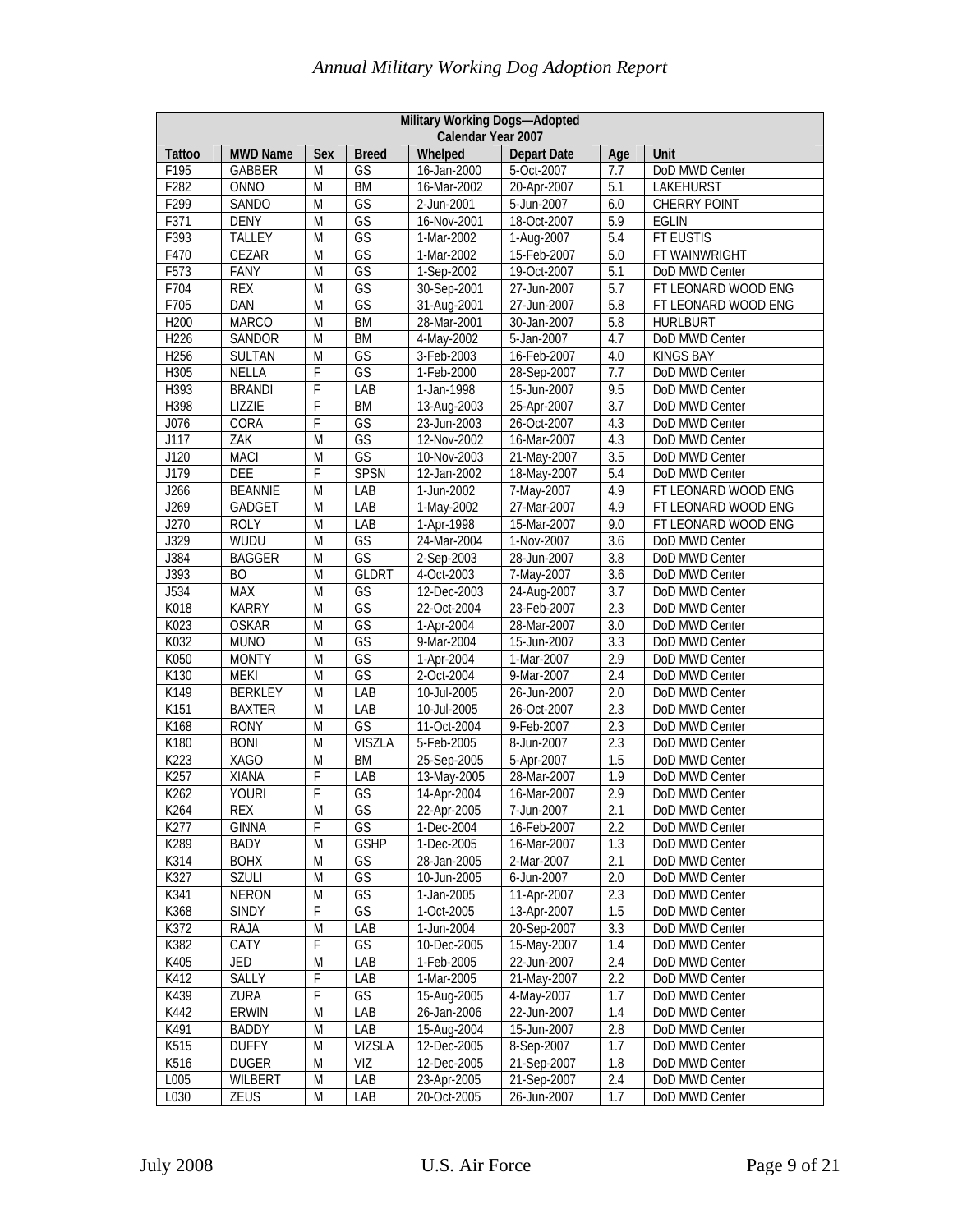| <b>Military Working Dogs-Adopted</b><br>Calendar Year 2007 |                 |                |                          |             |                    |                  |                     |  |  |  |
|------------------------------------------------------------|-----------------|----------------|--------------------------|-------------|--------------------|------------------|---------------------|--|--|--|
| <b>Tattoo</b>                                              | <b>MWD Name</b> | Sex            | <b>Breed</b>             | Whelped     | <b>Depart Date</b> | Age              | Unit                |  |  |  |
| L035                                                       | <b>DESY</b>     | F              | DS                       | 18-Jun-2005 | 31-Aug-2007        | 2.2              | DoD MWD Center      |  |  |  |
| L037                                                       | <b>CHLOE</b>    | M              | LAB                      | 18-Jan-2005 | 31-May-2007        | 2.4              | DoD MWD Center      |  |  |  |
| L039                                                       | <b>HONEY</b>    | F              | LAB                      | 21-Feb-2005 | 6-Dec-2007         | 2.8              | DoD MWD Center      |  |  |  |
| L040                                                       | KELLY           | F              | BC                       | 19-Jul-2005 | 20-Nov-2007        | 2.3              | DoD MWD Center      |  |  |  |
| L047                                                       | SARAH           | $\overline{F}$ | <b>MIX</b>               | 20-Sep-2005 | 14-Nov-2007        | 2.2              | DoD MWD Center      |  |  |  |
| L090                                                       | <b>BOBES</b>    | M              | LAB                      | 2-Sep-2005  | 4-Oct-2007         | 2.1              | DoD MWD Center      |  |  |  |
| L106                                                       | <b>ERIKA</b>    | F              | GS                       | 12-Nov-2005 | 21-Nov-2007        | $\overline{2.0}$ | DoD MWD Center      |  |  |  |
| L127                                                       | <b>BIENE</b>    | F              | GS                       | 17-Aug-2005 | 14-Dec-2007        | 2.3              | DoD MWD Center      |  |  |  |
| L151                                                       | <b>TOSCA</b>    | F              | $\overline{\mathsf{GS}}$ | 1-Nov-2005  | 30-Jul-2007        | $\overline{1.7}$ | DoD MWD Center      |  |  |  |
| L <sub>249</sub>                                           | <b>BAKO</b>     | M              | GS                       | 24-Feb-2004 | 6-Dec-2007         | 3.8              | DoD MWD Center      |  |  |  |
| L <sub>253</sub>                                           | <b>MACI</b>     | $\overline{M}$ | GS                       | 6-Jun-2005  | 8-Jan-2007         | 1.6              | DoD MWD Center      |  |  |  |
| L <sub>282</sub>                                           | <b>BENY</b>     | M              | GS                       | 6-Dec-2005  | 2-Nov-2007         | 1.9              | DoD MWD Center      |  |  |  |
| L308                                                       | <b>VIKY</b>     | F              | <b>BM</b>                | 30-Oct-2005 | 29-Jun-2007        | $\overline{1.7}$ | DoD MWD Center      |  |  |  |
| L320                                                       | <b>DAYNA</b>    | F              | <b>BM</b>                | 20-Mar-2006 | 24-Jul-2007        | 1.3              | DoD MWD Center      |  |  |  |
| L327                                                       | DALEE           | F              | <b>BM</b>                | 2-Feb-2006  | 21-Dec-2007        | 1.9              | DoD MWD Center      |  |  |  |
| X036                                                       | <b>JACO</b>     | M              | <b>BM</b>                | 1-Mar-1993  | 17-Apr-2007        | 14.1             | San Diego           |  |  |  |
| X124                                                       | ANDORA          | F              | <b>BM</b>                | 1-Jun-1993  | 13-Feb-2007        | 13.7             | SIGONELLA           |  |  |  |
| X190                                                       | <b>TOSCA</b>    | $\overline{F}$ | DS                       | 24-May-1994 | 4-May-2007         | 12.9             | HEIDELBURG          |  |  |  |
| <b>Y01</b>                                                 | <b>MOSES</b>    | M              | <b>BEAGLE</b>            | 1-Sep-1995  | 4-Oct-2007         | 12.1             | <b>KITSAP</b>       |  |  |  |
| Y077                                                       | <b>REDDY</b>    | F              | <b>BM</b>                | 1-Sep-1994  | 28-Feb-2007        | 12.5             | <b>ANDERSEN AFB</b> |  |  |  |
| $\overline{Y115}$                                          | SONJA           | F              | <b>BM</b>                | 1-Mar-1995  | 25-Jun-2007        | 12.3             | FT HOOD             |  |  |  |
| Y160                                                       | <b>BARRY</b>    | M              | DS                       | 5-Feb-1995  | 19-Oct-2007        | 12.7             | <b>HICKAM</b>       |  |  |  |
| Y164                                                       | <b>RINGO</b>    | M              | GS                       | 23-May-1995 | 8-Jun-2007         | 12.0             | DoD MWD Center      |  |  |  |
| Y167                                                       | CHEETA          | $\overline{F}$ | <b>BM</b>                | 7-Mar-1995  | 29-Jun-2007        | 12.3             | <b>OFFUTT</b>       |  |  |  |
| Z024                                                       | <b>TWAIN</b>    | M              | LAB                      | 16-Sep-1995 | 31-Dec-2007        | 12.3             | SIGONELLA           |  |  |  |
| Z026                                                       | <b>MACO</b>     | M              | GS                       | 29-Jul-1995 | 8-Dec-2007         | 12.4             | FT HOOD             |  |  |  |
| Z053                                                       | <b>BRADLEY</b>  | $\overline{M}$ | <b>BM</b>                | 1-Jul-1994  | 14-Feb-2007        | 12.6             | <b>GERMANY</b>      |  |  |  |
| Z090                                                       | <b>MARCO</b>    | M              | GM                       | 30-Jul-1995 | 4-May-2007         | 11.8             | <b>EUROPE</b>       |  |  |  |
| Z115                                                       | <b>BRIT</b>     | M              | $\overline{\mathsf{GS}}$ | 1-Aug-1995  | 28-Feb-2007        | 11.6             | Milwaukee           |  |  |  |
| Z122                                                       | <b>ALLAN</b>    | M              | GS                       | 20-Feb-1995 | 9-Feb-2007         | 12.0             | FT MYER             |  |  |  |
| Z124                                                       | SANDOR          | M              | <b>BM</b>                | 2-May-1995  | 5-Apr-2007         | 11.9             | <b>GERMANY</b>      |  |  |  |
| Z140                                                       | <b>DIX</b>      | F              | GS                       | 10-May-1996 | 25-Oct-2007        | 11.5             | Bahrain             |  |  |  |
| Z183                                                       | <b>VOUX</b>     | $\overline{M}$ | GS                       | 20-Mar-1996 | 20-Dec-2007        | 11.8             | DoD MWD Center      |  |  |  |
| Z187                                                       | <b>CRICIA</b>   | Ŧ              | <b>GSHP</b>              | 1-Jul-1995  | 28-Feb-2007        | 11.7             | Atlanta             |  |  |  |
| Z194                                                       | <b>TUCKER</b>   | $\overline{M}$ | <b>BM</b>                | 29-Sep-1996 | 2-Oct-2007         | 11.0             | TYNDALL             |  |  |  |
| A307                                                       | ROBBY (*)       | M              | DS                       | 1-May-1997  | 15-Jan-2008        | 10.7             | <b>PENTAGON</b>     |  |  |  |

 *\*Highlighted dogs added after completion of CY06 report*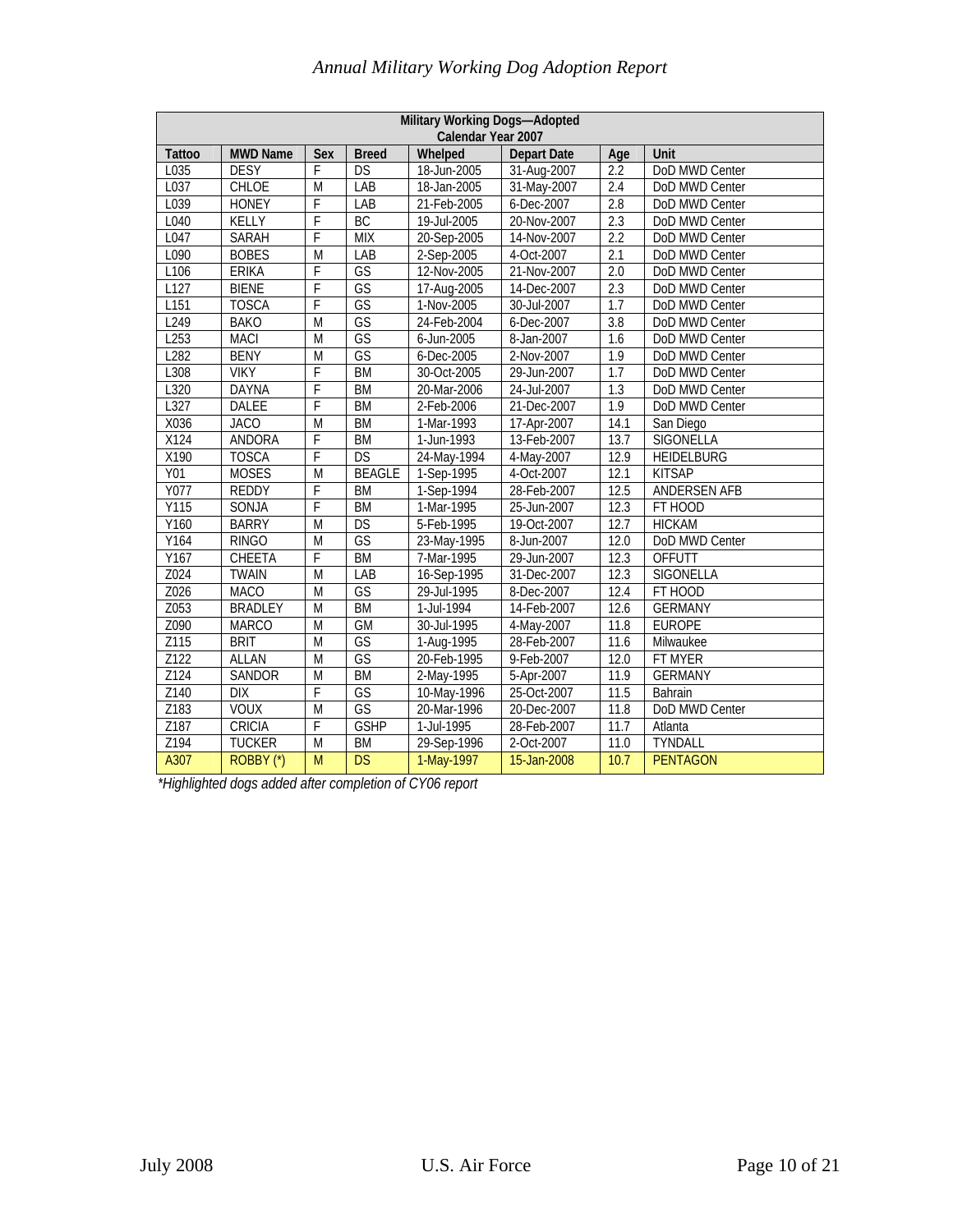|                  | Military Working Dogs-Pending Adoption<br>Calendar Year 2007 (as of 15 Jan 08) |             |                          |             |                   |                |                      |  |  |  |  |
|------------------|--------------------------------------------------------------------------------|-------------|--------------------------|-------------|-------------------|----------------|----------------------|--|--|--|--|
| <b>Tattoo</b>    | <b>MWD Name</b>                                                                | Sex         | <b>Breed</b>             | Whelped     | Age               | <b>Boarded</b> | Unit                 |  |  |  |  |
| 061364           | FONZI                                                                          | F           | BM                       | 21-Jun-2006 | 1.6               | 3-Dec-2007     | DoD MWD Center       |  |  |  |  |
| 061441           | <b>HEATH</b>                                                                   | M           | <b>BM</b>                | 5-Aug-2006  | 1.4               | 3-Dec-2007     | DoD MWD Center       |  |  |  |  |
| 071078           | LAYO                                                                           | M           | DS                       | 23-Feb-2007 | 0.9               | 20-Dec-2007    | DoD MWD Center       |  |  |  |  |
| 071081           | MARYANNE                                                                       | F           | <b>BM</b>                | 12-Mar-2007 | 0.8               | 20-Dec-2007    | DoD MWD Center       |  |  |  |  |
| 071542           | ORLA                                                                           | F           | <b>BM</b>                | 16-May-2007 | 0.7               | 3-Dec-2007     | DoD MWD Center       |  |  |  |  |
| 071599           | <b>BOGART</b>                                                                  | M           | GS                       | 17-Jun-2007 | 0.6               | 20-Dec-2007    | DoD MWD Center       |  |  |  |  |
| A057             | <b>URAS</b>                                                                    | M           | DS                       | 1-Sep-1995  | 12.4              | 18-Apr-2007    | FT CARSON            |  |  |  |  |
| A065             | JACCO <sup>1</sup>                                                             | M           | GS                       | 27-Oct-1996 | 11.2              | 24-Oct-2007    | YORKTOWN             |  |  |  |  |
| A206             | <b>BRIT</b>                                                                    | M           | GS                       | 1-Oct-1995  | 12.3              | 22-Aug-2007    | FT CAMPBELL          |  |  |  |  |
| A207             | <b>JOHNNY</b>                                                                  | M           | $\overline{\mathsf{GS}}$ | 18-Aug-1996 | 11.4              | 16-May-2007    | FT IRWIN             |  |  |  |  |
| A216             | <b>REX</b>                                                                     | M           | <b>BM</b>                | 10-Jul-1997 | 10.5              | 20-Dec-2007    | <b>MCCONNELL</b>     |  |  |  |  |
| A231             | <b>JOEP</b>                                                                    | M           | <b>BM</b>                | 16-Mar-1997 | 10.8              | 13-Jun-2007    | FT BRAGG             |  |  |  |  |
| A267             | <b>MAJOR</b>                                                                   | M           | <b>BM</b>                | 1-Nov-1995  | 12.2              | 13-Jun-2007    | FT BRAGG             |  |  |  |  |
| A269             | <b>REX</b>                                                                     | M           | <b>BM</b>                | 1-Nov-1996  | $\overline{11.2}$ | 22-Aug-2007    | FT RILEY             |  |  |  |  |
| A278             | <b>ALAN</b>                                                                    | M           | GS                       | 1-May-1996  | 11.7              | 22-Aug-2007    | <b>FT CAMPBELL</b>   |  |  |  |  |
| A313             | <b>ELVIS</b>                                                                   | M           | <b>BM</b>                | 1-Dec-1996  | 11.1              | 20-Dec-2007    | <b>SCHOFIELD</b>     |  |  |  |  |
| <b>B070</b>      | <b>BRITT</b>                                                                   | M           | GS                       | 1-Jan-1997  | 11.0              | 22-Aug-2007    | FT LEAVENWORTH       |  |  |  |  |
| <b>B111</b>      | <b>BENY</b>                                                                    | M           | $\overline{\mathsf{GS}}$ | 21-Jun-1997 | 10.6              | 24-Oct-2007    | FT BENNING           |  |  |  |  |
| B143             | <b>AVAR</b>                                                                    | M           | GS                       | 20-Jan-1997 | 11.0              | 20-Dec-2007    | <b>GRAND FORKS</b>   |  |  |  |  |
| <b>B144</b>      | <b>BERRY</b>                                                                   | M           | <b>BM</b>                | 27-Jan-1997 | 11.0              | 20-Dec-2007    | FT RUCKER            |  |  |  |  |
| <b>B150</b>      | <b>DUCO</b>                                                                    | M           | <b>BM</b>                | 1-Jun-1997  | 10.6              | 13-Jun-2007    | FT BRAGG             |  |  |  |  |
| B152             | DICK                                                                           | M           | GS                       | 1-Aug-1997  | 10.5              | 20-Dec-2007    | MALMSTROM            |  |  |  |  |
| B201             | <b>MARCY</b>                                                                   | M           | $\overline{\mathsf{GS}}$ | 1-Oct-1997  | 10.3              | 26-Sep-2007    | <b>IWAKUNI</b>       |  |  |  |  |
| <b>B253</b>      | <b>BUDDY</b>                                                                   | M           | <b>BM</b>                | 1-Feb-1998  | 10.0              | 3-Dec-2007     | <b>ELLSWORTH</b>     |  |  |  |  |
| B277             | <b>ALY</b>                                                                     | M           | $\overline{\mathsf{GS}}$ | 1-Feb-1998  | 10.0              | 27-Oct-2007    | <b>MILLINGTON</b>    |  |  |  |  |
| <b>B283</b>      | <b>KISMA</b>                                                                   | $\mathsf F$ | <b>BM</b>                | 1-Apr-1998  | 9.8               | 3-Dec-2007     | <b>NELLIS</b>        |  |  |  |  |
| <b>B298</b>      | <b>ASTOR</b>                                                                   | M           | GS                       | 1-Apr-1998  | 9.8               | 20-Dec-2007    | <b>MOUNTAIN HOME</b> |  |  |  |  |
| B303             | ARI                                                                            | M           | GS                       | 1-Jul-1997  | 10.5              | 26-Sep-2007    | FT DRUM              |  |  |  |  |
| <b>B317</b>      | ANDY                                                                           | M           | $\overline{\mathsf{GS}}$ | 1-Apr-1998  | 9.8               | 24-Oct-2007    | DoD MWD Center       |  |  |  |  |
| B364             | <b>DINO</b>                                                                    | M           | $\overline{\mathsf{GS}}$ | 1-Apr-1998  | 9.8               | 26-Sep-2007    | <b>HOLLOMAN</b>      |  |  |  |  |
| C013             | <b>RUDY</b>                                                                    | M           | <b>BM</b>                | 30-Jul-1998 | 9.5               | 18-Apr-2007    | <b>ROBINS</b>        |  |  |  |  |
| C017             | <b>BONN</b>                                                                    | M           | GS                       | 1-Nov-1999  | 8.2               | 15-Dec-2006    | ABERDEEN PRV GRD     |  |  |  |  |
| C118             | <b>BENNY</b>                                                                   | M           | GS                       | 7-Nov-1998  | 9.2               | 18-Apr-2007    | <b>BEAUFORT</b>      |  |  |  |  |
| D016             | <b>DAGO</b>                                                                    | M           | <b>DS</b>                | 1-Jan-2000  | 8.0               | 20-Dec-2007    | FT WAINWRIGHT        |  |  |  |  |
| D135             | <b>PASCHA</b>                                                                  | M           | GS                       | 1-Apr-1999  | 8.8               | 18-Apr-2007    | FT BLISS             |  |  |  |  |
| D239             | CAK                                                                            | M           | $\overline{\mathsf{GS}}$ | 1-Oct-1999  | 8.3               | 26-Sep-2007    | <b>LEJEUNE MCB</b>   |  |  |  |  |
| D <sub>252</sub> | ZACK                                                                           | ${\sf M}$   | GS                       | 1-Oct-2000  | 7.3               | 24-Oct-2007    | FT BELVOIR           |  |  |  |  |
| E078             | <b>RHONDA</b>                                                                  | F           | GS                       | 30-Jun-2000 | 7.5               | 3-Dec-2007     | <b>GRAND FORKS</b>   |  |  |  |  |
| E087             | ARES                                                                           | M           | GS                       | 31-Mar-2000 | 7.8               | 24-Oct-2007    | FT BELVOIR           |  |  |  |  |
| E088             | ANNETTE                                                                        | F           | BM                       | 1-Jan-2000  | 8.0               | 16-May-2007    | <b>FT LEWIS</b>      |  |  |  |  |
| E189             | <b>BARRY</b>                                                                   | M           | BM                       | 1-Sep-2000  | 7.4               | 3-Dec-2007     | AF ACADEMY           |  |  |  |  |
| E194             | ZEUS                                                                           | M           | GS                       | 15-Jun-2000 | 7.6               | 22-Aug-2007    | <b>SHAW</b>          |  |  |  |  |
| F016             | REXO                                                                           | M           | GS                       | 30-Nov-2001 | 6.1               | 16-Mar-2007    | FT KNOX              |  |  |  |  |
| F079             | BAR                                                                            | M           | GS                       | 1-May-2000  | 7.7               | 3-Dec-2007     | DoD MWD Center       |  |  |  |  |
| F163             | POLLY                                                                          | $\mathsf F$ | GS                       | 22-Apr-2002 | 5.7               | 20-Dec-2007    | DoD MWD Center       |  |  |  |  |
| F309             | ART                                                                            | M           | GS                       | 1-Aug-2001  | 6.5               | 20-Dec-2007    | DoD MWD Center       |  |  |  |  |
| F572             | <b>GAUNER</b>                                                                  | M           | GS                       | 31-Jan-2000 | 8.0               | 3-Dec-2007     | KIRTLAND             |  |  |  |  |
| F700             | <b>RONNY</b>                                                                   | M           | GS                       | 1-Jun-2002  | 5.6               | 24-Oct-2007    | FT LEONARD WOOD ENG  |  |  |  |  |
| F716             | CABOR                                                                          | M           | LAB                      | 17-Apr-2000 | 7.7               | 24-Oct-2007    | FT LEONARD WOOD ENG  |  |  |  |  |
| H019             | FREDA                                                                          | F           | BM                       | 1-Feb-2003  | 5.0               | 24-Oct-2007    | DoD MWD Center       |  |  |  |  |
| H238             | <b>BASCO</b>                                                                   | M           | BM                       | 1-Feb-2003  | 5.0               | 20-Dec-2007    | DoD MWD Center       |  |  |  |  |
|                  |                                                                                |             |                          |             |                   |                |                      |  |  |  |  |

<sup>&</sup>lt;sup>1</sup> This dog is considered too aggressive for adoption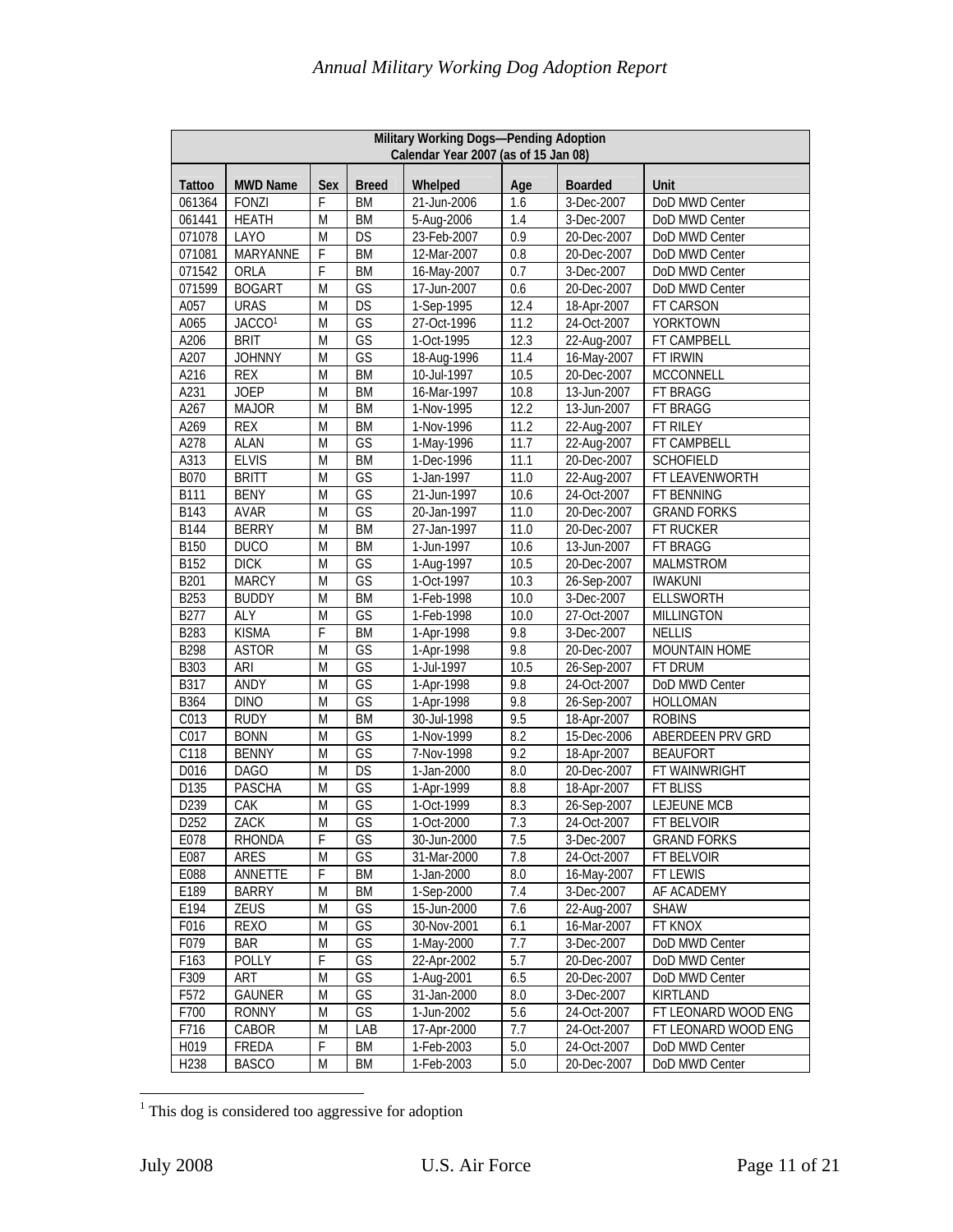| Military Working Dogs-Pending Adoption<br>Calendar Year 2007 (as of 15 Jan 08)                              |                 |           |                          |             |                  |                |                |  |  |  |
|-------------------------------------------------------------------------------------------------------------|-----------------|-----------|--------------------------|-------------|------------------|----------------|----------------|--|--|--|
| <b>Tattoo</b>                                                                                               | <b>MWD Name</b> | Sex       | <b>Breed</b>             | Whelped     | Age              | <b>Boarded</b> | Unit           |  |  |  |
| H265                                                                                                        | <b>DEAN</b>     | M         | GS                       | 1-Dec-2002  | 5.1              | 20-Dec-2007    | DoD MWD Center |  |  |  |
| J403                                                                                                        | EGON            | M         | $\overline{\mathsf{GS}}$ | 31-Dec-2002 | 5.0              | 20-Dec-2007    | DoD MWD Center |  |  |  |
| K320                                                                                                        | <b>RONY</b>     | ${\sf M}$ | GS                       | 4-Jun-2005  | 2.6              | 18-Jul-2007    | <b>NELLIS</b>  |  |  |  |
| K450                                                                                                        | <b>RUDI</b>     | M         | <b>VISZLA</b>            | 14-Aug-2005 | 2.4              | 3-Dec-2007     | DoD MWD Center |  |  |  |
| K475                                                                                                        | <b>XXANTI</b>   | F         | LAB                      | 19-May-2005 | 2.7              | 24-Oct-2007    | DoD MWD Center |  |  |  |
| K476                                                                                                        | <b>BINGO</b>    | M         | GS                       | 19-Sep-2004 | $\overline{3.3}$ | 24-Oct-2007    | DoD MWD Center |  |  |  |
| K519                                                                                                        | <b>EEVANS</b>   | M         | LAB                      | 26-Jan-2006 | 2.0              | 20-Dec-2007    | DoD MWD Center |  |  |  |
| L081                                                                                                        | <b>BENY</b>     | M         | GS                       | 3-Apr-2005  | $\overline{2.8}$ | 3-Dec-2007     | DoD MWD Center |  |  |  |
| L104                                                                                                        | <b>BENNY</b>    | M         | GS                       | 21-Sep-2005 | 2.3              | 24-Oct-2007    | DoD MWD Center |  |  |  |
| $\overline{\mathsf{GS}}$<br>2.7<br>L187<br><b>LUKAS</b><br>M<br>20-Dec-2007<br>DoD MWD Center<br>9-May-2005 |                 |           |                          |             |                  |                |                |  |  |  |
| L238                                                                                                        | <b>EETTE</b>    | F         | LAB                      | 26-Jan-2006 | 2.0              | 24-Oct-2007    | DoD MWD Center |  |  |  |
| L261                                                                                                        | <b>DONAR</b>    | M         | $\overline{\mathsf{GS}}$ | 9-Jan-2006  | $\overline{2.0}$ | 3-Dec-2007     | DoD MWD Center |  |  |  |
| L267                                                                                                        | <b>RINO</b>     | M         | GS                       | 11-Jul-2005 | 2.5              | 20-Dec-2007    | DoD MWD Center |  |  |  |
| L271                                                                                                        | <b>PACO</b>     | M         | LAB                      | 17-Jan-2006 | 2.0              | 26-Sep-2007    | DoD MWD Center |  |  |  |
| L273                                                                                                        | LEO             | M         | GS                       | 17-Feb-2006 | 1.9              | 20-Dec-2007    | DoD MWD Center |  |  |  |
| L275                                                                                                        | <b>BOBY</b>     | M         | LAB                      | 10-Oct-2005 | 2.3              | 3-Dec-2007     | DoD MWD Center |  |  |  |
| L277                                                                                                        | <b>BLUE</b>     | M         | LAB                      | 28-Sep-2005 | 2.3              | 24-Oct-2007    | DoD MWD Center |  |  |  |
| L291                                                                                                        | <b>DEVIL</b>    | M         | GS                       | 8-Dec-2005  | 2.1              | 24-Oct-2007    | DoD MWD Center |  |  |  |
| L310                                                                                                        | <b>BYRON</b>    | M         | LAB                      | 1-Mar-2004  | 3.9              | 20-Dec-2007    | DoD MWD Center |  |  |  |
| L312                                                                                                        | <b>PARKER</b>   | M         | LAB                      | 1-Sep-2005  | 2.4              | 24-Oct-2007    | DoD MWD Center |  |  |  |
| L321                                                                                                        | <b>NEMO</b>     | M         | $\overline{\text{GS}}$   | 30-Sep-2005 | 2.3              | 24-Oct-2007    | DoD MWD Center |  |  |  |
| L335                                                                                                        | <b>RAVEN</b>    | F         | LAB                      | 1-Jun-2005  | $\overline{2.6}$ | 26-Sep-2007    | DoD MWD Center |  |  |  |
| L366                                                                                                        | <b>EGO</b>      | M         | GS                       | 1-Apr-2006  | $\overline{1.8}$ | 24-Oct-2007    | DoD MWD Center |  |  |  |
| L409                                                                                                        | <b>HHINDY</b>   | F         | LAB                      | 15-Apr-2006 | 1.8              | 20-Dec-2007    | DoD MWD Center |  |  |  |
| L416                                                                                                        | <b>SZORY</b>    | M         | $\overline{\mathsf{GS}}$ | 17-Mar-2005 | 2.8              | 20-Dec-2007    | DoD MWD Center |  |  |  |
| L557                                                                                                        | EELI            | M         | <b>BM</b>                | 3-Apr-2006  | 1.8              | 3-Dec-2007     | DoD MWD Center |  |  |  |
| Z029                                                                                                        | <b>DONJA</b>    | F         | <b>BM</b>                | 14-Sep-1994 | 13.3             | 18-Apr-2007    | FT CARSON      |  |  |  |
| Z081                                                                                                        | <b>RONNY</b>    | M         | <b>BM</b>                | 20-Sep-1995 | 12.3             | 18-Apr-2007    | FT LEAVENWORTH |  |  |  |
| Z102                                                                                                        | <b>MORRIS</b>   | M         | <b>BM</b>                | 1-Aug-1995  | 12.5             | 7-Feb-2007     | FT SILL        |  |  |  |
| Z103                                                                                                        | <b>TINO</b>     | M         | BM                       | 1-Oct-1995  | 12.3             | 26-Sep-2007    | LANGLEY        |  |  |  |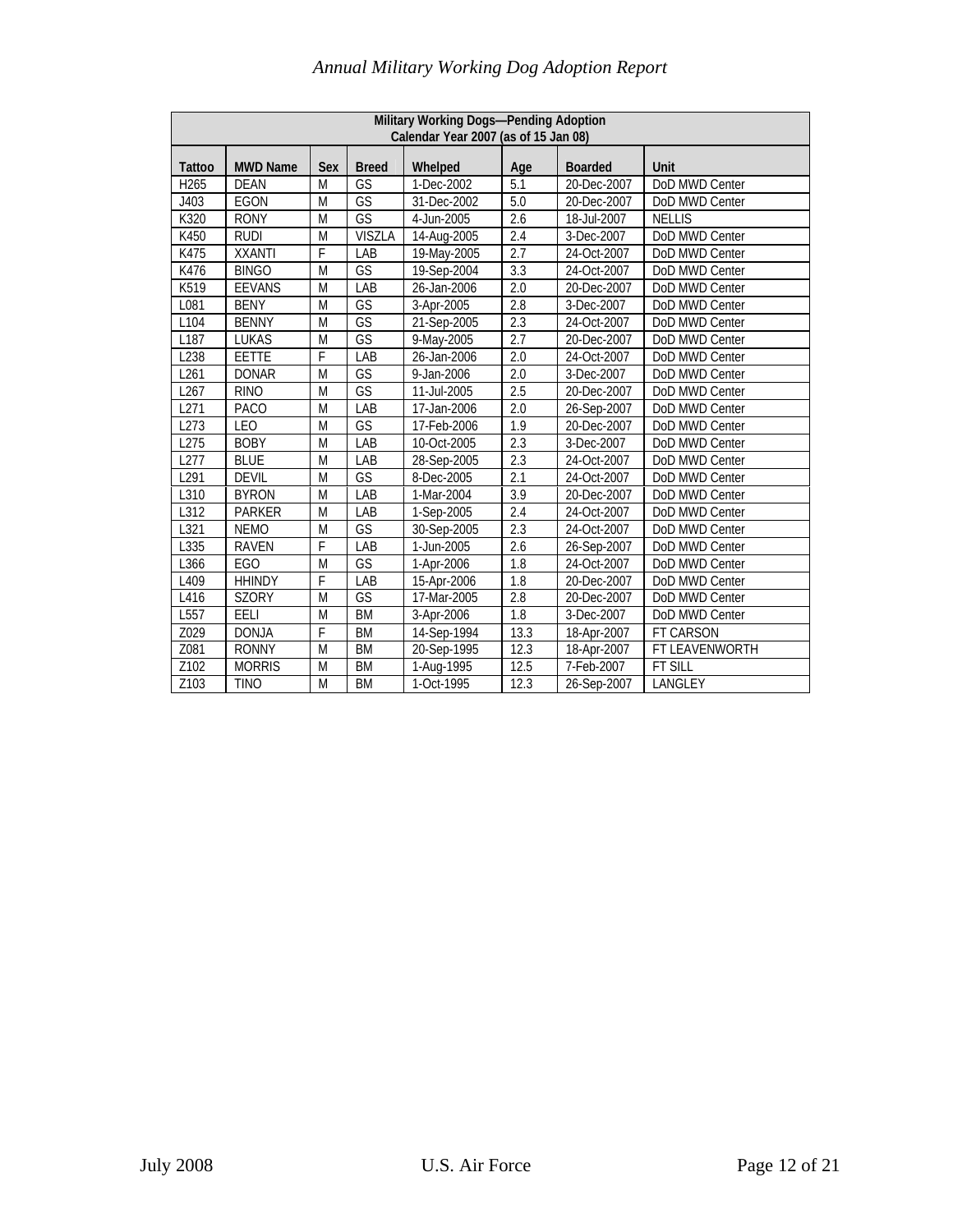|                  | Military Working Dogs-Deceased<br>Calendar Year 2007 |                |              |             |                    |      |                 |                                                                               |                                |  |  |  |
|------------------|------------------------------------------------------|----------------|--------------|-------------|--------------------|------|-----------------|-------------------------------------------------------------------------------|--------------------------------|--|--|--|
| Tattoo           | <b>MWD</b><br>Name                                   | Sex            | <b>Breed</b> | Whelped     | <b>Depart Date</b> | Age  | Final<br>status | Clinical reason                                                               | <b>Unit</b>                    |  |  |  |
| A005             | Robby                                                | <b>MN</b>      | <b>MAL</b>   | 1-Mar-1995  | 3-Jan-2007         | 11.8 | Euth            | Appendicular Degenerative<br>Joint Disease                                    | Camp Zama, Japan               |  |  |  |
| A113             | Lucky                                                | <b>MN</b>      | GSD          | 1-Jan-1997  | 18-Jul-2007        | 10.5 | Euth            | Degenerative Lumbosacral<br>Disease                                           | Bamberg, GE                    |  |  |  |
| A130             | Roy                                                  | <b>MN</b>      | MAL          | 1-Jun-1996  | 2-Apr-2007         | 10.8 | Euth            | Appendicular Degenerative<br>Joint Disease                                    | Cannon                         |  |  |  |
| A148             | <b>Bruno</b>                                         | MI             | GSD          | 1-Jan-1996  | 30-May-2007        | 11.4 | Euth            | Degenerative Lumbosacral<br><b>Disease</b>                                    | Kaiserslautern, GE             |  |  |  |
| A177             | Dan                                                  | <b>MN</b>      | GSD          | 1-Jan-1997  | 28-Apr-2007        | 10.3 | Euth            | Excess to requirements                                                        | Norfolk                        |  |  |  |
| A191             | Rex                                                  | MI             | MAL          | 1-Feb-1997  | 10-Oct-2007        | 10.7 | Euth            | Degenerative Lumbosacral<br>Disease                                           | Spangdahlem, GE                |  |  |  |
| A211             | Kazan                                                | <b>MN</b>      | <b>MAL</b>   | 20-Nov-1996 | 2-Apr-2007         | 10.4 | Euth            | Hindlimb Ataxia                                                               | Langley                        |  |  |  |
| A225             | Nero                                                 | <b>MN</b>      | GSD          | 15-May-1996 | 1-Feb-2007         | 10.7 | Euth            | Hip Degenerative Joint<br>Disease; Degenerative<br>Myelopathy                 | Camp Carroll, Korea            |  |  |  |
| A237             | Tarzan                                               | <b>MN</b>      | <b>GSD</b>   | 1-Feb-1997  | 28-Mar-2007        | 10.2 | Euth            | <b>Hip Degenerative Joint</b><br>Disease; Degenerative<br>Lumbosacral Disease | Heidelberg, GE                 |  |  |  |
| A296             | Louis                                                | <b>MN</b>      | GSD          | 1-Jan-1997  | 21-May-2007        | 10.4 | Euth            | Progressive Night Blindness                                                   | Camp Zama, Japan               |  |  |  |
| A306             | Dusty                                                | MI             | GSD          | 1-Apr-1997  | 26-Jan-2007        | 9.8  | Euth            | Left Elbow Degenerative<br>Joint Disease; Hip<br>Degenerative Joint Disease   | Fort Meyer, VA                 |  |  |  |
| A317             | <b>Nik</b>                                           | MI             | GSD          | 15-Apr-1997 | 16-Aug-2007        | 10.3 | Euth            | Excess to requirements                                                        | Cherry Point, NC               |  |  |  |
| A382             | Dino                                                 | MI             | <b>GSD</b>   | 1-Jun-1996  | 5-Apr-2007         | 10.8 | Euth            | Hip Degenerative Joint<br>Disease                                             | Yuma Proving<br>Ground, AZ     |  |  |  |
| B047             | Houby                                                | <b>MN</b>      | GSD          | 23-Jun-1997 | 5-Nov-2007         | 10.4 | Euth            | Degenerative Lumbosacral<br><b>Disease</b>                                    | Wright-Patterson<br>AFB, OH    |  |  |  |
| B057             | Padror                                               | M              | GS           | 1-May-1997  | 16-Oct-2007        | 10.5 | Euth            | Degenerative Lumbosacral<br>Disease                                           | Davis Monthan                  |  |  |  |
| B089             | <b>Black</b>                                         | M              | GS           | 1-Nov-1996  | 21-Sep-2007        | 10.9 | Euth            | <b>Hip Degenerative Joint</b><br>Disease                                      | Whidbey                        |  |  |  |
| <b>B131</b>      | Dino                                                 | <b>MN</b>      | GSD          | 1-Feb-1997  | 25-Apr-2007        | 10.2 | Euth            | <b>Hip Degenerative Joint</b><br>Disease                                      | Cherry Point, NC               |  |  |  |
| B218             | Michael                                              | <b>MN</b>      | MAL          | 24-Jul-1998 | 5-Sep-2007         | 9.1  | Euth            | Degenerative Lumbosacral<br>Disease                                           | Bamberg, GE                    |  |  |  |
| B242             | Tako                                                 | MI             | MAL          | 1-Dec-1996  | 5-Feb-2007         | 10.2 | Euth            | Chronic Lameness                                                              | Pendleton                      |  |  |  |
| <b>B244</b>      | Arrow                                                | <b>MN</b>      | GSD          | 1-Aug-1997  | 4-Jan-2007         | 9.4  | Euth            | Prostate neoplasia                                                            | Fort Belvoir, VA               |  |  |  |
| <b>B285</b>      | Marco                                                | $\overline{M}$ | <b>BM</b>    | 1-Mar-1997  | 19-Dec-2007        | 10.8 | Euth            | Excess to requirements                                                        | Pensacola                      |  |  |  |
| <b>B295</b>      | Chloe                                                | FS             | GSD          | 1-Jun-1997  | 1-Oct-2007         | 10.3 | Euth            | <b>Chronic Lameness; Excess</b><br>to Requirements                            | Ramstein                       |  |  |  |
| C045             | Rocky                                                | M <sub>l</sub> | DS           | 1-Jun-1998  | 20-Apr-2007        | 8.9  | Euth            | Pelvic Paresis                                                                | $HMX-1$                        |  |  |  |
| C111             | Rex                                                  | <b>MN</b>      | GSD          | 1-Nov-1998  | 26-Feb-2007        | 8.3  | Euth            | Chronic Forelimb and<br>Hindlimb Lameness                                     | MCAS Miramar, San<br>Diego, CA |  |  |  |
| C132             | Branco                                               | <b>MN</b>      | MAL          | 1-May-1998  | 8-Nov-2007         | 9.5  | Euth            | Multifocal Acquired<br>Chorioretinopathy                                      | Fairchild AFB, WA              |  |  |  |
| C <sub>231</sub> | Max                                                  | MI             | GSD          | 10-May-1997 | 9-Feb-2007         | 9.7  | Euth            | Hip Degenerative Joint<br>Disease                                             | Shaw AFB, NC                   |  |  |  |
| C <sub>251</sub> | Corsa                                                | M <sub>l</sub> | MAL          | 4-Jan-1998  | 12-Apr-2007        | 9.3  | Euth            | Seizures                                                                      | Bolling AFB, VA                |  |  |  |
| E109             | Rex                                                  | $\mathsf{MI}$  | GSD          | 1-Jul-2000  | 12-Jan-2007        | 6.5  | Euth            | Lymphosarcoma                                                                 | Fort Sill, OK                  |  |  |  |
| F089             | Ringo                                                | <b>MN</b>      | DS           | 1-Oct-2000  | 11-Sep-2007        | 6.9  | Euth            | Cerebral Lesion                                                               | Camp Slayer, Iraq              |  |  |  |
| F591             | Bad                                                  | <b>MN</b>      | <b>GSD</b>   | 20-Nov-2001 | 28-Jul-2007        | 5.7  | Euth            | Instestinal Neoplasia                                                         | Yuma Proving<br>Ground, AZ     |  |  |  |
| F719             | Laika                                                | F              | <b>BM</b>    | 14-Nov-2001 | 7-May-2007         | 5.5  | Euth            | Excess to requirements                                                        | FT Leonard Wood<br>ENG         |  |  |  |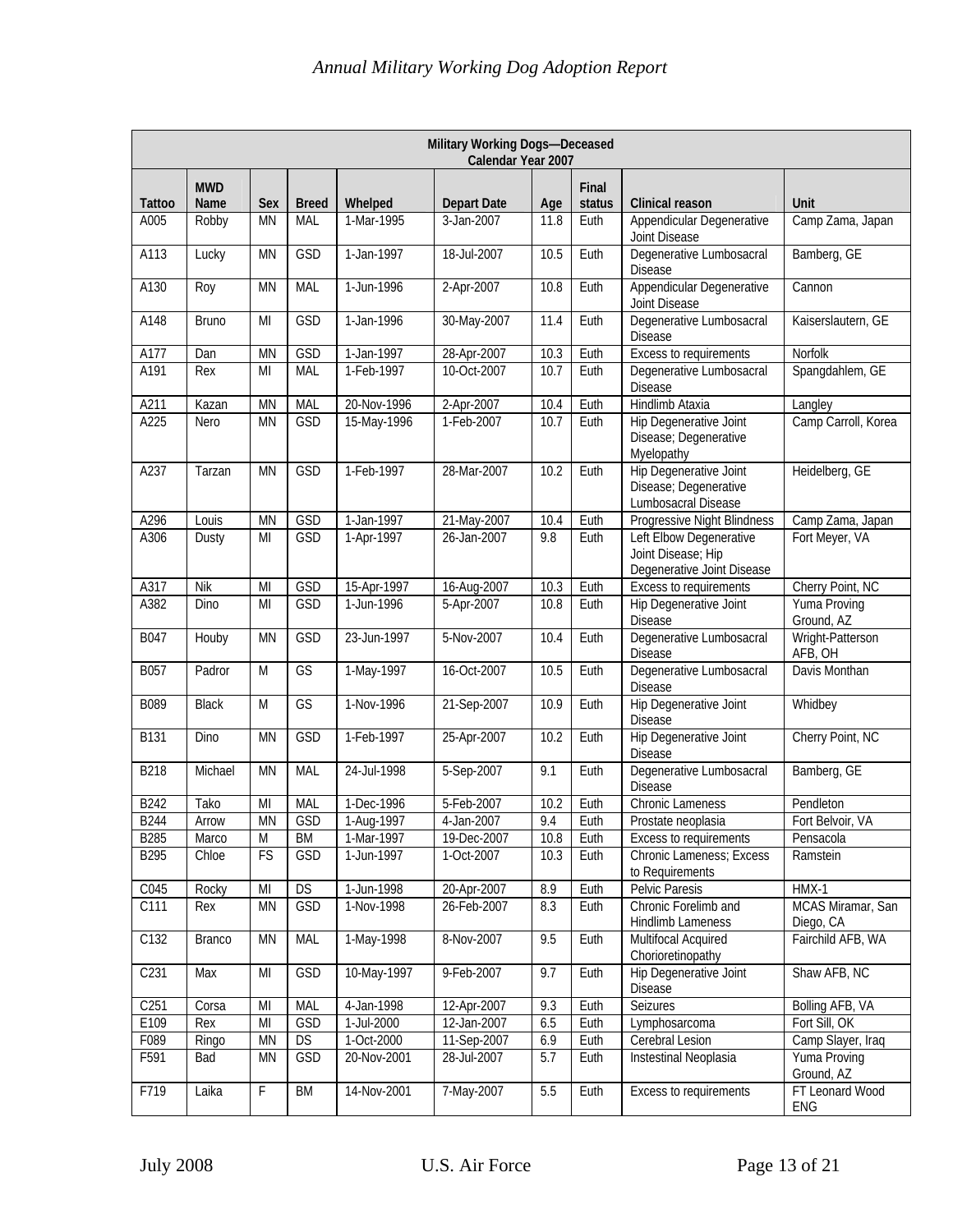| Military Working Dogs-Deceased<br>Calendar Year 2007 |               |                                                                                                             |              |                          |                    |      |        |                                                       |                                  |  |  |
|------------------------------------------------------|---------------|-------------------------------------------------------------------------------------------------------------|--------------|--------------------------|--------------------|------|--------|-------------------------------------------------------|----------------------------------|--|--|
|                                                      | <b>MWD</b>    |                                                                                                             |              |                          |                    |      | Final  |                                                       |                                  |  |  |
| Tattoo                                               | Name          | Sex                                                                                                         | <b>Breed</b> | Whelped                  | <b>Depart Date</b> | Age  | status | Clinical reason                                       | <b>Unit</b>                      |  |  |
| H036                                                 | Bak           | MI                                                                                                          | GSD          | 12-May-2002              | 27-Apr-2007        | 5.0  | Euth   | Excess to requirements                                | DoD MWD Center                   |  |  |
| H037                                                 | <b>Nik</b>    | <b>MN</b>                                                                                                   | GSD          | 22-Sep-2002              | 22-Jan-2007        | 4.3  | Euth   | Dilated Cardiomyopathy                                | Point Magu, CA                   |  |  |
| J119                                                 | <b>Esso</b>   | <b>MN</b>                                                                                                   | GSD          | 13-Dec-2002              | 23-Aug-2007        | 4.7  | Euth   | Excess to requirements                                | DOD MWD Center                   |  |  |
| K012                                                 | Dak           | M                                                                                                           | GS           | 1-Sep-2004               | 24-Apr-2007        | 2.6  | Euth   | Excess to requirements                                | DoD MWD Center                   |  |  |
| K333                                                 | Jox           | $\overline{M}$                                                                                              | GS           | 1-Jun-2004               | 7-Dec-2007         | 3.5  | Euth   | Chronic renal failure                                 | DoD MWD Center                   |  |  |
| L073                                                 | Barca         | $\overline{M}$                                                                                              | <b>BM</b>    | 29-Oct-2004              | 10-Oct-2007        | 2.9  | Euth   | Excess to requirements                                | DoD MWD Center                   |  |  |
| L075                                                 | Ralf          | M                                                                                                           | GS           | 1-Jul-2004               | 1-Nov-2007         | 3.3  | Euth   | Excess to requirements                                | DoD MWD Center                   |  |  |
| L192                                                 | Joep          | $\overline{M}$                                                                                              | <b>BM</b>    | 21-Sep-2005              | 21-Dec-2007        | 2.3  | Euth   | Excess to requirements                                | DoD MWD Center                   |  |  |
| L367                                                 | Laros         | $\overline{M}$                                                                                              | <b>BM</b>    | 1-Sep-2005               | 14-Aug-2007        | 2.0  | Euth   | Excess to requirements                                | DoD MWD Center                   |  |  |
| L397                                                 | Bako          | $\overline{M}$                                                                                              | <b>BM</b>    | 20-Apr-2006              | 12-Dec-2007        | 1.6  | Euth   | Excess to requirements                                | DoD MWD Center                   |  |  |
| L582                                                 | Rex           | M                                                                                                           | <b>DS</b>    | $\overline{3}$ -Jun-2005 | 31-Oct-2007        | 2.4  | Euth   | Behavior disorder                                     | DoD MWD Center                   |  |  |
| Y004                                                 | Rico          | <b>MN</b>                                                                                                   | <b>MAL</b>   | 1-May-1994               | 30-May-2007        | 13.1 | Euth   | Excess to requirements                                | Spangdahlem, GE                  |  |  |
| Y039                                                 | Basco         | MI                                                                                                          | MAL          | 1-Nov-1994               | 1-Oct-2007         | 12.9 | Euth   | Excess to requirements;<br>Pelvic Paresis             | Kaiserslautern, GE               |  |  |
| Y048                                                 | Tim           | <b>MN</b>                                                                                                   | <b>DS</b>    | 1-Aug-1994               | 13-Jun-2007        | 12.9 | Euth   | Left Stifle Degenerative<br>Joint Disease             | Sigonella, Italy                 |  |  |
| Y125                                                 | Argos         | <b>MN</b>                                                                                                   | MAL          | 1-Jan-1995               | 23-Jan-2007        | 12.1 | Euth   | Chronic Hindlimb Lameness                             | Spangdahlem, GE                  |  |  |
| Z101                                                 | Macco         | MI                                                                                                          | GSD          | 10-Feb-1995              | 8-Jan-2007         | 11.9 | Euth   | Pannus                                                | Kirtland AFB, NM                 |  |  |
| Z138                                                 | Barry         | <b>MN</b>                                                                                                   | MAL          | 15-Apr-1996              | 4-Jun-2007         | 11.1 | Euth   | Degenerative Lumbosacral<br><b>Disease</b>            | Fort Carson, CO                  |  |  |
| Z154                                                 | Rex           | MI                                                                                                          | MAL          | 1-Aug-1995               | 30-Jan-2007        | 11.5 | Euth   | Degenerative Lumbosacral<br><b>Disease</b>            | Okinawa, Japan                   |  |  |
| Z167                                                 | Reno          | <b>MN</b>                                                                                                   | <b>MAL</b>   | 1-Apr-1996               | 6-Feb-2007         | 10.8 | Euth   | Appendicular Degenerative<br>Joint Disease            | Peterson AFB, CO                 |  |  |
| 071515                                               | Natasha       | $\mathsf F$                                                                                                 | <b>BM</b>    | 20-Apr-2007              | 7-May-2007         | 0.0  | Died   | Suffocation by dam                                    | DoD MWD Center                   |  |  |
| 071539                                               | Odette        | F                                                                                                           | <b>BM</b>    | 16-May-2007              | 16-Jul-2007        | 0.2  | Died   | Parvoviral gastroenteritis                            | DoD MWD Center                   |  |  |
| 071545                                               | Ottis         | M                                                                                                           | <b>BM</b>    | 16-May-2007              | 30-Jul-2007        | 0.2  | Died   | Parvoviral gastroenteritis                            | DoD MWD Center                   |  |  |
| 080440                                               | Reese         | M                                                                                                           | <b>BM</b>    | 24-Oct-2007              | 29-Nov-2007        | 0.1  | Died   | Suffocation by dam                                    | DoD MWD Center                   |  |  |
| 080447                                               | Rokio         | M                                                                                                           | <b>BM</b>    | 20-Nov-2007              | 6-Dec-2007         | 0.0  | Died   | Suffocation by dam                                    | DoD MWD Center                   |  |  |
| A305                                                 | Frici         | <b>MN</b>                                                                                                   | GSD          | 1-May-1996               | 14-Apr-2007        | 11.0 | Died   | Intestinal neoplasia                                  | Sasebo NB, Japan                 |  |  |
| B009                                                 | Quinta        | FS                                                                                                          | <b>MAL</b>   | 1-Apr-1997               | 24-Jun-2007        | 10.2 | Died   | <b>Killed in Action</b>                               | Iraq                             |  |  |
| B149                                                 | Sorbon        | $\overline{M}$                                                                                              | GSD          | 14-Oct-1997              | 21-Jan-2007        | 9.3  | Died   | Hemangiosarcoma                                       | Fort Campbell, KY                |  |  |
| <b>B264</b>                                          | Tarzan        | <b>MN</b>                                                                                                   | GSD          | 1-May-1998               | 31-Aug-2007        | 9.3  | Died   | Colon torsion                                         | DoD MWD Center                   |  |  |
| B301                                                 | Dasty         | <b>MN</b>                                                                                                   | GSD          | 1-May-1998               | 6-Feb-2007         | 8.8  | Died   | Cardiopulmonary Arrest --<br>Acute Abdomen with Shock | Seymour Johnson<br>AFB, NC       |  |  |
| <b>B310</b>                                          | Max           | MI                                                                                                          | MAL          | 20-Feb-1997              | 11-Mar-2007        | 10.1 | Died   | Prostate neoplasia                                    | Fort Bragg, NC                   |  |  |
| <b>B333</b>                                          | Ben           | MN                                                                                                          | GSD          | 5-Aug-1998               | 13-Sep-2007        | 9.1  | Died   | Thoracic tumor                                        | Fort Polk, LA                    |  |  |
| C043                                                 | Samson        | MI                                                                                                          | GSD          | 1-Jul-1998               | 1-Dec-2007         | 9.4  | Died   | Cardiopulmonary Arrest --<br>Cause Not Determined     | Goodfellow AFB, TX               |  |  |
| C068                                                 | Pitjo         | MI                                                                                                          | GSD          | 1-Mar-1999               | 18-Apr-2007        | 8.1  | Died   | Peritonitis; Septicemia                               | Redstone Arsenal,<br>AL          |  |  |
| C101                                                 | Arko          | M <sub>l</sub>                                                                                              | GSD          | 1-Feb-1999               | 27-Nov-2007        | 8.8  | Died   | Sudden Death, Cause Not<br>Determined                 | Travis AFB, CA                   |  |  |
| C210                                                 | Marco         | <b>MN</b>                                                                                                   | MAL          | 2-Dec-1997               | 19-Feb-2007        | 9.2  | Died   | <b>Gastric Dilatation-Volvulus</b><br>Syndrome        | Maxwell AFB, AL                  |  |  |
| D011                                                 | Tarzan        | <b>MN</b>                                                                                                   | GSD          | 1-Sep-1998               | 27-Jun-2007        | 8.8  | Died   | Hemangiosarcoma                                       | Fort Drum, NY                    |  |  |
| D108                                                 | Marco         | MI                                                                                                          | <b>MAL</b>   | 1-Mar-2000               | 20-Jan-2007        | 6.9  | Died   | Killed in Action                                      | Iraq                             |  |  |
| E032                                                 | Rex           | <b>MN</b>                                                                                                   | GSD          | 1-Oct-1999               | 20-Apr-2007        | 7.6  | Died   | <b>Gastric Dilatation-Volvulus</b><br>Syndrome        | Lajes Field, Azores,<br>Portugal |  |  |
| E300                                                 | Rexo          | MI                                                                                                          | GSD          | 1-Feb-2001               | 5-Dec-2007         | 6.8  | Died   | Anesthesia Complications                              | Robins AFB, GA                   |  |  |
| F524                                                 | <b>Brutus</b> | MI                                                                                                          | GSD          | 27-Jul-2002              | 18-Jan-2007        | 4.5  | Died   | Immune Mediated<br>Hemolytic Anemia                   | Souda Bay,<br>Sigonella, Italy   |  |  |
| F545                                                 | Jonny         | $\mathsf{MI}% _{T}=\mathsf{M}_{T}\!\left( a,b\right) ,\ \mathsf{M}_{T}=\mathsf{M}_{T}\!\left( a,b\right) ,$ | GSD          | 1-Jan-2002               | 19-Jul-2007        | 5.6  | Died   | <b>Gastric Dilatation-Volvulus</b><br>Syndrome        | Fort Richardson, AK              |  |  |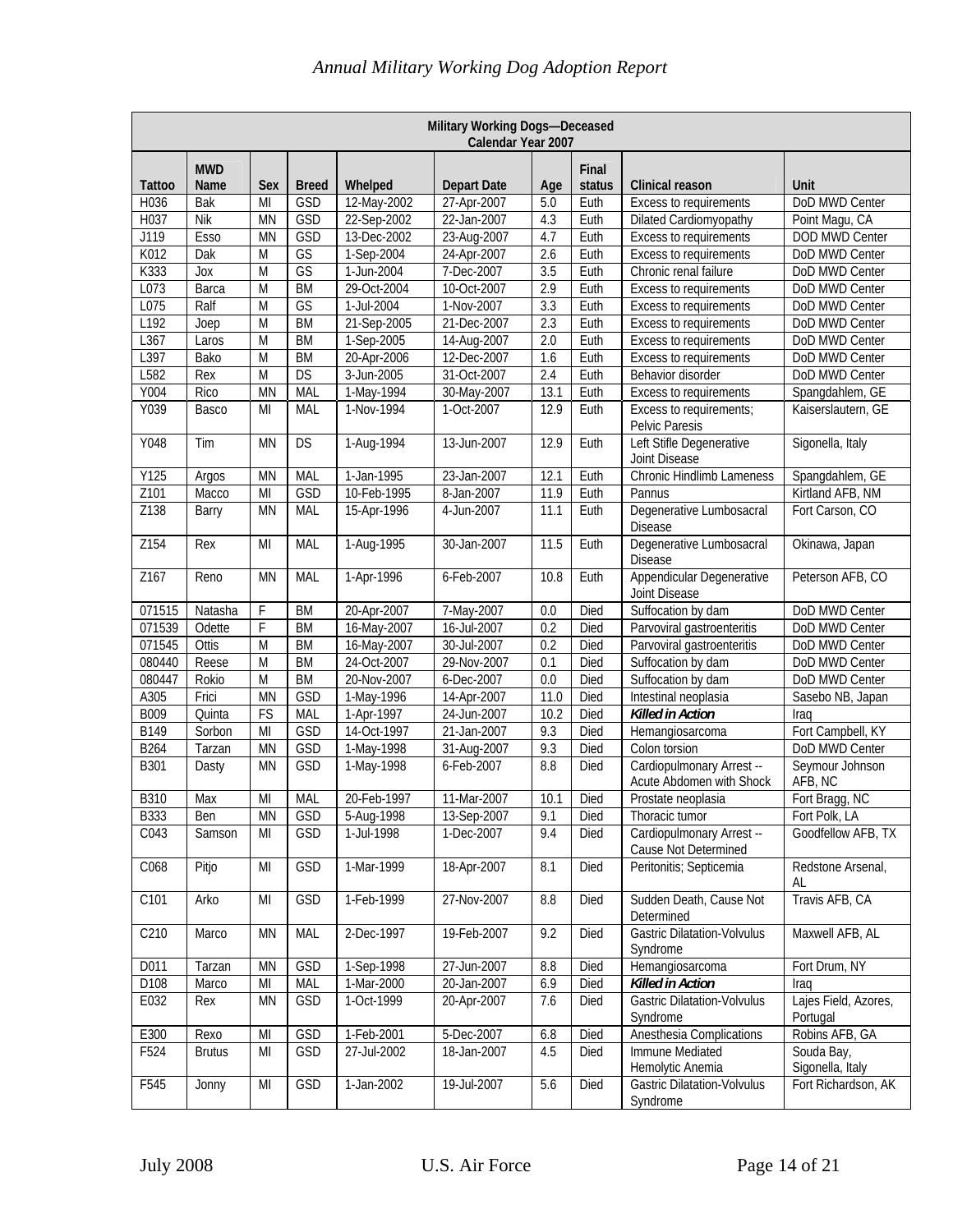|               | Military Working Dogs-Deceased<br>Calendar Year 2007 |                        |                        |             |                    |      |                 |                                                                          |                       |  |  |  |
|---------------|------------------------------------------------------|------------------------|------------------------|-------------|--------------------|------|-----------------|--------------------------------------------------------------------------|-----------------------|--|--|--|
| <b>Tattoo</b> | <b>MWD</b><br>Name                                   | Sex                    | <b>Breed</b>           | Whelped     | <b>Depart Date</b> | Age  | Final<br>status | Clinical reason                                                          | Unit                  |  |  |  |
| H152          | Freddy                                               | MI                     | GSD                    | 1-Oct-2002  | 18-May-2007        | 4.6  | Died            | Sudden Death, Cause Not<br>Determined                                    | Andersen AFB,<br>Guam |  |  |  |
| H284          | <b>Bobbie</b>                                        | <b>MN</b>              | VIZLA                  | 14-Jul-2002 | 9-Apr-2007         | 4.7  | Died            | <b>Gastric Dilatation-Volvulus</b><br>Syndrome                           | DoD MWD Center        |  |  |  |
| H337          | Chico                                                | MI                     | <b>DS</b>              | 3-Aug-2003  | 15-Jun-2007        | 3.9  | Died            | Disseminated intravascular<br>coagulation secondary to<br>femur fracture | DoD MWD Center        |  |  |  |
| J058          | Arras                                                | <b>MN</b>              | DS                     | 6-Apr-2002  | 3-Oct-2007         | 5.5  | Died            | <b>Killed in Action</b>                                                  | Iraq                  |  |  |  |
| J064          | Sora                                                 | FS                     | <b>BM</b>              | 21-Apr-2003 | 9-Nov-2007         | 4.6  | Died            | Sudden Death, Cause Not<br>Determined                                    | DoD MWD Center        |  |  |  |
| J153          | Atos                                                 | <b>MN</b>              | GSD                    | 20-Aug-2003 | 31-May-2007        | 3.8  | Died            | <b>Gastric Dilatation-Volvulus</b><br>Syndrome                           | Camp Pendleton, CA    |  |  |  |
| J391          | Rob                                                  | MI                     | MAL                    | 13-Mar-2004 | 13-Mar-2007        | 3.0  | Died            | Anesthesia Complications                                                 | Fort Huachucha, AZ    |  |  |  |
| J504          | Coco                                                 | FS                     | GSD                    | 28-Jun-2002 | 17-Sep-2007        | 5.2  | Died            | Cardiopulmonary Arrest --<br>Splenic Thrombosis                          | Vicenza, Italy        |  |  |  |
| J506          | Mike                                                 | <b>MN</b>              | GSD                    | 1-Sep-2002  | 11-Apr-2007        | 4.6  | Died            | Aortic Endocarditis                                                      | Camp Lejeune, NC      |  |  |  |
| J516          | Pepper                                               | FS                     | <b>MAL</b>             | 1-Feb-2004  | 5-Feb-2007         | 3.0  | Died            | Leukemia                                                                 | Misawa AB, Japan      |  |  |  |
| K027          | Curly                                                | <b>MN</b>              | $\overline{\text{SS}}$ | 3-Mar-2004  | 6-Feb-2007         | 2.9  | Died            | Cardiopulmonary Arrest --<br>Traumatic Laceration of<br>Femoral Artery   | Iraq                  |  |  |  |
| K134          | Rrommel                                              | MI                     | MAL                    | 1-Nov-2004  | 8-Jun-2007         | 2.6  | Died            | Heat-Induced Illness                                                     | Hanau, GE             |  |  |  |
| K154          | Cooper                                               | MI                     | LAB                    | 25-Jul-2004 | 6-Jul-2007         | 2.9  | Died            | <b>Killed in Action</b>                                                  | Iraq                  |  |  |  |
| L107          | Greta                                                | F                      | GS                     | 26-Aug-2004 | 18-Jan-2007        | 2.4  | Died            | Anesthetic death,<br>hypoxemia                                           | DoD MWD Center        |  |  |  |
| L131          | Vino                                                 | M                      | GS                     | 3-May-2005  | 19-Jun-2007        | 2.1  | <b>Died</b>     | <b>Gastric Dilatation-Volvulus</b><br>Syndrome                           | DoD MWD Center        |  |  |  |
| L159          | Tix                                                  | M                      | GS                     | 11-Nov-2005 | 29-Nov-2007        | 2.1  | Died            | Pulmonary<br>thromboembolism                                             | DoD MWD Center        |  |  |  |
| L278          | Jasty                                                | M                      | Vizsla                 | 30-Oct-2005 | 17-Dec-2007        | 2.1  | Died            | <b>Gastric Dilatation-Volvulus</b><br>Syndrome                           | DoD MWD Center        |  |  |  |
| Y122          | Lux                                                  | <b>MN</b>              | GSD                    | 11-May-1995 | 22-Aug-2007        | 12.3 | Died            | Hemangiosarcoma                                                          | Kaiserslautern, GE    |  |  |  |
| Z135          | Ceylon                                               | MI                     | GSD                    | 1-Jan-1996  | 2-Jun-2007         | 11.4 | Died            | Ruptured Cardiac Tumor                                                   | Minot AFB, ND         |  |  |  |
| Z188          | Elza                                                 | FS                     | GSD                    | 3-Jun-1996  | 18-Jun-2007        | 11.0 | Died            | <b>Gastric Dilatation-Volvulus</b><br>Syndrome                           | Rota NS, Spain        |  |  |  |
| 071546        | Oz                                                   | M                      | <b>BM</b>              | 16-May-2007 | 9-Jul-2007         | 0.1  | Euth            | Parvoviral gastroenteritis                                               | DoD MWD Center        |  |  |  |
| A003          | Ritas                                                | $\overline{M}$         | GSD                    | 1-Nov-1995  | 4-Oct-2007         | 11.9 | Euth            | Hemangiosarcoma                                                          | Sasebo NB, Japan      |  |  |  |
| A014          | Brosky                                               | $\mathsf{M}\mathsf{N}$ | GSD                    | 14-Feb-1996 | 4-May-2007         | 11.2 | Euth            | Chronic Renal Failure;<br>Degenerative Lumbosacral<br><b>Disease</b>     | Incirlik AB, Turkey   |  |  |  |
| A021          | <b>Nick</b>                                          | MI                     | GSD                    | 2-Apr-1996  | 16-Jun-2007        | 11.2 | Euth            | Degenerative Lumbosacral<br>Disease                                      | Fort Carson, CO       |  |  |  |
| A027          | Fanny                                                | FS                     | GSD                    | 21-May-1996 | 1-Jan-2007         | 10.6 | Euth            | Degenerative Lumbosacral<br><b>Disease</b>                               | Robins AFB, GA        |  |  |  |
| A066          | York                                                 | MI                     | GSD                    | 1-Oct-1996  | 8-Jan-2007         | 10.3 | Euth            | Degenerative Lumbosacral<br>Disease                                      | Elmendorf             |  |  |  |
| A080          | Orson                                                | MI                     | MAL                    | 1-Jan-1996  | 18-Jul-2007        | 11.5 | Euth            | Cardiac arrhythmia;<br>Degenerative Joint Disease                        | Fort Riley, KS        |  |  |  |
| A166          | Barry                                                | <b>MN</b>              | GSD                    | 1-Jun-1996  | 25-Mar-2007        | 10.8 | Euth            | Seizures                                                                 | Vandenberg AFB,<br>СA |  |  |  |
| A208          | Rico                                                 | MN                     | MAL                    | 15-Jan-1997 | 29-Mar-2007        | 10.2 | Euth            | Fracture of 4th Carpal Bone                                              | NSA Bahrain           |  |  |  |
| A251          | Deny                                                 | MI                     | GSD                    | 1-Dec-1996  | 26-Dec-2007        | 11.1 | Euth            | <b>Gastric Dilatation-Volvulus</b><br>Syndrome                           | Elmendorf             |  |  |  |
| A272          | Prince                                               | <b>MN</b>              | GSD                    | 1-Apr-1997  | 17-Feb-2007        | 9.9  | Euth            | Excess to requirements;<br>Poor Performance                              | DoD MWD Center        |  |  |  |
| A300          | Roni                                                 | $\mathsf{MI}$          | GSD                    | 1-Apr-1997  | 27-Nov-2007        | 10.7 | Euth            | <b>Gastric Dilatation-Volvulus</b>                                       | Osan AB, Korea        |  |  |  |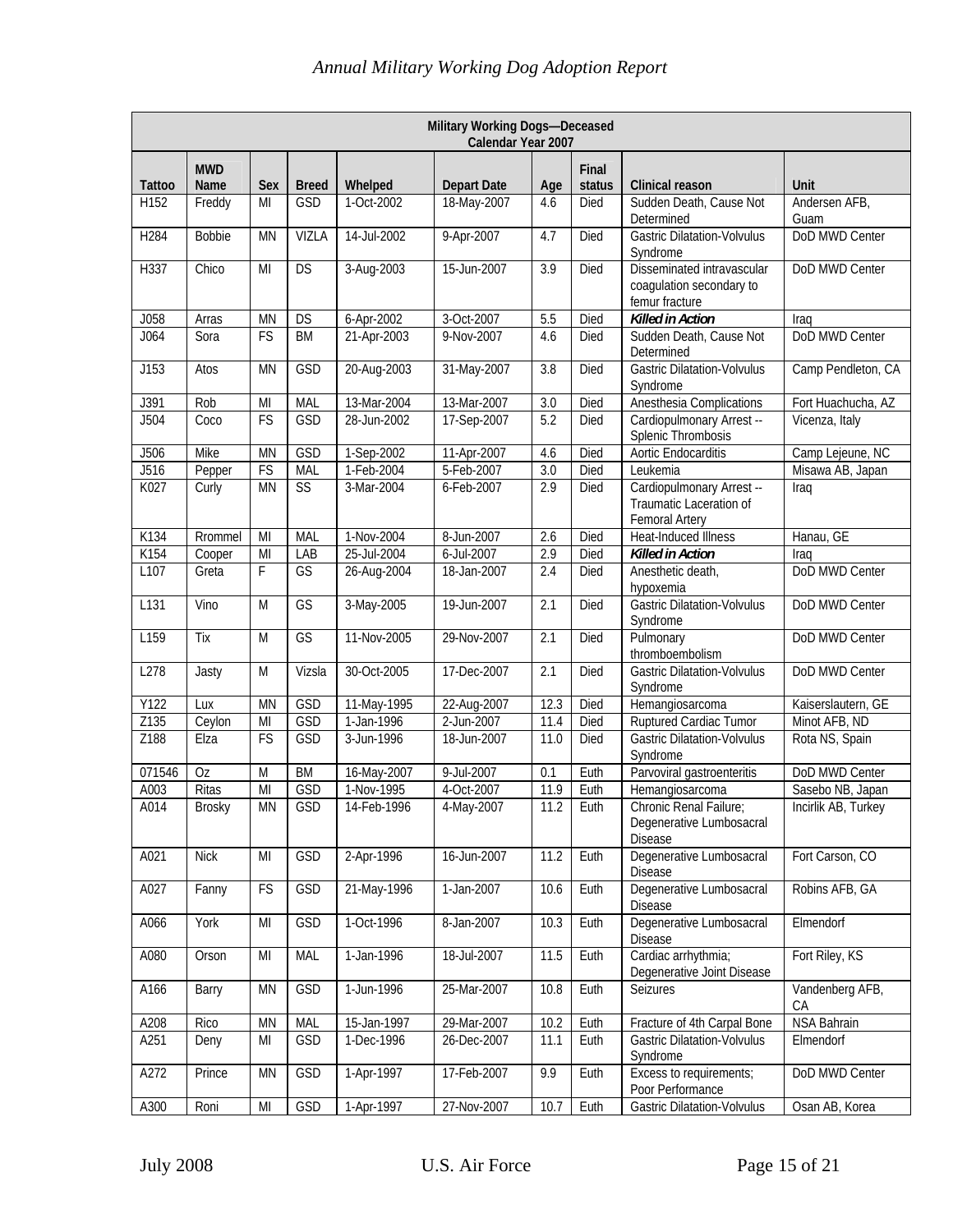| Military Working Dogs-Deceased<br>Calendar Year 2007 |                    |           |              |             |                    |      |                 |                                                                                                                  |                                |  |  |
|------------------------------------------------------|--------------------|-----------|--------------|-------------|--------------------|------|-----------------|------------------------------------------------------------------------------------------------------------------|--------------------------------|--|--|
| Tattoo                                               | <b>MWD</b><br>Name | Sex       | <b>Breed</b> | Whelped     | <b>Depart Date</b> | Age  | Final<br>status | Clinical reason                                                                                                  | Unit                           |  |  |
|                                                      |                    |           |              |             |                    |      |                 | Syndrome                                                                                                         |                                |  |  |
| A346                                                 | Loeki <sup>2</sup> | M         | GS           | 1-Dec-1996  | 16-Apr-2006        | 9.4  | Euth            | Degenerative Lumbosacral<br><b>Disease</b>                                                                       | Souda Bay,<br>Sigonella, Italy |  |  |
| A350                                                 | Remmy              | <b>MN</b> | GSD          | 1-Dec-1996  | 26-Apr-2007        | 10.4 | Euth            | Pelvic Paresis; Ataxia                                                                                           | Camp Carroll, Korea            |  |  |
| A360                                                 | Rico               | <b>MN</b> | MAL          | 1-Oct-1996  | 3-May-2007         | 10.6 | Euth            | Squamous Cell Carcinoma                                                                                          | Ramstein, GE                   |  |  |
| B059                                                 | Choey              | MI        | GSD          | 1-Jan-1997  | 14-Nov-2007        | 10.9 | Euth            | Hip Degenerative Joint<br>Disease; Degenerative<br>Lumbosacral Disease                                           | Camp Lejeune, NC               |  |  |
| B093                                                 | <b>Black</b>       | <b>MN</b> | GSD          | 1-Sep-1997  | 29-Aug-2007        | 10.0 | Euth            | Perianal fistulae                                                                                                | DoD MWD Center                 |  |  |
| B161                                                 | Rollie             | MI        | GSD          | 11-Dec-1997 | 11-Dec-2007        | 10.0 | Euth            | Degenerative Lumbosacral<br>Disease                                                                              | Camp Humphries,<br>Korea       |  |  |
| B164                                                 | Arno               | MI        | <b>MAL</b>   | 23-Jan-1998 | 21-May-2007        | 9.3  | Euth            | Degenerative Myelopathy                                                                                          | NAS San Diego, CA              |  |  |
| <b>B190</b>                                          | Ben                | <b>MN</b> | GSD          | 1-Nov-1997  | 7-Jan-2007         | 9.2  | Euth            | Hemangiosarcoma                                                                                                  | Kirtland AFB, NM               |  |  |
| <b>B198</b>                                          | Xando              | MI        | GSD          | 1-Jan-1998  | 26-Oct-2007        | 9.8  | Euth            | Hemangiosarcoma                                                                                                  | Fort Leavenworth,<br>KS        |  |  |
| B221                                                 | Dasty              | <b>MN</b> | GSD          | 1-Jan-1998  | 16-May-2007        | 9.4  | Euth            | Pancreatitis                                                                                                     | DoD MWD Center                 |  |  |
| <b>B243</b>                                          | Iwan               | MI        | DS           | 1-Dec-1997  | 17-May-2007        | 9.5  | Euth            | Chronic Osteoarthritis                                                                                           | Barksdale AFB, LA              |  |  |
| <b>B280</b>                                          | Wilson             | MI        | <b>MAL</b>   | 1-Jun-1998  | 15-Feb-2007        | 8.7  | Euth            | Chronic Renal Failure                                                                                            | Camp Zama, Japan               |  |  |
| B287                                                 | Brenda             | FS        | MAL          | 1-Mar-1998  | 17-Oct-2007        | 9.6  | Euth            | Thoracic tumor                                                                                                   | Malmstrom AFB, MT              |  |  |
| B289                                                 | Senta              | FS        | DS           | 1-May-1997  | 31-Jan-2007        | 9.8  | Euth            | Degenerative Lumbosacral<br><b>Disease</b>                                                                       | Spangdahlem, GE                |  |  |
| <b>B321</b>                                          | Roy                | MI        | <b>DS</b>    | 12-Mar-1998 | 25-Apr-2007        | 9.1  | Euth            | <b>Gastric Dilatation-Volvulus</b><br>Syndrome                                                                   | Okinawa, Japan                 |  |  |
| <b>B353</b>                                          | Kally              | <b>MN</b> | GSD          | 1-Jun-1998  | 25-May-2007        | 9.0  | Euth            | Hemangiosarcoma                                                                                                  | RAF Mildenhall, UK             |  |  |
| B361                                                 | Alan               | MI        | GSD          | 1-Apr-1998  | 14-May-2007        | 9.1  | Euth            | Degenerative Myleopathy                                                                                          | Spangdehlem, GE                |  |  |
| <b>B377</b>                                          | Basco              | <b>MN</b> | MAL          | 9-Sep-1997  | 8-Feb-2007         | 9.4  | Euth            | Pelvic Paresis                                                                                                   | Okinawa, Japan                 |  |  |
| <b>B378</b>                                          | Civil              | MI        | GSD          | 2-Aug-1998  | 22-Oct-2007        | 9.2  | Euth            | Pannus; Degenerative<br>Lumbosacral Disease; Hip<br>Degenerative Joint Disease;<br>Discoid Lupus<br>Erythematous | Yokota AB, Japan               |  |  |
| B382                                                 | Boja               | <b>MN</b> | GSD          | 1-Sep-1998  | 6-Feb-2007         | 8.4  | Euth            | Hemangiosarcoma                                                                                                  | DoD MWD Center                 |  |  |
| C021                                                 | Gorby              | <b>MN</b> | GSD          | 1-May-1998  | 17-Jan-2007        | 8.7  | Euth            | Pelvic Paresis; Ataxia                                                                                           | Cherry Point, NC               |  |  |
| $\overline{CO25}$                                    | Ajax               | MI        | GSD          | 1-Feb-1998  | 15-May-2007        | 9.3  | Euth            | Degenerative Lumbosacral<br>Disease                                                                              | Naples, Italy                  |  |  |
| C040                                                 | Aron               | MI        | GSD          | 1-Oct-1998  | 2-Apr-2007         | 8.5  | Euth            | Degenerative Lumbosacral<br>Disease; Chronic Atopic<br>Dermatitis                                                | Kirtland AFB, NM               |  |  |
| C053                                                 | Vico               | <b>MN</b> | <b>MAL</b>   | 1-Aug-1998  | 10-Sep-2007        | 9.1  | Euth            | Axial Degenerative Joint<br>Disease                                                                              | NS Rota, Spain                 |  |  |
| C104                                                 | Thimon             | <b>MN</b> | MAL          | 1-Mar-1999  | 6-Dec-2007         | 8.8  | Euth            | Pneumothorax                                                                                                     | Bahrain                        |  |  |
| C113                                                 | Dac                | MI        | GSD          | 1-Jun-1999  | 16-Aug-2007        | 8.2  | Euth            | Intervertebral Disc Disease<br>with Pelvic Paralysis                                                             | Naples, Italy                  |  |  |
| C128                                                 | Tarzan             | <b>MN</b> | GSD          | 1-Feb-1999  | 11-Jan-2007        | 7.9  | Euth            | Hemangiosarcoma                                                                                                  | Fort Drum, NY                  |  |  |
| C140                                                 | Dac                | <b>MN</b> | GSD          | 1-May-1998  | 24-Feb-2007        | 8.8  | Euth            | Pulmonary Infiltrates with<br>Eosinophilia                                                                       | Buckley AFB, CO                |  |  |
| C224                                                 | Blitz              | <b>MN</b> | GSD          | 1-Sep-1998  | 12-Feb-2007        | 8.4  | Euth            | Intervertebral Disc Disease<br>with Pelvic Paresis                                                               | Fort Carson, CO                |  |  |
| C235                                                 | Baro               | <b>MN</b> | GSD          | 17-Aug-1998 | 20-Sep-2007        | 9.1  | Euth            | Hip Degenerative Joint<br>Disease; Cataracts                                                                     | Camp Lejeune, NC               |  |  |
| C256                                                 | Dasty              | <b>MN</b> | GSD          | 21-Jul-1999 | 5-Jan-2007         | 7.5  | Euth            | Hepatic Neoplasia                                                                                                | DoD MWD Center                 |  |  |

 *2 Added after the CY06 report*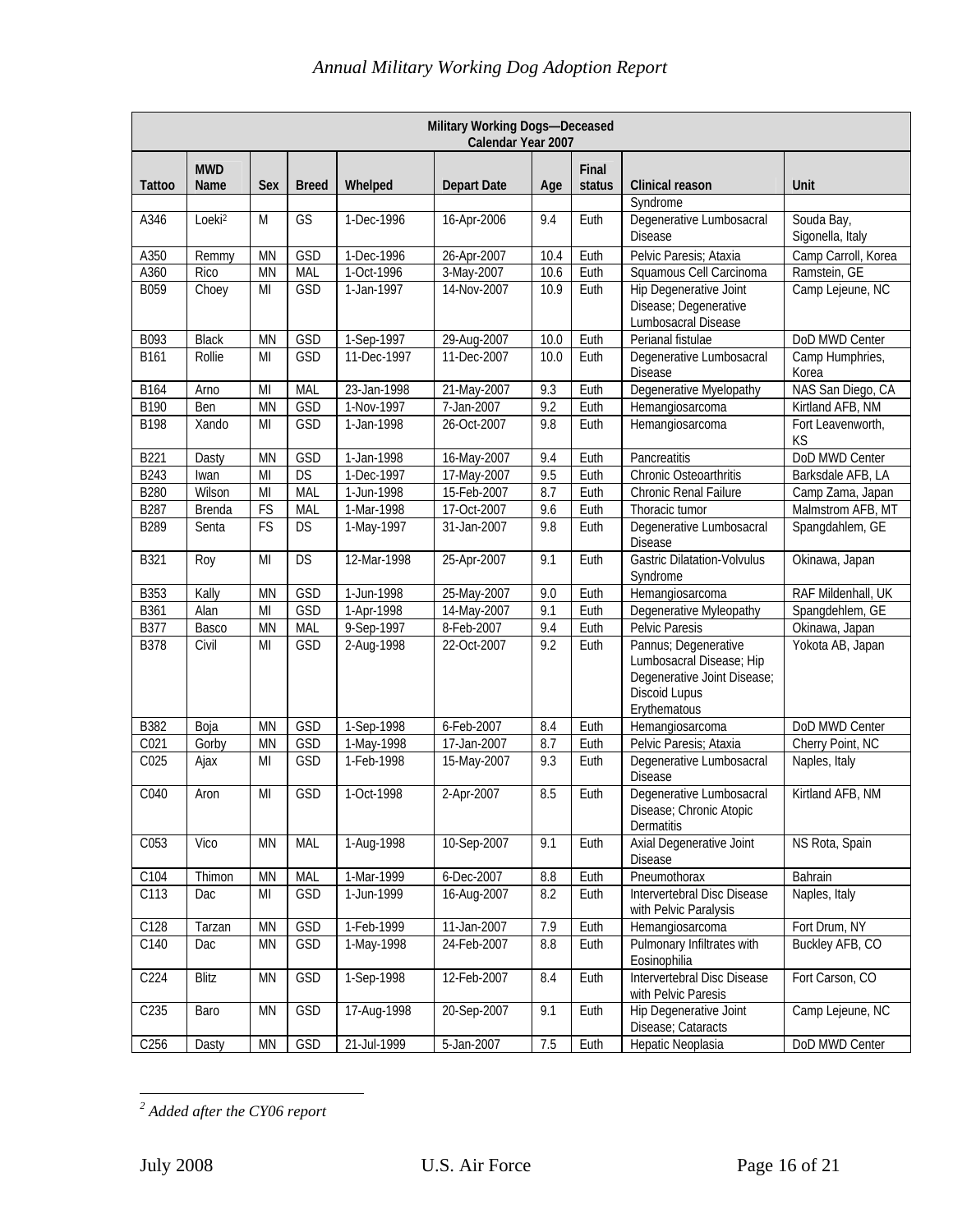|               | Military Working Dogs-Deceased<br>Calendar Year 2007 |           |              |             |                    |                   |                 |                                                                                          |                                 |  |  |  |
|---------------|------------------------------------------------------|-----------|--------------|-------------|--------------------|-------------------|-----------------|------------------------------------------------------------------------------------------|---------------------------------|--|--|--|
| <b>Tattoo</b> | <b>MWD</b><br>Name                                   | Sex       | <b>Breed</b> | Whelped     | <b>Depart Date</b> | Age               | Final<br>status | Clinical reason                                                                          | <b>Unit</b>                     |  |  |  |
| D004          | Eddy                                                 | MI        | GSD          | 1-Jan-1999  | 13-Dec-2007        | 9.0               | Euth            | Degenerative Lumbosacral<br>Disease; Heat-Induced<br>Illness; Bilateral Ocular<br>Tumors | Miramar MCAS, CA                |  |  |  |
| D118          | Gabor                                                | MI        | GSD          | 10-Feb-2001 | 14-Mar-2007        | 6.1               | Euth            | Degnerative Lumbosacral<br><b>Disease</b>                                                | Elmendorf AFB, AK               |  |  |  |
| D121          | Lucky                                                | <b>MN</b> | GSD          | 1-Mar-1999  | 14-Nov-2007        | 8.7               | Euth            | <b>Gastric Dilatation-Volvulus</b><br>Syndrome                                           | DoD MWD Center                  |  |  |  |
| D170          | Brenda                                               | FS        | <b>MAL</b>   | 1-Mar-1999  | 21-May-2007        | 8.2               | Euth            | Mast Cell Tumor                                                                          | DoD MWD Center                  |  |  |  |
| D182          | Zorro                                                | <b>MN</b> | GSD          | 1-Oct-1999  | 24-May-2007        | 7.6               | Euth            | Chronic Renal Failure                                                                    | Aviano AB, Italy                |  |  |  |
| D205          | Tarzan                                               | MI        | GSD          | 13-Feb-2000 | 11-Jul-2007        | 7.4               | Euth            | Hepatic Insufficiency                                                                    | Sasebo NB, Japan                |  |  |  |
| D267          | Cody                                                 | <b>MN</b> | GSD          | 1-Feb-2000  | 11-Oct-2007        | 7.7               | Euth            | Meningioma                                                                               | Hanscom AFB MA                  |  |  |  |
| E040          | Cliff                                                | MI        | GSD          | 1-Aug-1999  | 16-Feb-2007        | 7.5               | Euth            | Elbow Degenerative Joint<br><b>Disease</b>                                               | Columbus AFB, MS                |  |  |  |
| E054          | Marco                                                | MI        | <b>MAL</b>   | 1-Sep-1999  | 26-Apr-2007        | 7.7               | Euth            | Heat-Induced Illness                                                                     | Fort Hood, TX                   |  |  |  |
| E113          | Marko                                                | MI        | GSD          | 1-Sep-1999  | 30-Aug-2007        | 8.0               | Euth            | Gastic Neoplasia                                                                         | Kaiserslauntern, GE             |  |  |  |
| E146          | Salli                                                | FS        | GSD          | 1-Jun-2000  | 22-May-2007        | 7.0               | Euth            | <b>Chronic Otitis</b>                                                                    | Dyess AFB, TX                   |  |  |  |
| E298          | Prins                                                | <b>MN</b> | <b>GSD</b>   | 16-Apr-2000 | 28-Sep-2007        | 7.5               | Euth            | Osteosarcoma                                                                             | Subase Bangor<br>Silverdale, WA |  |  |  |
| E308          | Ficko                                                | MI        | GSD          | 1-Sep-1999  | 25-Oct-2007        | 8.2               | Euth            | Degenerative Lumbosacral<br><b>Disease</b>                                               | Shaw AFB, NC                    |  |  |  |
| F102          | Rex                                                  | MI        | GSD          | 9-Dec-1999  | 16-Aug-2007        | 7.7               | Euth            | Degenerative Myelopathy                                                                  | Fort Carson, CO                 |  |  |  |
| F128          | Bo                                                   | <b>MN</b> | MAL          | 1-Oct-2001  | 7-Dec-2007         | 6.2               | Euth            | <b>Inflammatory Bowel</b><br>Disease                                                     | DoD MWD Center                  |  |  |  |
| F445          | Talon                                                | MI        | LAB          | 31-Mar-2001 | 5-Apr-2007         | 6.0               | Euth            | Oral Fibrosarcoma                                                                        | NAS San Diego, CA               |  |  |  |
| J460          | Folo                                                 | <b>MN</b> | GSD          | 30-Mar-2004 | 28-Mar-2007        | 3.0               | Euth            | Chronic Renal Failure                                                                    | DoD MWD Center                  |  |  |  |
| K091          | Tomi                                                 | MI        | GSD          | 19-Sep-2004 | 22-May-2007        | 2.7               | Euth            | Chronic Renal Failure                                                                    | DoD MWD Center                  |  |  |  |
| K343          | Baroem                                               | M         | GS           | 1-May-2005  | 26-Jun-2007        | 2.2               | Euth            | Excess to requirements; iris<br>tumor                                                    | DoD MWD Center                  |  |  |  |
| K395          | Asta                                                 | F         | GS           | 10-Apr-2005 | 12-Feb-2007        | 1.8               | Euth            | Chronic renal failure                                                                    | DoD MWD Center                  |  |  |  |
| K401          | Conny                                                | F         | <b>BM</b>    | 1-Jan-2005  | 26-Jun-2007        | 2.5               | Euth            | <b>Inflammatory Bowel</b><br><b>Disease</b>                                              | DoD MWD Center                  |  |  |  |
| L371          | Lucky                                                | M         | <b>BM</b>    | 01 Jun 2004 | 10-Oct-2007        | 3.4               | Euth            | Nasal adenocarcinoma                                                                     | DoD MWD Center                  |  |  |  |
| X004          | Tosca                                                | <b>MN</b> | <b>BM</b>    | 8-Jul-1993  | 22-May-2007        | 13.9              | Euth            | Seizures; Heart Disease                                                                  | Robins AFB, GA                  |  |  |  |
| X098          | Dax                                                  | MI        | GSD          | 1-Dec-1992  | 5-Sep-2007         | 14.8              | Euth            | Degenerative Lumbosacral<br><b>Disease</b>                                               | Stuttgart, GE                   |  |  |  |
| Y105          | Terence                                              | MN        | GSD          | 1-Jan-1995  | 8-May-2007         | 12.4              | Euth            | Hemangiosarcoma                                                                          | Fort McPherson, GA              |  |  |  |
| Z036          | Moed                                                 | <b>MN</b> | <b>DS</b>    | 6-Oct-1995  | 7-Mar-2007         | 11.4              | Euth            | Poor Performance                                                                         | Soto Cano AB,<br>Honduras       |  |  |  |
| Z038          | Allan                                                | <b>MN</b> | GSD          | 1-May-1995  | 15-May-2007        | 12.0              | Euth            | Hemangiosarcoma                                                                          | Aviano AB, Italy                |  |  |  |
| Z065          | Zorro                                                | M         | <b>DS</b>    | 1-Jun-1994  | 18-Jan-2007        | 12.6              | Euth            | Bilateral cataracts with<br>complete blindness                                           | Kirtland                        |  |  |  |
| Z120          | Brit                                                 | <b>MN</b> | GSD          | 1-Sep-1995  | 31-Aug-2007        | $\overline{12.0}$ | Euth            | Degenerative Lumbosacral<br>Disease; Hip Degenerative<br>Joint Disease                   | Andrews AFB, MD                 |  |  |  |
| Z125          | Weirong                                              | MN        | GSD          | 1-Mar-1996  | 3-Jan-2007         | 10.8              | Euth            | Degenerative Lumbosacral<br>Disease                                                      | Okinawa, Japan                  |  |  |  |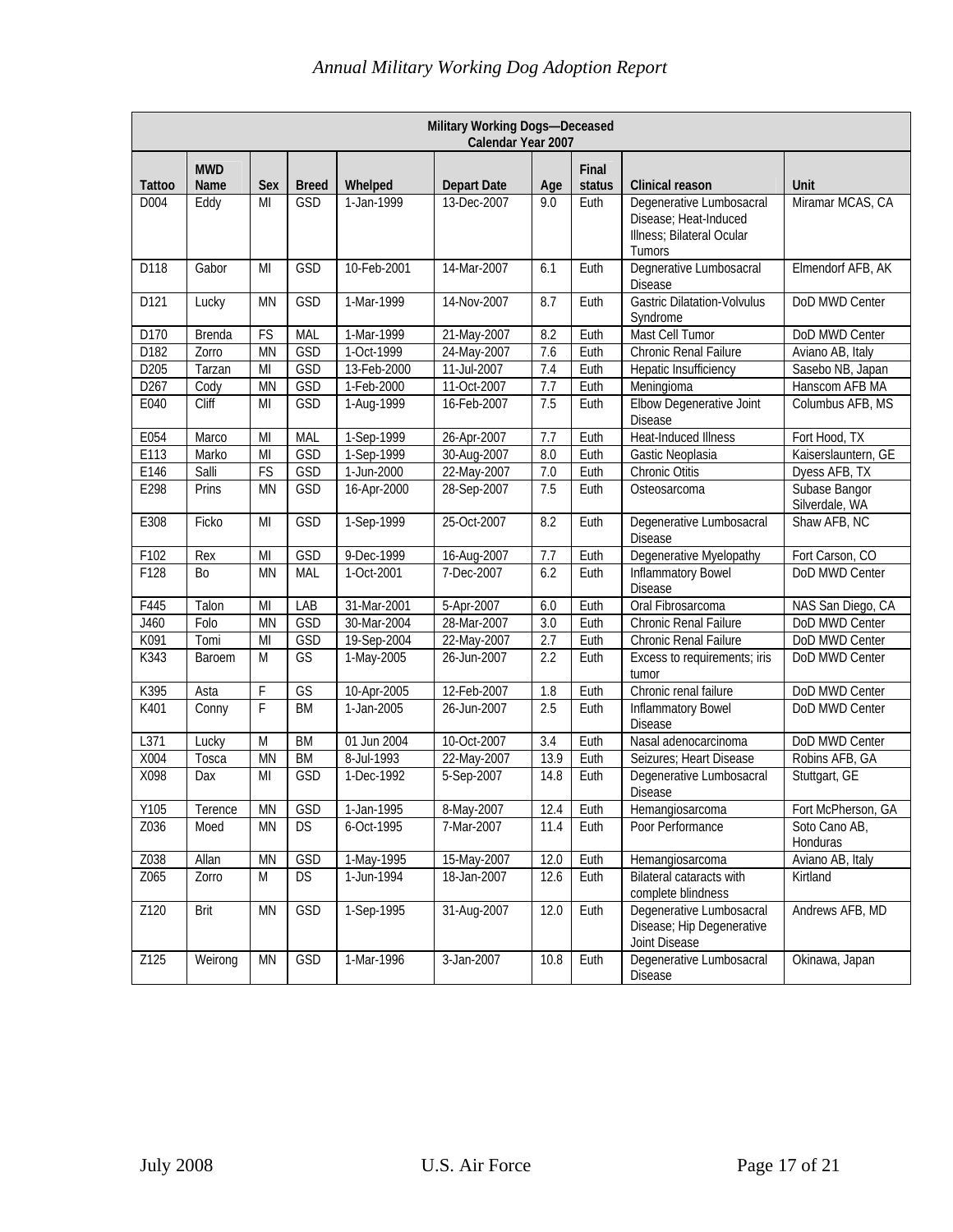| Military Working Dogs-Transferred<br>Calendar Year 2007 |                    |           |                          |             |                    |      |                 |                |  |  |  |
|---------------------------------------------------------|--------------------|-----------|--------------------------|-------------|--------------------|------|-----------------|----------------|--|--|--|
| <b>Tattoo</b>                                           | <b>MWD</b><br>Name | Sex       | <b>Breed</b>             | Whelped     | <b>Depart Date</b> | Age  | Final<br>status | Unit           |  |  |  |
| 060446                                                  | <b>ART</b>         | M         | <b>BM</b>                | 3-Dec-2005  | 5-Apr-2007         | 1.3  | LEA             | DoD MWD Center |  |  |  |
| 060490                                                  | <b>CLAYTON</b>     | M         | <b>BM</b>                | 12-Jan-2006 | 26-Feb-2007        | 1.1  | LEA             | DoD MWD Center |  |  |  |
| 061515                                                  | <b>ROCKY</b>       | M         | <b>BM</b>                | 1-Aug-2005  | 16-Feb-2007        | 1.5  | LEA             | DoD MWD Center |  |  |  |
| 070616                                                  | <b>JADA</b>        | F         | <b>BM</b>                | 28-Nov-2006 | 28-Sep-2007        | 0.8  | LEA             | DoD MWD Center |  |  |  |
| 070621                                                  | <b>JOKER</b>       | M         | <b>BM</b>                | 28-Nov-2006 | 4-Oct-2007         | 0.9  | LEA             | DoD MWD Center |  |  |  |
| B003                                                    | <b>ROSCO</b>       | M         | <b>BM</b>                | 1-Nov-1996  | 6-Mar-2007         | 10.3 | LEA             | PENSACOLA      |  |  |  |
| D215                                                    | <b>DORIS</b>       | F         | <b>BM</b>                | 15-May-2000 | 20-Feb-2007        | 6.8  | LEA             | DoD MWD Center |  |  |  |
| E178                                                    | Bento              | M         | <b>DS</b>                | 2-Mar-2001  | 20-Jun-2007        | 6.3  | <b>LEA</b>      | DoD MWD Center |  |  |  |
| E261                                                    | <b>ELLIE</b>       | F         | LAB                      | 31-May-2000 | 28-Feb-2007        | 6.7  | LEA             | DoD MWD Center |  |  |  |
| F154                                                    | <b>OTIK</b>        | M         | GS                       | 31-Jul-2001 | 23-Jul-2007        | 6.0  | LEA             | DoD MWD Center |  |  |  |
| F278                                                    | <b>ELKAS</b>       | M         | GS                       | 11-Jan-2001 | 22-May-2007        | 6.4  | LEA             | DoD MWD Center |  |  |  |
| H012                                                    | <b>HENDRIX</b>     | M         | <b>BM</b>                | 30-Jan-2003 | 26-Feb-2007        | 4.1  | LEA             | DoD MWD Center |  |  |  |
| H148                                                    | <b>ARPY</b>        | F         | <b>BM</b>                | 1-Nov-2002  | 14-Nov-2007        | 5.0  | LEA             | DoD MWD Center |  |  |  |
| H232                                                    | <b>MARCO</b>       | M         | <b>BM</b>                | 1-Feb-2003  | 28-Jun-2007        | 4.4  | LEA             | DoD MWD Center |  |  |  |
| H233                                                    | <b>BARRY</b>       | M         | <b>BM</b>                | 1-Dec-2001  | 7-Mar-2007         | 5.3  | LEA             | DoD MWD Center |  |  |  |
| H285                                                    | <b>NELLA</b>       | F         | LAB                      | 2-Mar-2003  | 5-Feb-2007         | 3.9  | LEA             | DoD MWD Center |  |  |  |
| H372                                                    | <b>RICO</b>        | M         | <b>BM</b>                | 10-Dec-2002 | 19-Mar-2007        | 4.3  | LEA             | DoD MWD Center |  |  |  |
| J012                                                    | <b>BENNY</b>       | M         | <b>BM</b>                | 24-Nov-2001 | 7-Mar-2007         | 5.3  | LEA             | DoD MWD Center |  |  |  |
| J015                                                    | <b>BARRY</b>       | M         | <b>BM</b>                | 5-Dec-2001  | 26-Mar-2007        | 5.3  | LEA             | DoD MWD Center |  |  |  |
| J185                                                    | LORD               | M         | LAB                      | 1-Dec-2003  | 14-Mar-2007        | 3.3  | LEA             | DoD MWD Center |  |  |  |
| J210                                                    | <b>AJA</b>         | M         | GS                       | 1-Sep-2003  | 26-Apr-2007        | 3.7  | LEA             | DoD MWD Center |  |  |  |
| J216                                                    | KAS                | M         | <b>BM</b>                | 1-Sep-2003  | 24-Apr-2007        | 3.6  | LEA             | DoD MWD Center |  |  |  |
| J226                                                    | <b>BERRY</b>       | M         | <b>GLRT</b>              | 1-Jul-2003  | 1-Jun-2007         | 3.9  | LEA             | DoD MWD Center |  |  |  |
| J319                                                    | <b>ULK</b>         | M         | GS                       | 2-Apr-2004  | 5-Mar-2007         | 2.9  | LEA             | DoD MWD Center |  |  |  |
| J402                                                    | FREDDY             | M         | GS                       | 13-Jun-2004 | 15-Oct-2007        | 3.3  | LEA             | DoD MWD Center |  |  |  |
| J406                                                    | <b>ENZO</b>        | M         | GS                       | 17-Jan-2003 | 26-Jul-2007        | 4.5  | LEA             | DoD MWD Center |  |  |  |
| J431                                                    | <b>GINA</b>        | F         | <b>BM</b>                | 12-Jun-2004 | 20-Feb-2007        | 2.7  | LEA             | DoD MWD Center |  |  |  |
| J518                                                    | ANGY               | F         | $\overline{\mathsf{GS}}$ | 12-May-2003 | 25-Oct-2007        | 4.5  | LEA             | DoD MWD Center |  |  |  |
| J530                                                    | <b>CISCO</b>       | M         | <b>BM</b>                | 1-Feb-2004  | 12-Jan-2007        | 2.9  | LEA             | DoD MWD Center |  |  |  |
| K065                                                    | <b>RONY</b>        | M         | GS                       | 18-Oct-2004 | 19-Apr-2007        | 2.5  | LEA             | DoD MWD Center |  |  |  |
| K140                                                    | LUCAS              | M         | GS                       | 14-Jan-2004 | 16-Jul-2007        | 3.5  | LEA             | DoD MWD Center |  |  |  |
| K157                                                    | <b>BENSON</b>      | M         | LAB                      | 10-Jul-2005 | 1-Jun-2007         | 1.9  | LEA             | DoD MWD Center |  |  |  |
| K172                                                    | <b>AJAX</b>        | M         | SPSL                     | 2-Mar-2005  | 8-Aug-2007         | 2.4  | LEA             | DoD MWD Center |  |  |  |
| K181                                                    | CASAR              | M         | GS                       | 3-Feb-2005  | 28-Feb-2007        | 2.1  | LEA             | DoD MWD Center |  |  |  |
| K184                                                    | <b>MEKI</b>        | M         | GS                       | 8-Mar-2005  | 19-Apr-2007        | 2.1  | LEA             | DoD MWD Center |  |  |  |
| K268                                                    | DJ                 | M         | <b>BM</b>                | 1-Dec-2003  | 26-Feb-2007        | 3.2  | LEA             | DoD MWD Center |  |  |  |
| K275                                                    | <b>BARRY</b>       | M         | BM                       | 16-Aug-2004 | 28-Feb-2007        | 2.5  | <b>LEA</b>      | DoD MWD Center |  |  |  |
| K294                                                    | BET                | M         | BM                       | 1-Jun-2005  | 26-Feb-2007        | 1.7  | LEA             | DoD MWD Center |  |  |  |
| K318                                                    | <b>NATZ</b>        | M         | GS                       | 13-May-2005 | 17-May-2007        | 2.0  | LEA             | DoD MWD Center |  |  |  |
| K323                                                    | <b>REXI</b>        | M         | GS                       | 10-May-2005 | 5-Apr-2007         | 1.9  | LEA             | DoD MWD Center |  |  |  |
| K329                                                    | <b>RONNY</b>       | M         | GS                       | 1-Jun-2005  | 17-May-2007        | 2.0  | LEA             | DoD MWD Center |  |  |  |
| K344                                                    | <b>NEO</b>         | M         | GS                       | 1-Jun-2005  | 22-Apr-2007        | 1.9  | LEA             | DoD MWD Center |  |  |  |
| K349                                                    | <b>FICKO</b>       | M         | <b>GSLAB</b>             | 15-Mar-2004 | 1-Jun-2007         | 3.2  | LEA             | DoD MWD Center |  |  |  |
| K352                                                    | <b>TRIX</b>        | ${\sf M}$ | GS                       | 16-Jun-2004 | 17-May-2007        | 2.9  | LEA             | DoD MWD Center |  |  |  |
| K359                                                    | LOYZA              | M         | GS                       | 16-Feb-2004 | 14-Mar-2007        | 3.1  | LEA             | DoD MWD Center |  |  |  |
| K377                                                    | <b>KRONOS</b>      | M         | BM                       | 20-Jun-2004 | 17-Aug-2007        | 3.2  | LEA             | DoD MWD Center |  |  |  |
| K380                                                    | <b>ASTA</b>        | F         | BM                       | 4-Dec-2004  | 8-Aug-2007         | 2.7  | LEA             | DoD MWD Center |  |  |  |
| K397                                                    | <b>GINA</b>        | F         | GS                       | 22-May-2004 | 30-Jul-2007        | 3.2  | LEA             | DoD MWD Center |  |  |  |
| K404                                                    | <b>XANTO</b>       | M         | GS                       | 25-May-2005 | 28-Jun-2007        | 2.1  | LEA             | DoD MWD Center |  |  |  |
| K407                                                    | <b>KAVINA</b>      | F         | <b>GLDRET</b>            | 1-Aug-2004  | 17-Jul-2007        | 3.0  | LEA             | DoD MWD Center |  |  |  |
| K413                                                    | XYLIA              | F         | LAB                      | 19-May-2005 | 1-Jun-2007         | 2.0  | LEA             | DoD MWD Center |  |  |  |
| K414                                                    | <b>XIMENA</b>      | F         | LAB                      | 19-May-2005 | 1-Jun-2007         | 2.0  | LEA             | DoD MWD Center |  |  |  |
| K415                                                    | XAVIER             | M         | LAB                      | 19-May-2005 | 24-Sep-2007        | 2.3  | LEA             | DoD MWD Center |  |  |  |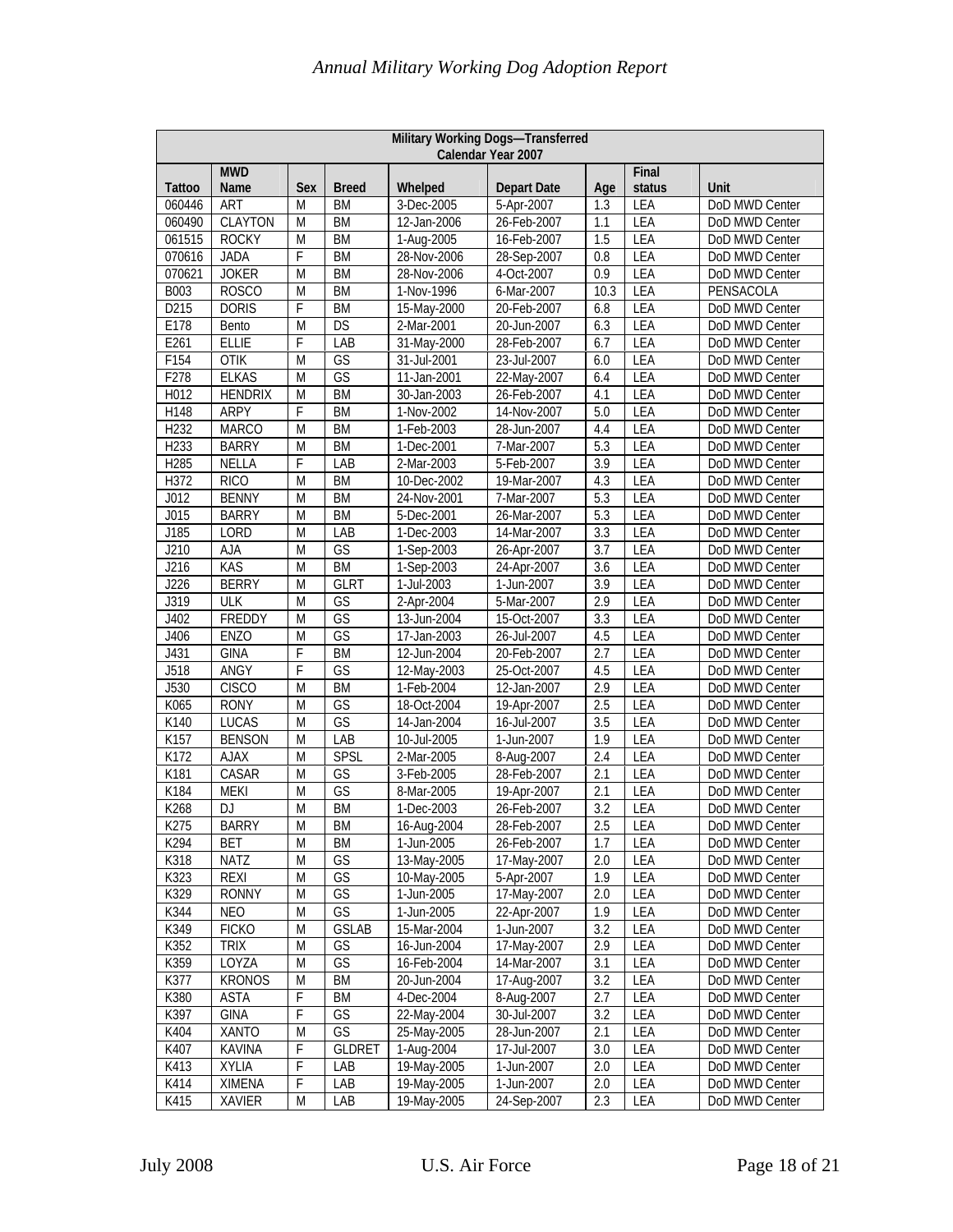| Military Working Dogs-Transferred<br>Calendar Year 2007 |                    |                         |                          |             |                    |     |                 |                |  |  |
|---------------------------------------------------------|--------------------|-------------------------|--------------------------|-------------|--------------------|-----|-----------------|----------------|--|--|
| <b>Tattoo</b>                                           | <b>MWD</b><br>Name | Sex                     | <b>Breed</b>             | Whelped     | <b>Depart Date</b> | Age | Final<br>status | Unit           |  |  |
| K426                                                    | ZIP                | M                       | LAB                      | 1-Aug-2004  | 29-Jun-2007        | 2.9 | LEA             | DoD MWD Center |  |  |
| K434                                                    | <b>CLIFF</b>       | M                       | GS                       | 30-Sep-2003 | 20-Jun-2007        | 3.7 | LEA             | DoD MWD Center |  |  |
| K436                                                    | <b>KANTOR</b>      | M                       | GS                       | 26-Sep-2003 | 19-Apr-2007        | 3.6 | LEA             | DoD MWD Center |  |  |
| K448                                                    | <b>BAK</b>         | M                       | GS                       | 26-Jan-2005 | 24-Aug-2007        | 2.6 | LEA             | DoD MWD Center |  |  |
| K451                                                    | <b>SAKAL</b>       | F                       | $\overline{\mathsf{GS}}$ | 15-Mar-2004 | 28-Feb-2007        | 3.0 | LEA             | DoD MWD Center |  |  |
| K452                                                    | <b>TOM</b>         | M                       | GS                       | 24-Oct-2004 | 17-May-2007        | 2.6 | LEA             | DoD MWD Center |  |  |
| K461                                                    | <b>BARO</b>        | M                       | GS                       | 17-Jun-2005 | 17-Sep-2007        | 2.3 | LEA             | DoD MWD Center |  |  |
| K467                                                    | <b>KUBU</b>        | F                       | GS                       | 8-Jul-2005  | 29-Jun-2007        | 2.0 | LEA             | DoD MWD Center |  |  |
| K471                                                    | <b>LEO</b>         | M                       | LAB                      | 1-Feb-2005  | 21-Aug-2007        | 2.6 | LEA             | DoD MWD Center |  |  |
| K529                                                    | <b>ARRAS</b>       | M                       | <b>BM</b>                | 1-Aug-2004  | 5-Oct-2007         | 3.2 | LEA             | DoD MWD Center |  |  |
| L013                                                    | <b>STASH</b>       | M                       | DS                       | 10-Oct-2004 | 22-Apr-2007        | 2.5 | LEA             | DoD MWD Center |  |  |
| L014                                                    | <b>FRODO</b>       | M                       | GS                       | 7-Apr-2005  | 30-Jul-2007        | 2.3 | LEA             | DoD MWD Center |  |  |
| L022                                                    | OLLIE              | M                       | LAB                      | 12-May-2005 | 23-Aug-2007        | 2.3 | LEA             | DoD MWD Center |  |  |
| L029                                                    | PEANUT             | M                       | <b>GLDRET</b>            | 4-Apr-2005  | 1-Jun-2007         | 2.2 | LEA             | DoD MWD Center |  |  |
| L042                                                    | <b>DOERKA</b>      | F                       | <b>BM</b>                | 12-Jun-2005 | 21-Sep-2007        | 2.3 | LEA             | DoD MWD Center |  |  |
| L043                                                    | <b>CYNTHA</b>      | F                       | <b>BM</b>                | 6-Jun-2005  | 5-Nov-2007         | 2.4 | LEA             | DoD MWD Center |  |  |
| L044                                                    | <b>RASTA</b>       | F                       | GS                       | 8-Feb-2005  | 5-Nov-2007         | 2.7 | LEA             | DoD MWD Center |  |  |
| L048                                                    | ANGEL              | F                       | LAB                      | 6-Jul-2003  | 23-Jul-2007        | 4.0 | LEA             | DoD MWD Center |  |  |
| L069                                                    | <b>YOURI</b>       | M                       | <b>BM</b>                | 5-Dec-2003  | 10-Sep-2007        | 3.8 | LEA             | DoD MWD Center |  |  |
| L077                                                    | <b>KING</b>        | M                       | GS                       | 28-Oct-2005 | 30-Jul-2007        | 1.8 | LEA             | DoD MWD Center |  |  |
| L093                                                    | <b>KLOD</b>        | M                       | GS                       | 3-Feb-2005  | 16-Aug-2007        | 2.5 | LEA             | DoD MWD Center |  |  |
| L <sub>100</sub>                                        | <b>BUDDY</b>       | M                       | BM                       | 15-May-2005 | 1-Oct-2007         | 2.4 | LEA             | DoD MWD Center |  |  |
| L126                                                    | <b>JESSIE</b>      | F                       | GS                       | 10-Sep-2005 | 6-Nov-2007         | 2.2 | LEA             | DoD MWD Center |  |  |
| L134                                                    | LUKY               | M                       | $\overline{\mathbb{GS}}$ | 3-May-2005  | 5-Oct-2007         | 2.4 | LEA             | DoD MWD Center |  |  |
| L143                                                    | <b>BACKO</b>       | M                       | GS                       | 6-Dec-2005  | 22-May-2007        | 1.5 | LEA             | DoD MWD Center |  |  |
| L156                                                    | <b>BENY</b>        | M                       | $\overline{\mathbb{GS}}$ | 12-Jul-2005 | 29-Oct-2007        | 2.3 | LEA             | DoD MWD Center |  |  |
| L172                                                    | <b>BASCO</b>       | M                       | <b>BM</b>                | 3-May-2005  | 17-Aug-2007        | 2.3 | LEA             | DoD MWD Center |  |  |
| L189                                                    | <b>GRIZZLY</b>     | M                       | GS                       | 5-May-2005  | 8-Aug-2007         | 2.3 | LEA             | DoD MWD Center |  |  |
| L195                                                    | <b>KAZAN</b>       | M                       | $\overline{\mathbb{GS}}$ | 11-Jul-2005 | 23-Jul-2007        | 2.0 | LEA             | DoD MWD Center |  |  |
| L197                                                    | <b>AZO</b>         | M                       | <b>BM</b>                | 11-Nov-2005 | 12-Dec-2007        | 2.1 | LEA             | DoD MWD Center |  |  |
| L208                                                    | FRANCO             | M                       | <b>BM</b>                | 1-Jan-2006  | 30-Jul-2007        | 1.6 | LEA             | DoD MWD Center |  |  |
| L209                                                    | <b>BADY</b>        | M                       | GS                       | 2-Feb-2005  | 28-Jun-2007        | 2.4 | LEA             | DoD MWD Center |  |  |
| L210                                                    | <b>NELSON</b>      | M                       | <b>BM</b>                | 9-Sep-2005  | 23-Jul-2007        | 1.9 | LEA             | DoD MWD Center |  |  |
| L216                                                    | <b>GRIEF</b>       | M                       | GS                       | 4-Feb-2005  | 10-Oct-2007        | 2.7 | LEA             | DoD MWD Center |  |  |
| L218                                                    | <b>ROCKY</b>       | M                       | GS                       | 1-Feb-2006  | 13-Nov-2007        | 1.8 | LEA             | DoD MWD Center |  |  |
| L234                                                    | <b>OCSI</b>        | M                       | GS                       | 2-Oct-2005  | 13-Sep-2007        | 1.9 | LEA             | DoD MWD Center |  |  |
| L236                                                    | <b>GYOZI</b>       | $\overline{\mathsf{M}}$ | GS                       | 14-Dec-2005 | 16-Oct-2007        | 1.8 | LEA             | DoD MWD Center |  |  |
| L <sub>237</sub>                                        | ROEN               | M                       | BM                       | 19-Mar-2005 | 17-Sep-2007        | 2.5 | LEA             | DoD MWD Center |  |  |
| L242                                                    | <b>BREF</b>        | M                       | BM                       | 24-Feb-2006 | 17-Sep-2007        | 1.6 | LEA             | DoD MWD Center |  |  |
| L252                                                    | <b>MISI</b>        | M                       | GS                       | 10-Dec-2005 | 5-Oct-2007         | 1.8 | LEA             | DoD MWD Center |  |  |
| L268                                                    | KOOS               | M                       | DS                       | 1-Jul-2005  | 14-Nov-2007        | 2.4 | LEA             | DoD MWD Center |  |  |
| L272                                                    | <b>KLARI</b>       | F                       | GS                       | 10-Feb-2006 | 21-Sep-2007        | 1.6 | LEA             | DoD MWD Center |  |  |
| L283                                                    | PEPE               | M                       | GS                       | 20-Mar-2005 | 19-Nov-2007        | 2.7 | LEA             | DoD MWD Center |  |  |
| L336                                                    | <b>DASHA</b>       | F                       | BM                       | 20-Mar-2006 | 30-Jul-2007        | 1.4 | LEA             | DoD MWD Center |  |  |
| L342                                                    | <b>DRYSTAN</b>     | F                       | <b>BM</b>                | 20-Mar-2006 | 28-Sep-2007        | 1.5 | LEA             | DoD MWD Center |  |  |
| L343                                                    | <b>BENNIE</b>      | ${\sf M}$               | GS                       | 14-Mar-2005 | 5-Nov-2007         | 2.6 | LEA             | DoD MWD Center |  |  |
| L349                                                    | PAJOO              | M                       | GS                       | 24-Jul-2005 | 5-Oct-2007         | 2.2 | <b>LEA</b>      | DoD MWD Center |  |  |
| L403                                                    | <b>DORKA</b>       | F                       | GS                       | 22-Apr-2006 | 19-Dec-2007        | 1.7 | LEA             | DoD MWD Center |  |  |
| L425                                                    | DANY               | M                       | GS                       | 16-Nov-2005 | 24-Oct-2007        | 1.9 | LEA             | DoD MWD Center |  |  |
| L428                                                    | <b>SILI</b>        | M                       | BM                       | 22-Apr-2006 | 5-Dec-2007         | 1.6 | LEA             | DoD MWD Center |  |  |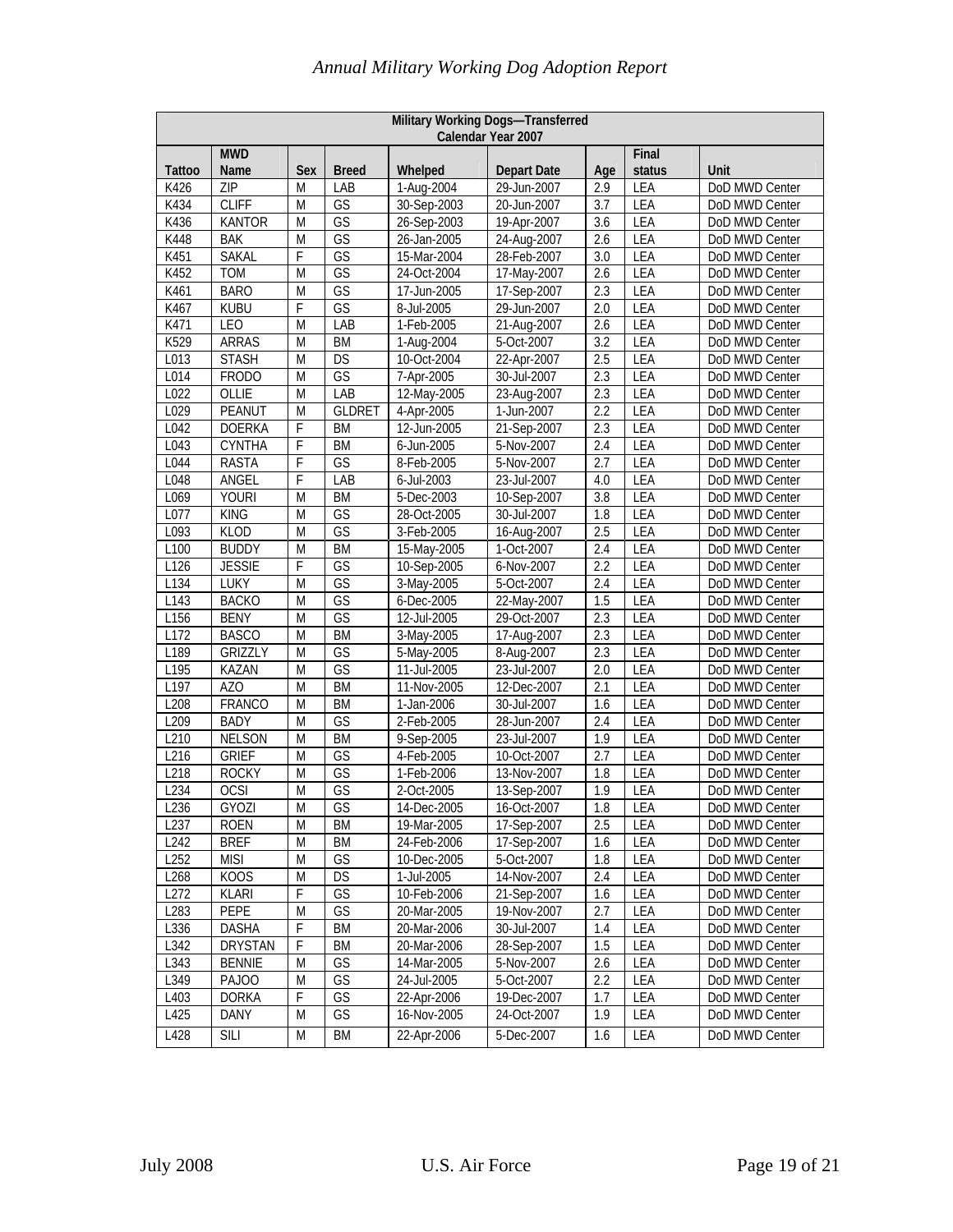# **Distribution**

The Honorable Robert Byrd Chairman Committee on Appropriations United States Senate Washington, DC 20510

The Honorable Thad Cochran Ranking Minority Member Committee on Appropriations United States Senate Washington, DC 20510

The Honorable Daniel K. Inouye Chairman Subcommittee on Defense Committee on Appropriations United States Senate Washington, DC 20510-6028

The Honorable Ted Stevens Ranking Minority Member Subcommittee on Defense Committee on Appropriations United States Senate Washington, DC 20510-6028

The Honorable Carl Levin Chairman Committee on Armed Services United States Senate Washington, DC 20510-6050

The Honorable John McCain Ranking Minority Member Committee on Armed Services United States Senate Washington, DC 20510-6050

The Honorable David Obey Chairman Committee on Appropriations United States House of Representatives Washington, DC 20515-6015

The Honorable Jerry Lewis Ranking Minority Member Committee on Appropriations United States House of Representatives Washington, DC 20515-6015

The Honorable John P. Murtha Chairman Subcommittee on Defense Committee on Appropriations United States House of Representatives Washington, DC 20515-6018

The Honorable C.W. Bill Young Ranking Minority Member Subcommittee on Defense Committee on Appropriations United States House of Representatives Washington, DC 20515-6018

The Honorable Ike Skelton Chairman Committee on Armed Services United States House of Representatives Washington, DC 20515-6035

The Honorable Duncan Hunter Ranking Minority Member Committee on Armed Services United States House of Representatives Washington, DC 20515-6035